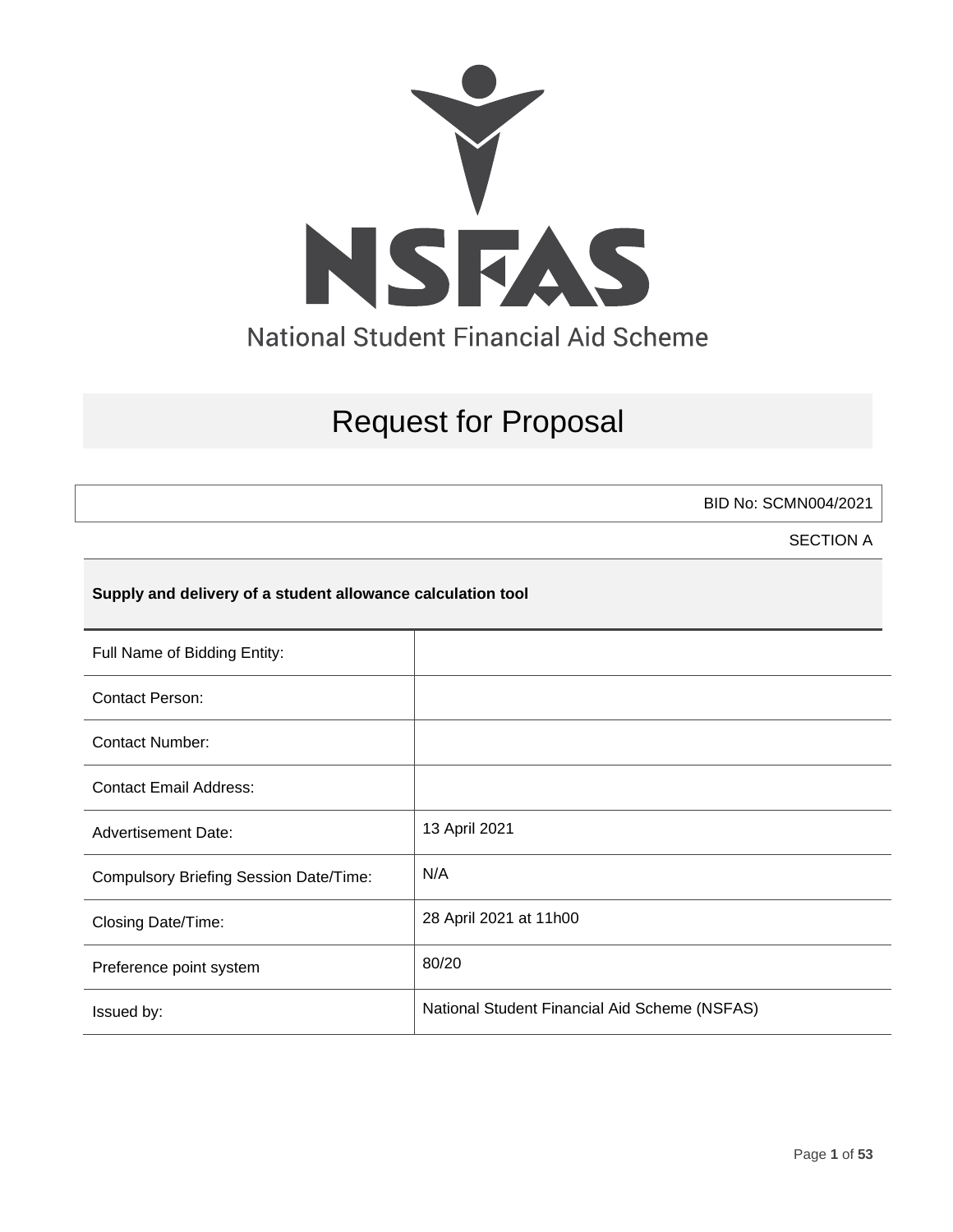

### **INVITATION TO BID (SBD1)**

|                                                   |             |                     |                       |                                                             |                         | YOU ARE HEREBY INVITED TO BID FOR REQUIREMENTS OF THE NATONAL STUDENT FINANCIAL AID SCHEME (NSFAS)      |                      |                                      |                              |
|---------------------------------------------------|-------------|---------------------|-----------------------|-------------------------------------------------------------|-------------------------|---------------------------------------------------------------------------------------------------------|----------------------|--------------------------------------|------------------------------|
| <b>BID NUMBER:</b>                                |             | <b>SCMN004/2021</b> |                       | <b>CLOSING DATE:</b>                                        |                         | 28 April 2021                                                                                           | <b>CLOSING TIME:</b> |                                      | 11:00AM                      |
| <b>DESCRIPTION</b>                                |             |                     |                       | Supply and delivery of a student allowance calculation tool |                         |                                                                                                         |                      |                                      |                              |
|                                                   |             |                     |                       |                                                             |                         | BID RESPONSE DOCUMENTS MAY BE DEPOSITED IN THE BID BOX SITUATED AT (STREET ADDRESS)                     |                      |                                      |                              |
| <b>NSFAS Office, 10 Brodie Road</b>               |             |                     |                       |                                                             |                         |                                                                                                         |                      |                                      |                              |
| 2nd Floor, House Vincent Building                 |             |                     |                       |                                                             |                         |                                                                                                         |                      |                                      |                              |
| <b>Wynberg, Cape Town</b>                         |             |                     |                       |                                                             |                         |                                                                                                         |                      |                                      |                              |
| 7801                                              |             |                     |                       |                                                             |                         |                                                                                                         |                      |                                      |                              |
| BIDDING PROCEDURE ENQUIRIES MAY BE DIRECTED TO    |             |                     |                       |                                                             |                         | <b>TECHNICAL ENQUIRIES MAY BE DIRECTED TO:</b>                                                          |                      |                                      |                              |
| <b>CONTACT PERSON</b>                             |             | <b>SCM</b>          |                       |                                                             | <b>CONTACT PERSON</b>   |                                                                                                         |                      | <b>SCM</b>                           |                              |
| <b>TELEPHONE NUMBER</b>                           |             | 021 763 3200        |                       |                                                             | <b>TELEPHONE NUMBER</b> |                                                                                                         |                      | 021 763 3200                         |                              |
| <b>FACSIMILE NUMBER</b>                           |             | N/A                 |                       |                                                             | <b>FACSIMILE NUMBER</b> |                                                                                                         |                      | N/A                                  |                              |
| <b>E-MAIL ADDRESS</b>                             |             |                     | SCM@NSFAS.ORG.ZA      |                                                             | <b>E-MAIL ADDRESS</b>   |                                                                                                         |                      |                                      | SCM@NSFAS.ORG.ZA             |
| <b>SUPPLIER INFORMATION</b>                       |             |                     |                       |                                                             |                         |                                                                                                         |                      |                                      |                              |
| NAME OF BIDDER                                    |             |                     |                       |                                                             |                         |                                                                                                         |                      |                                      |                              |
| POSTAL ADDRESS                                    |             |                     |                       |                                                             |                         |                                                                                                         |                      |                                      |                              |
| STREET ADDRESS                                    |             |                     |                       |                                                             |                         |                                                                                                         |                      |                                      |                              |
| <b>TELEPHONE NUMBER</b>                           |             | CODE                |                       |                                                             |                         | <b>NUMBER</b>                                                                                           |                      |                                      |                              |
| <b>CELLPHONE NUMBER</b>                           |             |                     |                       |                                                             |                         |                                                                                                         |                      |                                      |                              |
| <b>FACSIMILE NUMBER</b>                           |             | CODE                |                       |                                                             |                         | <b>NUMBER</b>                                                                                           |                      |                                      |                              |
| <b>E-MAIL ADDRESS</b>                             |             |                     |                       |                                                             |                         |                                                                                                         |                      |                                      |                              |
| VAT REGISTRATION NUMBER                           |             |                     |                       |                                                             |                         |                                                                                                         |                      |                                      |                              |
| <b>SUPPLIER</b><br><b>COMPLIANCE STATUS</b>       |             | <b>SYSTEM PIN:</b>  | <b>TAX COMPLIANCE</b> |                                                             | <b>OR</b>               | CENTRAL SUPPLIER<br><b>DATABASE No:</b>                                                                 | <b>MAAA</b>          |                                      |                              |
| <b>B-BBEE STATUS</b>                              |             |                     |                       | <b>TICK APPLICABLE BOX]</b>                                 |                         | <b>B-BBEE STATUS LEVEL SWORN</b>                                                                        |                      |                                      | <b>[TICK APPLICABLE BOX]</b> |
| <b>LEVEL VERIFICATION</b><br><b>CERTIFICATE</b>   |             |                     | Yes                   | $\Box$ No                                                   | <b>AFFIDAVIT</b>        |                                                                                                         |                      | Yes                                  | No<br>$\mathsf{L}$           |
|                                                   |             |                     |                       |                                                             |                         | [A B-BBEE STATUS LEVEL VERIFICATION CERTIFICATE/ SWORN AFFIDAVIT (FOR EMES & QSEs) MUST BE SUBMITTED IN |                      |                                      |                              |
|                                                   |             |                     |                       | <b>ORDER TO QUALIFY FOR PREFERENCE POINTS FOR B-BBEET</b>   |                         |                                                                                                         |                      |                                      |                              |
| 1<br><b>ACCREDITED</b><br>REPRESENTATIVE IN SOUTH | ARE YOU THE |                     | $\Box$ Yes            | ∣ No                                                        | $\mathbf{2}$            | ARE YOU A FOREIGN<br>BASED SUPPLIER FOR THE GOODS                                                       |                      | $\exists$ Yes<br>[IF YES, ANSWER THE | $\Box$ No                    |
| AFRICA FOR THE GOODS<br>/SERVICES /WORKS OFFERED? |             |                     |                       | <b>IF YES ENCLOSE PROOFI</b>                                |                         | <b>/SERVICES/WORKS OFFERED?</b>                                                                         |                      |                                      | <b>QUESTIONNAIRE BELOW 1</b> |
| <b>QUESTIONNAIRE TO BIDDING FOREIGN SUPPLIERS</b> |             |                     |                       |                                                             |                         |                                                                                                         |                      |                                      |                              |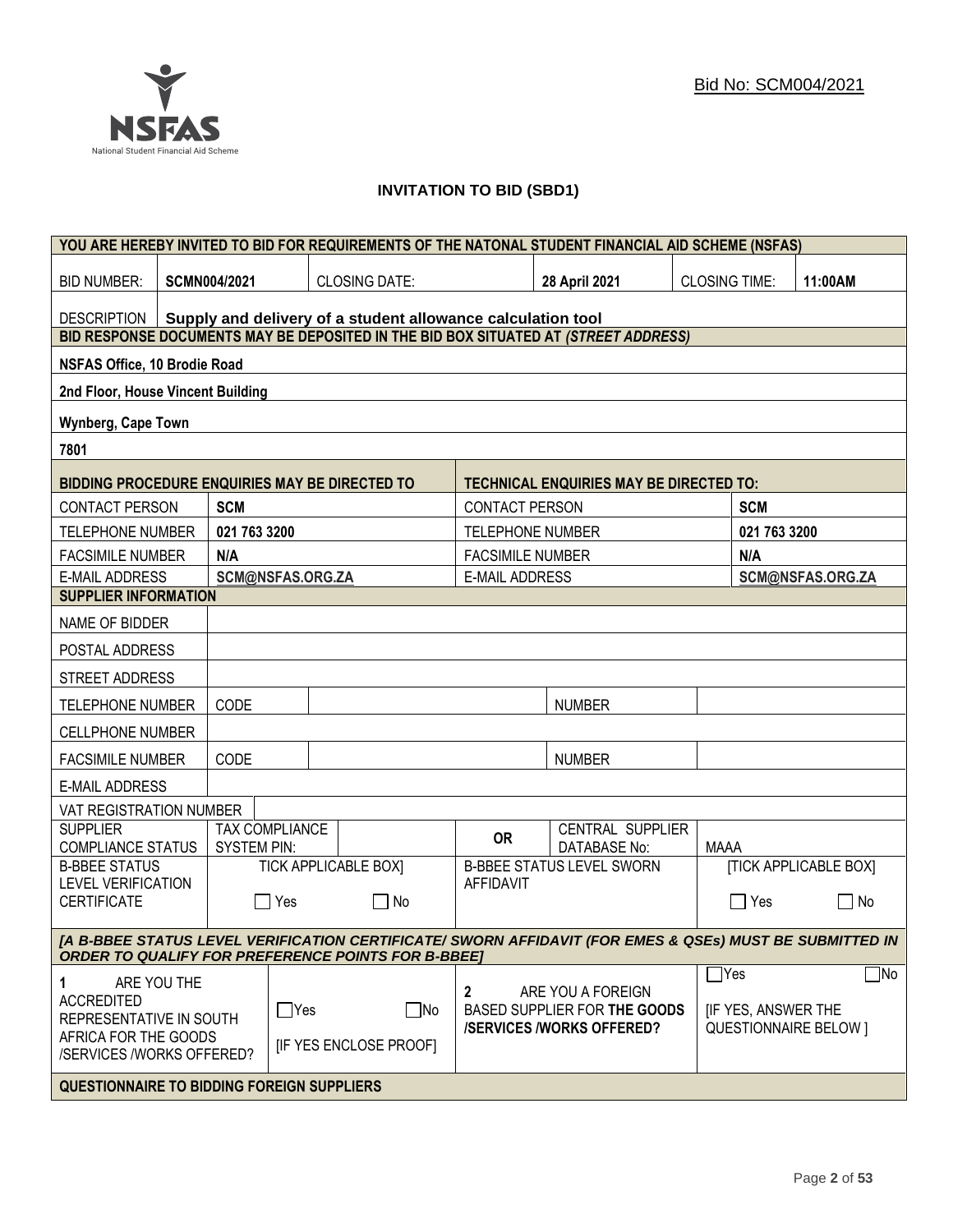

| IS THE ENTITY A RESIDENT OF THE REPUBLIC OF SOUTH AFRICA (RSA)?                                                                                                                                                                                                                     | $\Box$ YES $\Box$ NO |
|-------------------------------------------------------------------------------------------------------------------------------------------------------------------------------------------------------------------------------------------------------------------------------------|----------------------|
| DOES THE ENTITY HAVE A BRANCH IN THE RSA?                                                                                                                                                                                                                                           | $\Box$ YES $\Box$ NO |
| DOES THE ENTITY HAVE A PERMANENT ESTABLISHMENT IN THE RSA?                                                                                                                                                                                                                          | $\Box$ YES $\Box$ NO |
| DOES THE ENTITY HAVE ANY SOURCE OF INCOME IN THE RSA?                                                                                                                                                                                                                               | $\Box$ YES $\Box$ NO |
| IS THE ENTITY LIABLE IN THE RSA FOR ANY FORM OF TAXATION?<br>IF THE ANSWER IS "NO" TO ALL OF THE ABOVE, THEN IT IS NOT A REQUIREMENT TO REGISTER FOR A TAX COMPLIANCE STATUS<br>SYSTEM PIN CODE FROM THE SOUTH AFRICAN REVENUE SERVICE (SARS) AND IF NOT REGISTER AS PER 2.3 BELOW. | $\Box$ YES $\Box$ NO |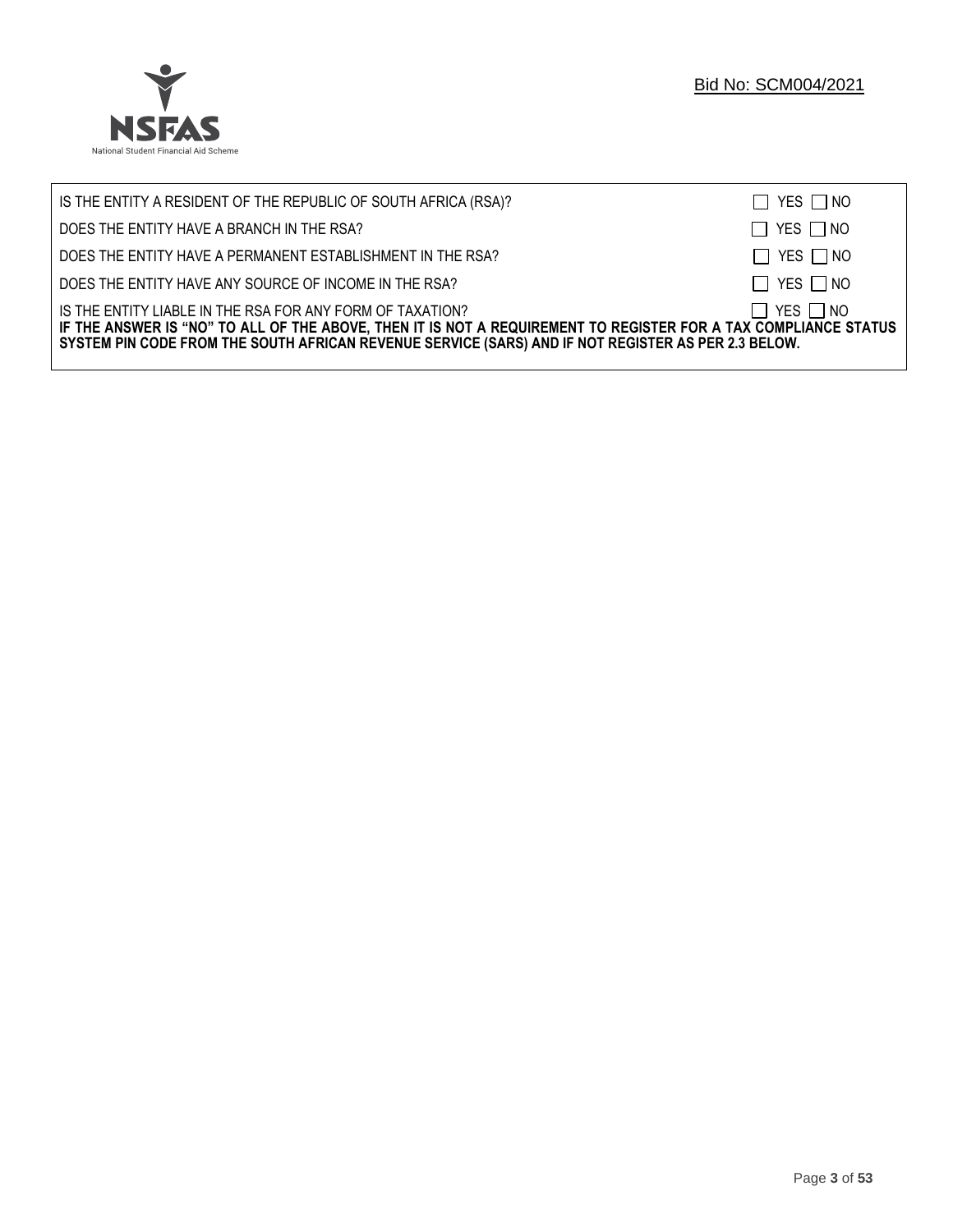

## **TERMS AND CONDITIONS FOR BIDDING**

| $\overline{1}$ . | <b>BID SUBMISSION:</b>                                                                                    |
|------------------|-----------------------------------------------------------------------------------------------------------|
|                  | 1.1. BIDS MUST BE DELIVERED BY THE STIPULATED TIME TO THE CORRECT ADDRESS. LATE BIDS WILL NOT BE ACCEPTED |
|                  | FOR CONSIDERATION.                                                                                        |
|                  | 1.2. ALL BIDS MUST BE SUBMITTED ON THE OFFICIAL FORMS PROVIDED-(NOT TO BE RE-TYPED) OR IN THE MANNER      |
|                  | PRESCRIBED IN THE BID DOCUMENT.                                                                           |
|                  | 1.3. THIS BID IS SUBJECT TO THE PREFERENTIAL PROCUREMENT POLICY FRAMEWORK ACT, 2000 AND THE PREFERENTIAL  |
|                  | PROCUREMENT REGULATIONS, 2017, THE GENERAL CONDITIONS OF CONTRACT (GCC) AND, IF APPLICABLE, ANY           |
|                  | OTHER SPECIAL CONDITIONS OF CONTRACT.                                                                     |
|                  | 1.4. THE SUCCESSFUL BIDDER WILL BE REQUIRED TO FILL IN AND SIGN A WRITTEN CONTRACT FORM (SBD7).           |
|                  |                                                                                                           |
|                  | 2. TAX COMPLIANCE REQUIREMENTS                                                                            |
| 2.1              | BIDDERS MUST ENSURE COMPLIANCE WITH THEIR TAX OBLIGATIONS.                                                |
| $2.2^{\circ}$    | BIDDERS ARE REQUIRED TO SUBMIT THEIR UNIQUE PERSONAL IDENTIFICATION NUMBER (PIN) ISSUED BY SARS TO        |
|                  | ENABLE THE ORGAN OF STATE TO VERIFY THE TAXPAYER'S PROFILE AND TAX STATUS.                                |
| 2.3              | APPLICATION FOR TAX COMPLIANCE STATUS (TCS) PIN MAY BE MADE VIA E-FILING THROUGH THE SARS WEBSITE         |
|                  | WWW.SARS.GOV.ZA.                                                                                          |
| 2.4              | BIDDERS MAY ALSO SUBMIT A PRINTED TCS CERTIFICATE TOGETHER WITH THE BID.                                  |
| 2.5              | IN BIDS WHERE CONSORTIA / JOINT VENTURES / SUB-CONTRACTORS ARE INVOLVED, EACH PARTY MUST SUBMIT A         |
|                  | SEPARATE TCS CERTIFICATE / PIN / CSD NUMBER.                                                              |
| 2.6              | WHERE NO TCS PIN IS AVAILABLE BUT THE BIDDER IS REGISTERED ON THE CENTRAL SUPPLIER DATABASE (CSD), A      |
|                  | CSD NUMBER MUST BE PROVIDED.                                                                              |
| 2.7              | NO BIDS WILL BE CONSIDERED FROM PERSONS IN THE SERVICE OF THE STATE, COMPANIES WITH DIRECTORS WHO         |
|                  | ARE PERSONS IN THE SERVICE OF THE STATE, OR CLOSE CORPORATIONS WITH MEMBERS PERSONS IN THE SERVICE        |
|                  | OF THE STATE."                                                                                            |
|                  | ND. EAILHDE TÓ DDÓVIDE LÓD CÓMDLV WITH ANV OF THE ADOVE DADTIGHLADO MAV DENDED THE DID INVALID            |

### **NB: FAILURE TO PROVIDE / OR COMPLY WITH ANY OF THE ABOVE PARTICULARS MAY RENDER THE BID INVALID**.

|  | SIGNATURE OF BIDDER: |
|--|----------------------|
|--|----------------------|

SIGNATURE OF BIDDER: ……………………………………………

CAPACITY UNDER WHICH THIS BID IS SIGNED: …………………………………………… (Proof of authority must be submitted e.g. company resolution)

DATE: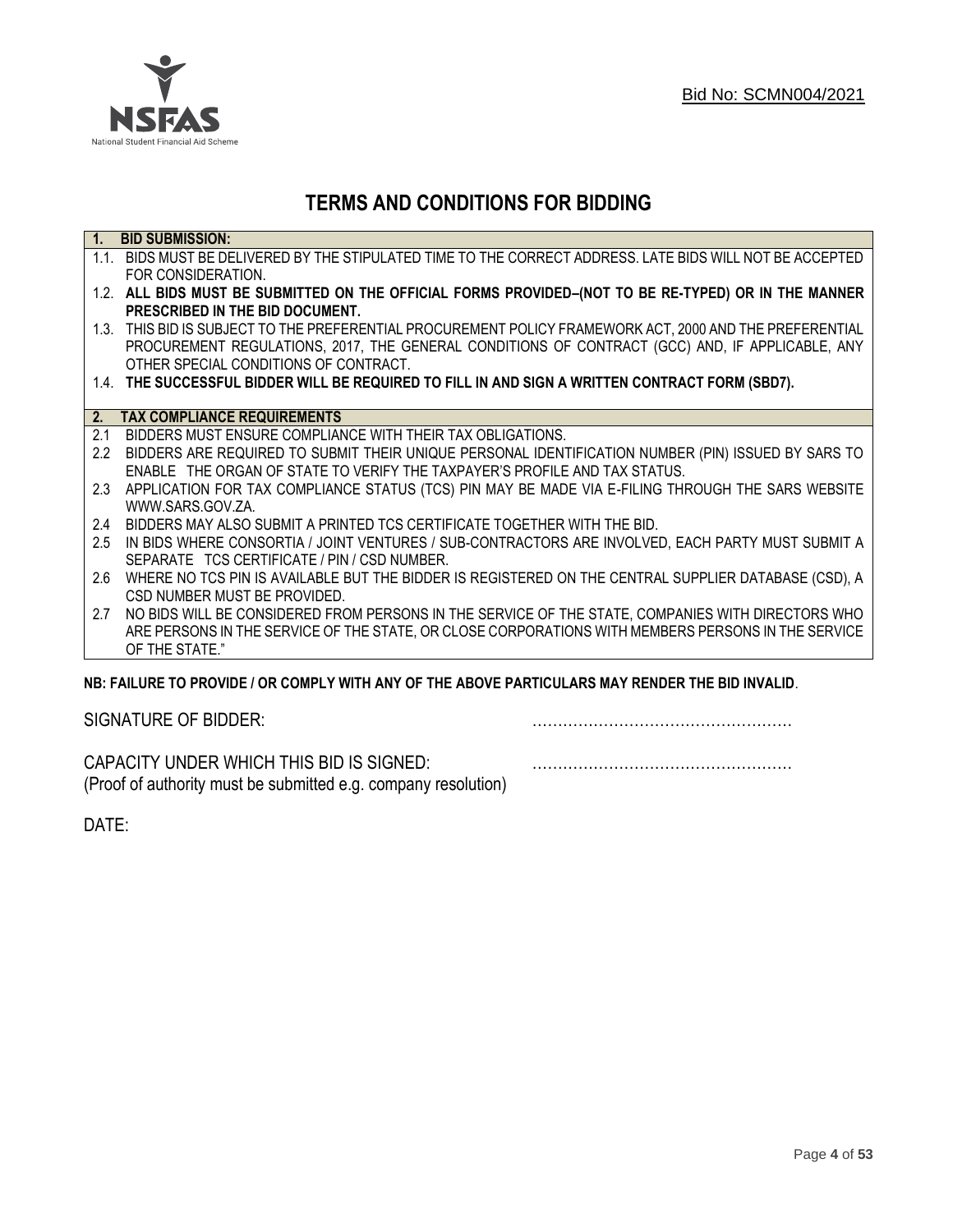

### **NSFAS overview**

The National Student Financial Aid Scheme (NSFAS) is a statutory body providing financial aid to eligible students who wish to study at public universities and Technical Vocational Education and Training (TVET) colleges. NSFAS is mandated to manage and distribute funds in accordance with the provisions of the NSFAS Act (Act 56 of 1999).

### **Fraud and Corruption**

All providers are to take note of the implications of contravening the Prevention and Combating of Corrupt Activities Act, Act No 12 of 2004 and any other Act applicable.

The National Student Financial Aid Scheme is committed to conducting business ethically and is constantly introducing proactive measures to ensure that we identify and appropriately respond to any unlawful and unethical business practices. All NSFAS tenders are subject to certain audit processes and limited due diligence checks with the intend to identify any possible unlawful or unethical practices.

### **Reporting of any unlawful or unethical incidents to NSFAS**

Should any bidder, potential or current supplier of NSFAS or any other third party:

- receive any irregular contact or correspondence from anyone presenting themselves as an employee or representative of NSFAS
- receive any contact or correspondence from anyone soliciting any bribe of any form
- become aware of any irregular or illegal conduct by any party who has a relationship with NSFAS or any NSFAS official

you are requested to immediately report it to NSFAS's Governance, Risk and Compliance (GRC) Department. All information provided to the NSFAS GRC department will be treated with utmost confidentiality and in terms of the Protected Disclosures Act, Act 26 of 2000.

Please forward any information or direct any queries to the following NSFAS GRC staff members:

- Ms Amanda Basson: [amandab@nsfas.org.za](mailto:amandab@nsfas.org.za)
- Mr Corné Mellet : [corneme@nsfas.org.za](mailto:corneme@nsfas.org.za)

### **Reporting of any unlawful or unethical incidents to the South African Police**

Bidders, current or potential NSFAS suppliers or any other third party who become aware of any unlawful and unethical conduct are encouraged to report the matter to the South African Police. NSFAS request that details of such reports made to the SAP be shared with NSFAS official listed above so as to enable consolidation of possible related investigations.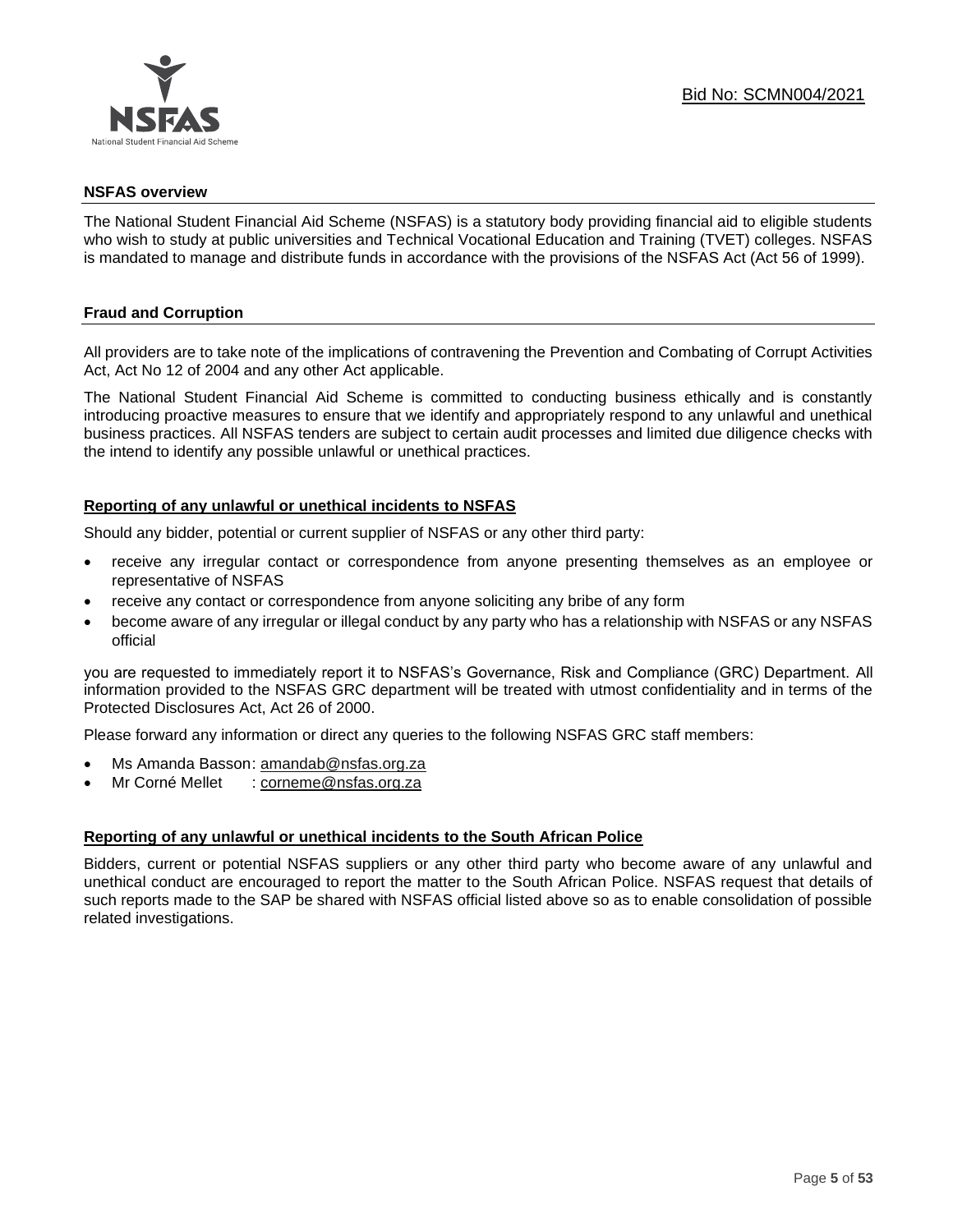

### **Clarifications / Additional information / Rights**

### **Clarification**

Any clarification required by a bidder regarding the meaning or interpretation of the bid specifications, or any other aspect concerning the bid, are to be requested in writing by email from [scm@nsfas.org.za](mailto:scm@nsfas.org.za) at least five (5) working days before the closing date of the bid. The bid number should be mentioned in all correspondence. Telephonic requests for clarification will not be accepted. Bidder are reminded that NSFAS SCM officials will never contact bidders telephonically or by other method other that through the official SCM email address listed above.

### **Additional Information**

During the evaluation of the bids, additional information may be requested in writing from bidders, for clarity. Replies to such requests must be submitted, within 5 (five) working days from the date of request, or as otherwise indicated. Failure to comply, may lead to your bid being disregarded.

### **Rights**

NSFAS reserves the right to appoint more than one (1) service provider. NSFAS further reserves the right to engage with the short-listed bidders for price negotiation and a site inspection where necessary. NSFAS in addition reserves the right to invite the shortlisted for a presentation as part of the bid process. NFAS reserves the right to not select the lowest price. In addition, NSFAS reserves the right to not award the tender to the shortlisted bidder should any risk arise from any NSFAS due diligence assessment performed. NSFAS reserves the right to award the contract in whole or in parts.

### **Consent**

By responding to this tender, both the entity and its directors provide consent to NSFAS to perform background checks which would include amongst others, the relevant Transunion checks, should it wish to do so.

By responding to this tender, the bidder agrees to all the terms and conditions as included in the bid document.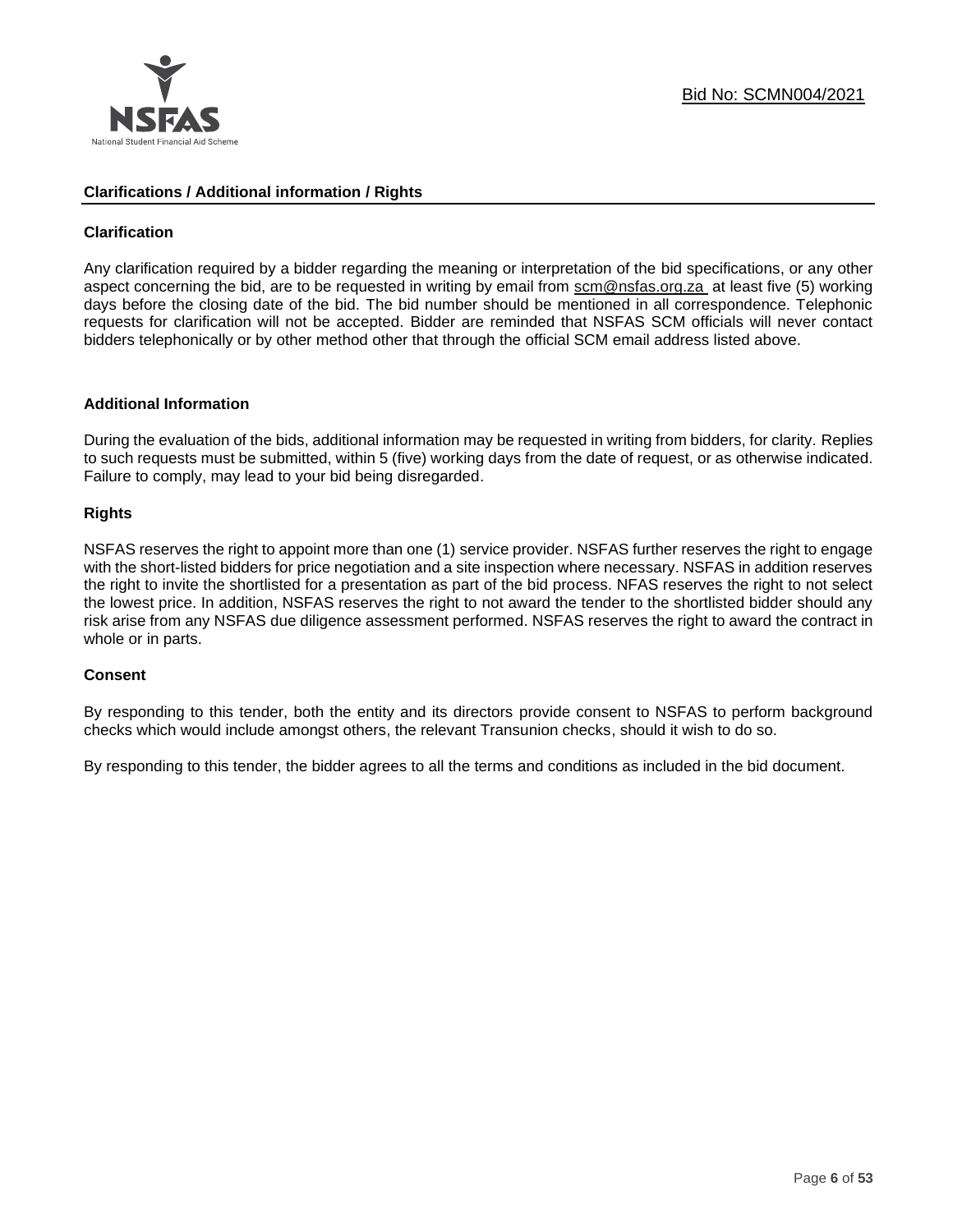

### **Bid submission**

**One (1) physical bid proposal** must be handed in/delivered to:

The deposit box situated at: 2nd Floor, House Vincent Brodie Road Wynberg 7801

Tenders can be delivered and deposited into the tender box between 08:30 and 16:00, Mondays to Fridays prior to the closing date, and between 08:30 and 11:00 on the closing date. Please do not leave bid submissions at the security desk or at the reception. ALL bid submissions muse be deposited in to the tender box.

**No faxed or e-mailed bid proposals will be accepted.** The bidders are encouraged to index and paginate the bid proposal.

Respondents should ensure that tender documents are delivered to NSFAS in the tender box before the closing date and time of the tender. If the tender document is late, it will not be accepted and will be disregarded. Bid proposals submitted on time shall not be returned to the bidder.

Any tender submitted shall remain valid, irrevocable and open for written acceptance by NSFAS for a period of 120 (one hundred and twenty) days. A tender submitted shall further be deemed to remain valid after the expiry of the above mentioned 120-day period until formal acceptance by NSFAS, unless NSFAS is notified in writing by the tenderer of anything to the contrary (including any further conditions the tender may introduce). Any further conditions that the tenderer may introduce will be considered at the sole discretion of NSFAS.

Bidders should indicate on the cover of the bid proposal (in a sealed envelope/box), the following information:

- Bid number SCMN004/2021
- Closing date and time **28 April 2021 at 11:00**
- The name and address of the bidder

### **Late bids**

Bids received late will not be considered for evaluation purposes. A bid will be considered late if it arrived even one second after 11:00 am or any time thereafter. The tender (bid) box shall be locked at exactly 11:00 am and bids arriving late will not be considered under any circumstances. Bidders are therefore strongly advised to ensure that bids be dispatched allowing enough time for any unforeseen events that may delay the delivery of the bid.

Bids sent to NSFAS via courier shall be deemed to be received at the date and time of arrival at the NSFAS premises (tender box) Bids received in the tender box after the closing date and time of the bid, shall therefore be deemed to be received late. Bidders should allow time to access the premises due to security arrangements that need to be observed.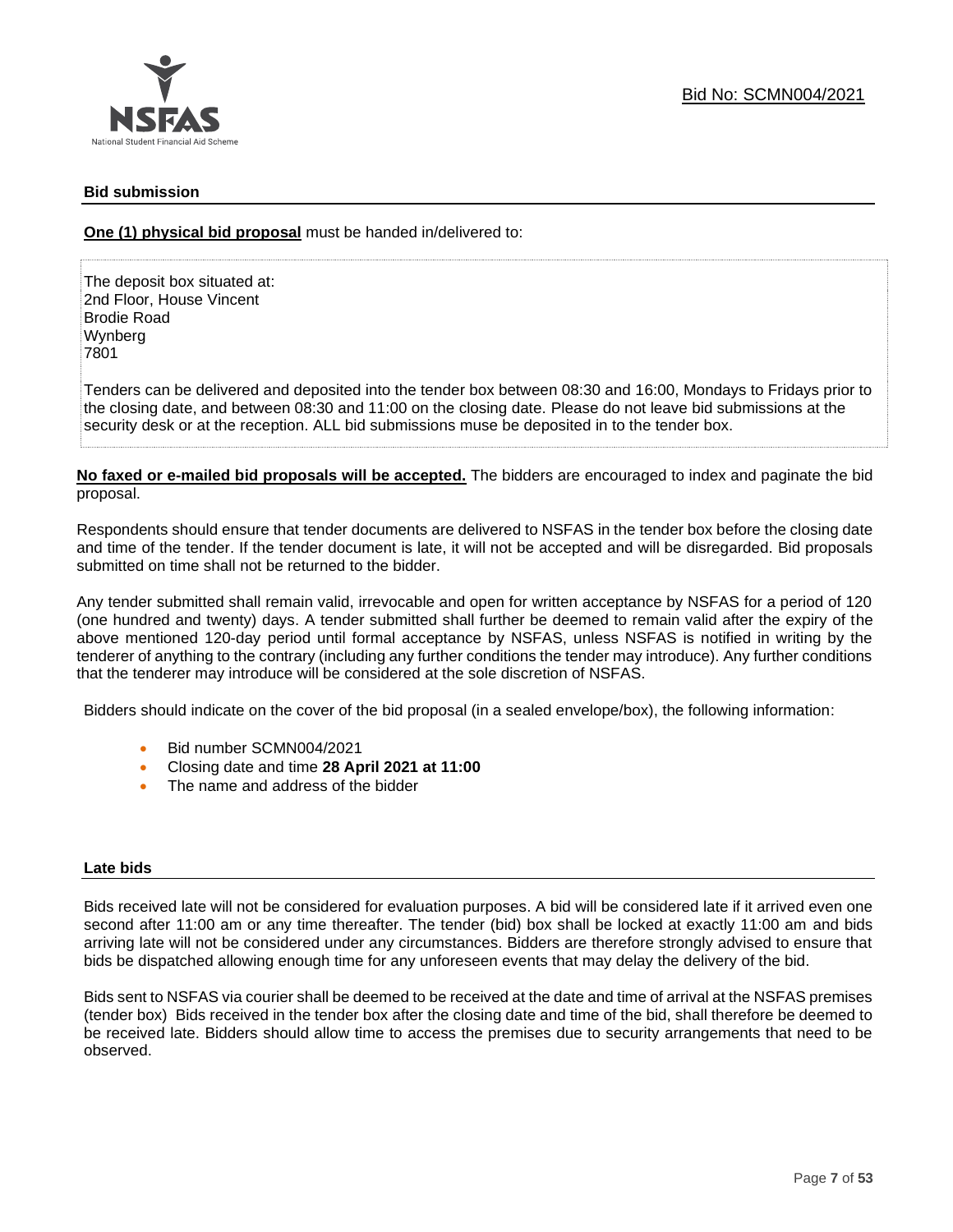

### **Response Structure:**

The contents of the bid document must be as follows, and numbering below, with each schedule punched, placed in a file and separated from the next schedule with a file divider.

Please complete the checklist below to verify your submission of the relevant documents:

| <b>Schedules</b><br>Description |                                                                                                                                                                                                                                            | Submitted<br>(tick box below): |           |
|---------------------------------|--------------------------------------------------------------------------------------------------------------------------------------------------------------------------------------------------------------------------------------------|--------------------------------|-----------|
|                                 |                                                                                                                                                                                                                                            | Yes                            | <b>No</b> |
| <b>Schedule 1</b>               | Entity registration documentation                                                                                                                                                                                                          |                                |           |
| <b>Schedule 2</b>               | Consent by the entity and its directors to perform the necessary background<br>checks which includes amongst others, the TransUnion checks.                                                                                                |                                |           |
| Schedule 3                      | Original Valid Tax Clearance Certificate/tax pin                                                                                                                                                                                           |                                |           |
| <b>Schedule 4</b>               | BBB-EE Certificate, or,<br>BBBEE Sworn Affidavit for EME/QSE signed and stamped by Commissioner<br>of Oaths.                                                                                                                               |                                |           |
| <b>Schedule 5</b>               | National Treasury Central Supplier Database (CSD) proof of registration -<br>please provide the latest full report. Note that the details of the Directors on<br>the SBD4 form must correspond to the details of the Directors on the CSD. |                                |           |
| Schedule 6                      | Letter from Bank confirming banking details (not older than 3 months from<br>date of closing date of tender)                                                                                                                               |                                |           |
| Schedule 7                      | Completed and signed Tender Documents: including the following.<br>SBD <sub>1</sub><br>SBD <sub>4</sub><br>SBD 6.1<br>SBD <sub>8</sub><br>SBD <sub>9</sub><br>General Conditions of Contracts (with every page initiated)                  |                                |           |
| <b>Schedule 8</b>               | Detailed Bid proposal in response to bid specification requirements                                                                                                                                                                        |                                |           |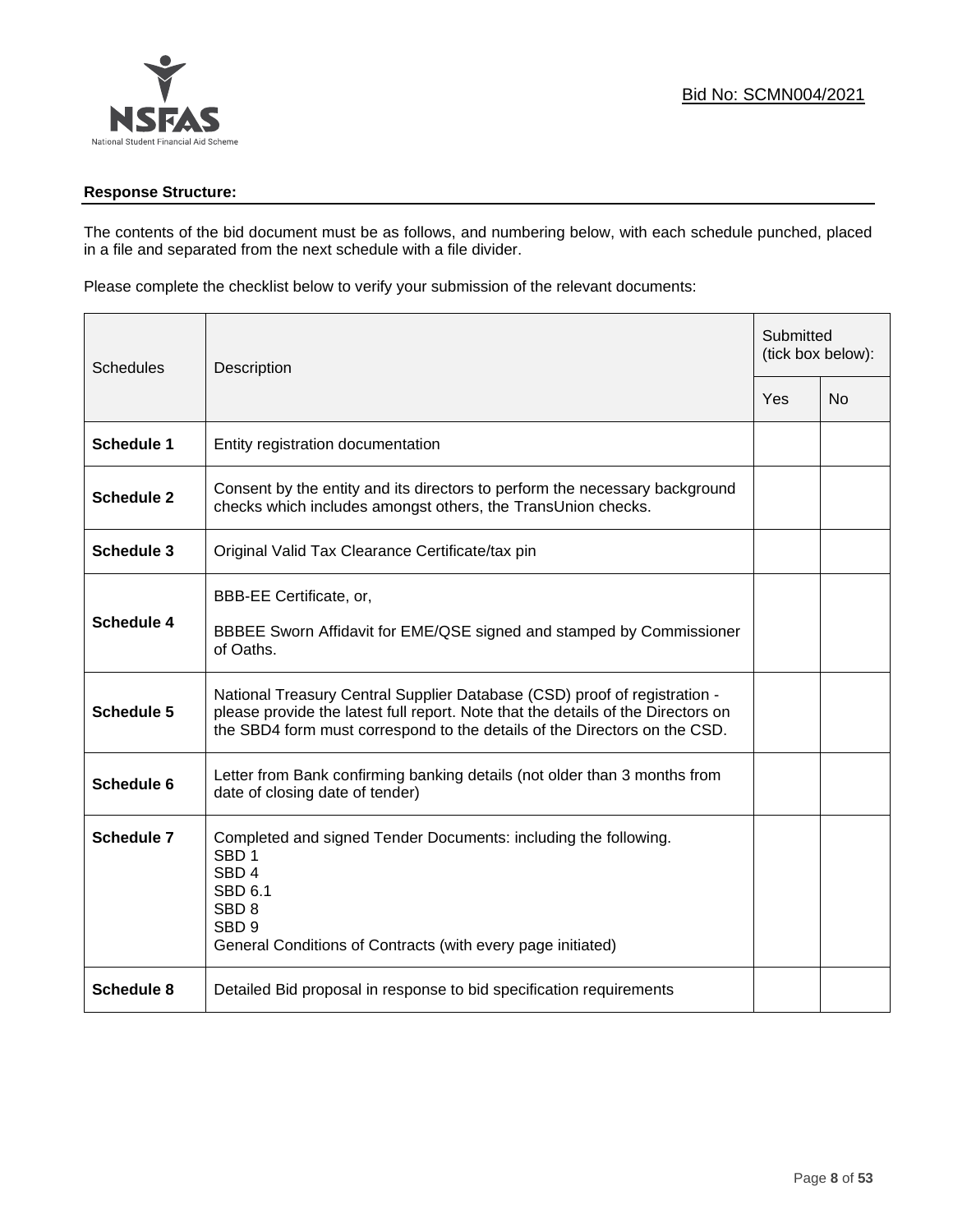### **Contract Negotiations**

The successful bidder (s) will be required to enter into a written contract/SLA with NSFAS. The final terms and conditions will be negotiated between NSFAS and the successful bidders (s). Should the awarded bidder fail to sign the SLA within a reasonable timeframe deemed by NSFAS, NSFAS reserves the right to cancel the award/contract and award the tender to the 2<sup>nd</sup> placed bidder.

### **Payments**

By responding to this bid document, the service provider agrees to the following

NSFAS will pay the successful bidder (s) the fees set out in the final contract according to the table of deliverables. No additional amounts will be payable by NSFAS to the successful bidder (s).

The successful bidder (s) shall invoice NSFAS for the services rendered in a reasonable timeframe. The invoices billed to NSFAS must be in relation to the original scope of work/terms of reference.

The invoice must be accompanied by supporting source document(s) containing detailed information, as NSFAS may reasonably require, for the purposes of establishing the specific nature, extent and quality of the services which were undertaken by the successful bidder (s).

No payment will be made to the successful bidder (s) unless an original tax invoice complying with section 20 of the VAT Act, 1991 (Act No 89 of 1991), as amended, has been submitted to NSFAS.

Payment shall be made by bank transfer into the successful bidder (s) back account normally 30 days after receipt of an acceptable, original, valid tax invoice.

Payments will only be made to the bidder in accordance with the purchase order issued to the awarded bidder. Any services delivered by the bidder outside of the original bid specifications and over and above the purchase order value will not be paid for as NSFAS is not liable for these payments. Should the service provider perform any additional work outside of the tender award and its requirements, NSFAS will not be held liable for such payment to the service provider. Should you receive any instruction from NSFAS that does not come from the SCM unit to perform any work outside of the original bid specification, NSFAS will not be held liable for this payment.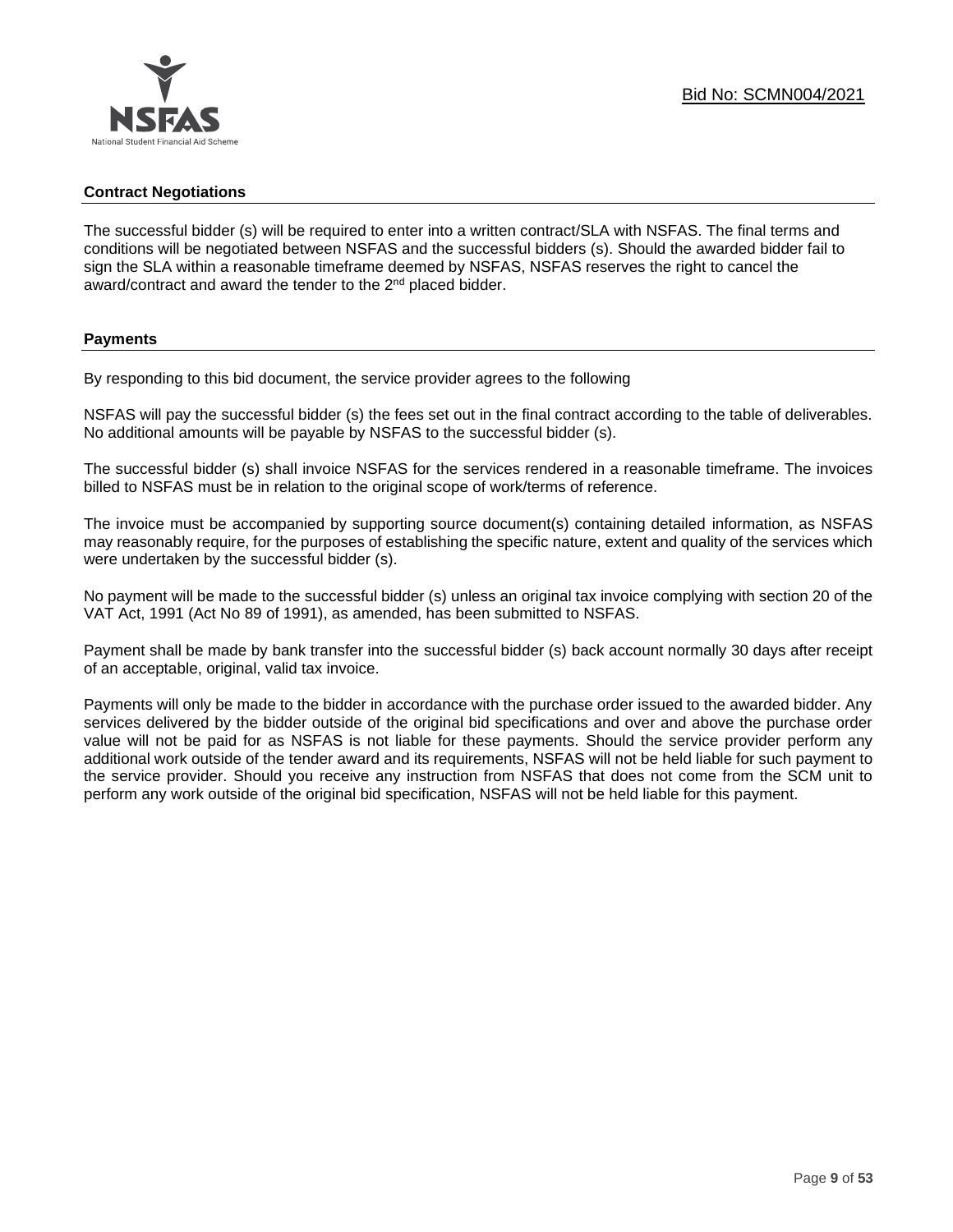

### **1. Purpose**

The National Student Financial Aid Scheme (NSFAS) provides financial assistance to eligible students at public universities and at Technical Vocational Education and Training (TVET) colleges throughout South Africa. NSFAS is mandated to manage and distribute funds in accordance with the provisions of the NSFAS Act (Act 56 of 1999)

NSFAS requires a suitably experienced ICT solutions service provider to supply and deliver a student allowance calculation tool within three (3) months of being appointed.

For the service provider to adequately respond to the bid and NSFAS requirements, the following background in respect of the student eligibility criteria must be understood.

NSFAS determines funding eligibility of students (TVET's and University students). The eligibility is assessed as follows:

### **ACADEMIC ELIGIBILITY – CONTINUING STUDENTS:**

- *1. Continuing students are not tested for financial eligibility.*
- *2. Continuing students are assessed for academic eligibility, which comprises two (2) distinct components:*

#### **a. Academic Criteria**

- i. University students that registered at a Public University for the first time before 2018 the student must pass 50% of the subjects/modules that the student registered for in the previous academic term. University students that registered at a Public University for the first time after 2017 are not assessed in this manner.
- ii. TVET College students that were registered on a Report 191 qualification in the previous academic term must pass three (3) subjects.
- iii. TVET College students that were registered on a National Certificate Vocational (NCV) qualification in the previous academic term must pass three subjects.

### **b. N+ rule compliance**

- i. University students that registered at a Public University for the first time before 2018 must complete their qualification within the minimum qualification time + 2 years.
- ii. University students that registered at a Public University for the first time after 2017 must complete their qualification within the minimum qualification time + 1 year.
- $i$  University students with disabilities must complete their qualification within the minimum qualification time  $+$ 3 years.
- iv. TVET College students must complete their Report 191 or NCV qualification within the minimum qualification period + 1 academic term.
- v. TVET College students with disabilities must complete their Report 191 or NCV qualification within the minimum qualification period + 2 consecutive and uninterrupted academic terms.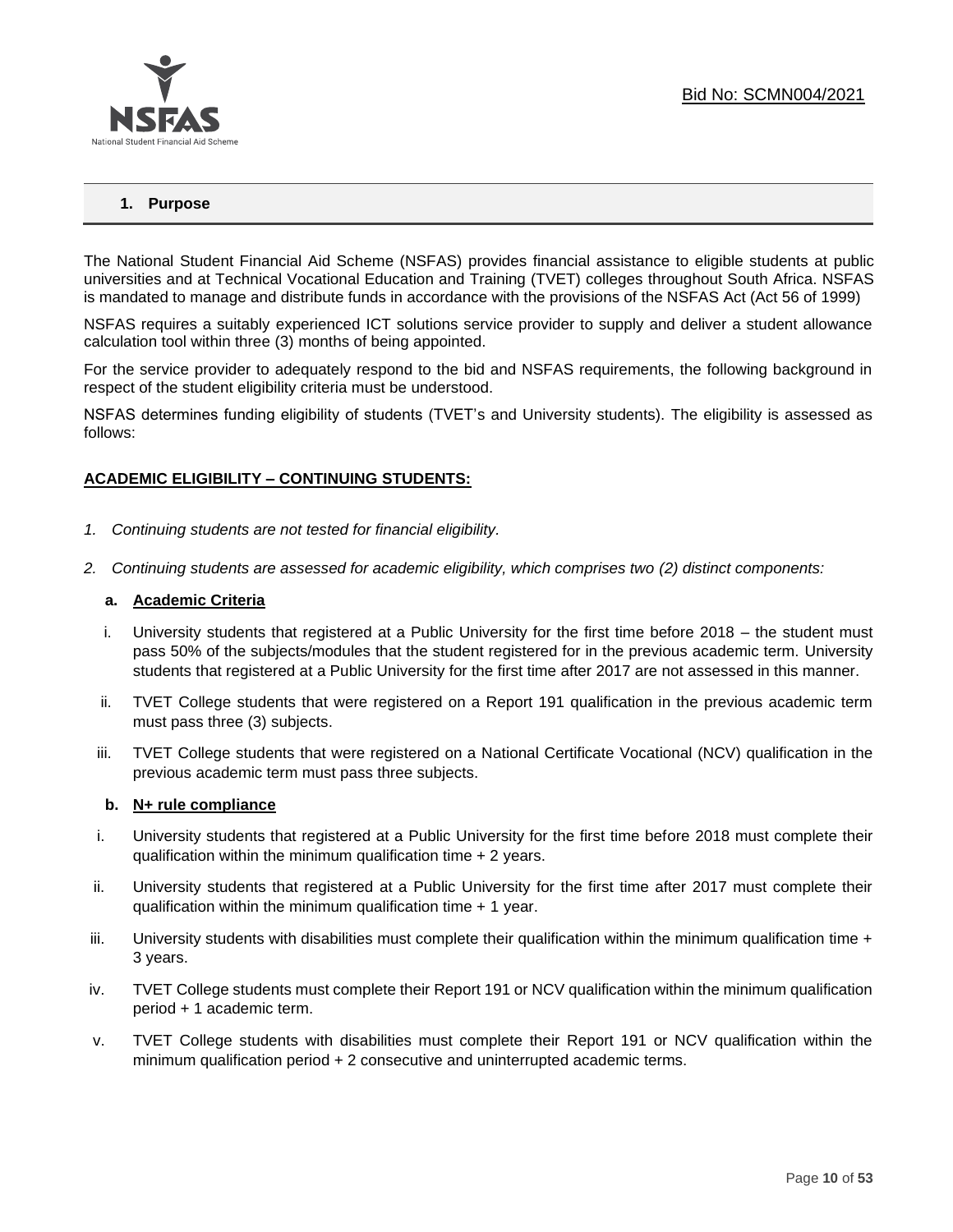

### **FINANCIAL AND ACADEMIC ELIGIBILITY – NEW APPLICANTS:**

- *3. New applicants are assessed for financial eligibility as follows:*
	- a. University students that registered at a Public University for the first time before 2018 may not have a household income that exceeds R 122,000.
	- b. University students that registered at a Public University for the first time after 2017 may not have a household income that exceeds R 350,000.
	- c. University students with disabilities may not have a household income that exceeds R 600,000.
	- d. TVET College student may not have a household income that exceeds R 350,000.
- *4. New applicants that are returning University students are assessed for academic eligibility, which comprises only of N+ rule compliance:*
	- a. University students that registered at a Public University for the first time before 2018 must complete their qualification within the minimum qualification time + 2 years.
	- b. University students that registered at a Public University for the first time after 2017 must complete their qualification within the minimum qualification time + 1 year.
	- c. University students with disabilities must complete their qualification within the minimum qualification time  $+$ 3 years.
- *5. New applicants that are returning TVET College students are assessed for academic eligibility, which comprises only of N+ rule compliance:*
	- a. TVET College students must complete their Report 191 or NC(V) qualification within the minimum qualification period + 1 academic term.
	- b. TVET College students with disabilities must complete their Report 191 or NC(V) qualification within the minimum qualification period + 2 consecutive and uninterrupted academic terms.

### **DATA EXCHANGE:**

- 1. NSFAS provides a list of eligible students and this is published on the MYNSFAS manager portal. Institutions have access to this list via the MYNSFAS manager portal upon application, which access is granted only once NSFAS has approved such application request internally.
- 2. Institutions are required to submit registration data to NSFAS through the MYNSFAS manager portal or via direct integration (web services). For universities and TVETS the submission of registration data is done annually or per semesters. However, in TVET colleges there is an additional academic cycle known as trimesters.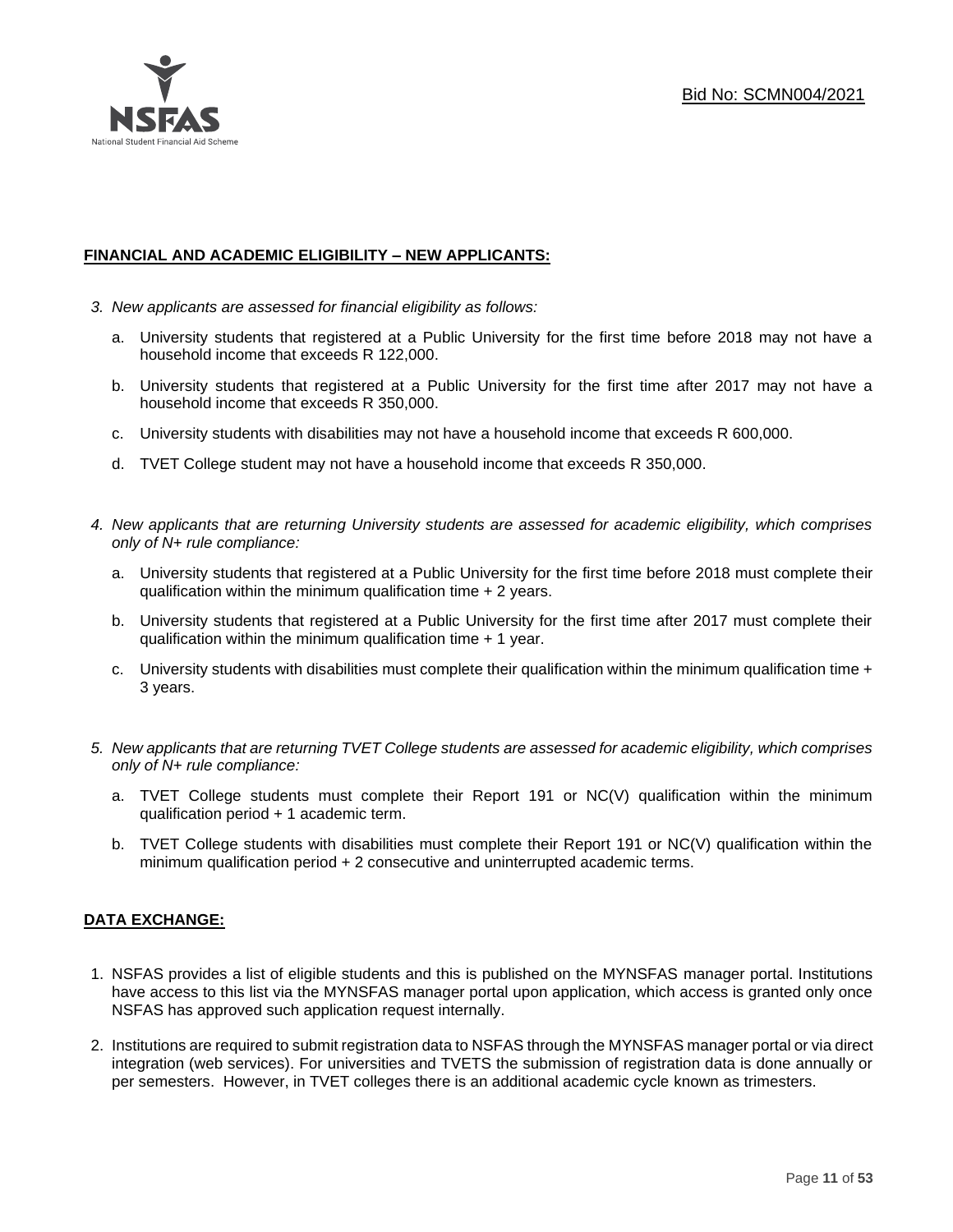

### **TABLE 1- ALLOWANCE TYPES IN TVET COLLEGES:**

| <b>Categories</b>                | Annual: 10 months    | Semester: 5 months  | Trimester: 3 months  |
|----------------------------------|----------------------|---------------------|----------------------|
| <b>Residential Accommodation</b> | R33,000              | R <sub>16,500</sub> | R <sub>11</sub> ,000 |
| Urban                            | R25,200              | R <sub>12,600</sub> | R8,400               |
| Peri - urban                     | R <sub>18</sub> ,900 | R9.450              | R6.300               |
| Rural                            | R <sub>15</sub> ,750 | R7,875              | R5,250               |
| Transport                        | R7,350               | R3,675              | R <sub>2</sub> ,450  |
| Personal Care                    | R2,900               | R <sub>1</sub> ,450 | R966                 |

### *TVET Variations:*

- *All distance and part time students qualify for funding but only for tuition, they do not have to claim an allowance.*
- *An institution may only claim tuition for an exit level student.*

### **TABLE 2- ALLOWANCE TYPES IN UNIVERSITIES:**

| <b>Type</b>          | <b>Annual amount</b>                | Semester amount                     | <b>Frequency</b> | <b>Parameter</b><br>and<br>conditions<br>for<br>the<br>allowance                                                    |  |
|----------------------|-------------------------------------|-------------------------------------|------------------|---------------------------------------------------------------------------------------------------------------------|--|
| Tuition              | As determined by<br>the institution | As determined by<br>the institution | Monthly          | None                                                                                                                |  |
| Accommodation        | As determined by<br>the institution | As determined by<br>the institution | Monthly          | None                                                                                                                |  |
| Living Allowance     | R <sub>12</sub> ,100                | R6,050                              | Monthly          | Only applies to students<br>that are not<br>accommodated in<br>catered residences.                                  |  |
| Transport            | R7,500                              | R3,750                              | Monthly          | Only applies to students<br>that are living off campus<br>or are accommodated in<br>non-accredited<br>accommodation |  |
| <b>Personal Care</b> | R <sub>2</sub> ,900                 | R <sub>1</sub> ,450                 | Monthly          | None                                                                                                                |  |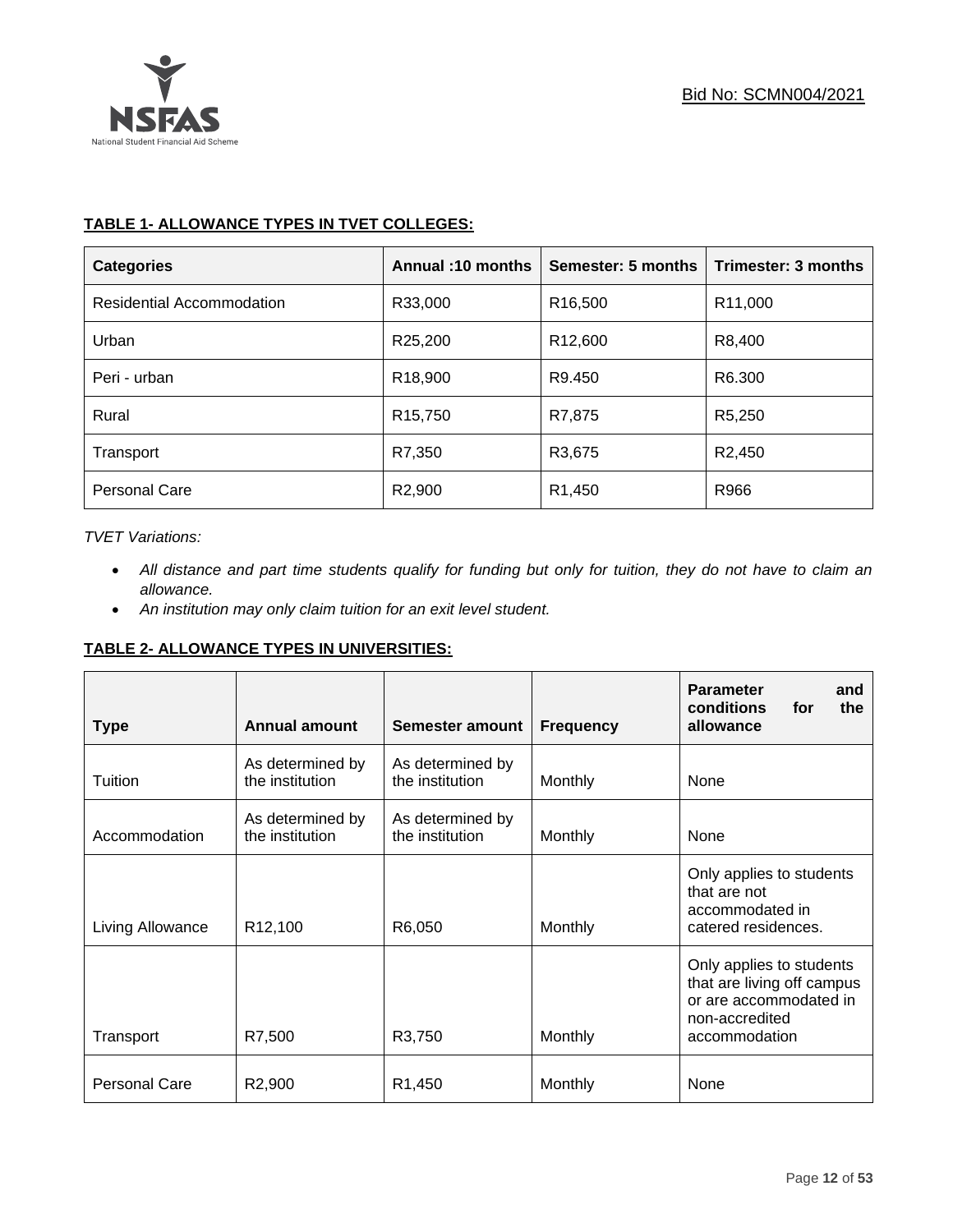



| <b>Type</b>       | <b>Annual amount</b> | Semester amount   Frequency |          | <b>Parameter</b><br>and<br>conditions<br>for<br>the<br>allowance |
|-------------------|----------------------|-----------------------------|----------|------------------------------------------------------------------|
| Learning Material | R5,200               | R <sub>2</sub> ,600         | Once off | None                                                             |

### **2. Mandatory requirements**

*All bids must comply with the mandatory requirement and failure to comply with the requirement will immediately disqualify the bid.*

| No. | <b>Mandatory requirements</b>                                                                        | Page reference per bidder<br>proposal |
|-----|------------------------------------------------------------------------------------------------------|---------------------------------------|
|     | The bidder must be ISO27001 certified. Evidence of certification<br>must be provided in this regard. |                                       |

### **3. Functional specifications**

The following services are required:

- 3.1 NSFAS seeks a suitably experienced service provider to assist in the provision of a student allowance calculation tool within 3 months from the date of NSFAS awarding the contract to the successful bidder.
- 3.2 This tool will be one (1) central point whereby all students' allowances will be calculated, determine the amounts to be paid based on the criteria and the outline the frequency of the payments
- 3.3 The tool must determine the amounts to be paid, generate remittances and allow for reconciliations where necessary
- 3.4 The frequency of the payments should be in accordance with table 1 and 2 above. This frequency should be automatically embedded in the system and the system should automatically trigger disbursements on specific dates.
- 3.5 The tool / system should allow for payments to be made outside of the standard payment cycles and should allow for a certain cohort of students to be paid per institution. Furthermore, it should allow for advance payments and reconciliation of such payments once the actual student data have been received.
- 3.6 The tool must be able to integrate to current and future NSFAS third party disbursement service providers.
- 3.7 Currently student allowances are paid as follows: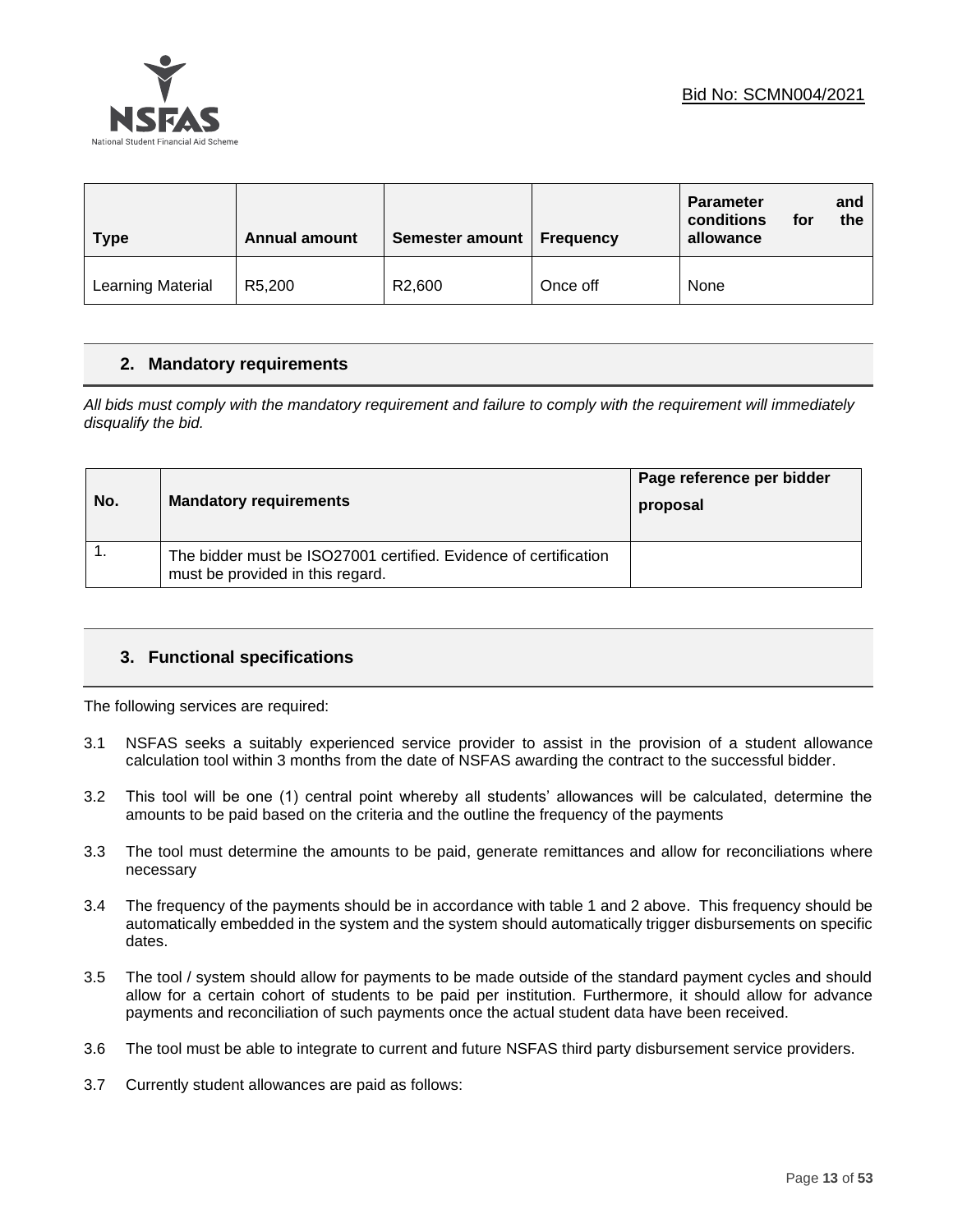

*University Students – to universities*

*TVET – 6 colleges are paid directly, and 44 colleges are paid directly to students through a different outsourced platform.*

- 3.8 The tool / system should distinguish from payment files as per each of the above categories.
- 3.9 Furthermore, the tool / system should generate remittances to each institution, each student (fed into the student portal) and payment to service provider, immediately after payment.
- 3.10 The tool / system should also generate a disbursement file to be used by finance to process payment and log / capture the file into the finance system (general ledger).
- 3.11 The tool / system should also have workflow to allow for necessary approvals.

### **System requirements**

NSFAS currently runs both open source and proprietary solutions and the main language is Java. However, NSFAS does consider C# (Single View)

The current database is MS SQL however NSFAS would consider open source databases such as MySQL and NoSQL data stores.

Open Web Application Security Project (OWASP) standards apply - software/systems built with these in mind, authentication & authorisation, role-based access control, security configuration, secure APIs, secure deserialization, logging & monitoring, audit trail and no usage of components with known vulnerabilities.

- Penetration test results conducted by independent provider.
- System should enable ease of audit reporting
- NSFAS Data should not be stored/hosted in the USA
- Data protection and security policy should be in place
- Compliance with POPIA or GDPR
- **·** ISO27001 certification

The tool / system should be in line with best practice in terms of business continuity and disaster recovery.

The tool / system should be hosted, with NSFAS having full access and ownership to this tool / system with the ability to choose its hosting option.

In term of support the following should apply:

- Professional Services at no extra cost
- **EXECT** Training of resources on usage and administration of the system
- **EXEDENT** Adequate technical documentation to enable understanding of the system
- Satisfactory uptime
- Satisfactory Service level agreements to the benefit of NSFAS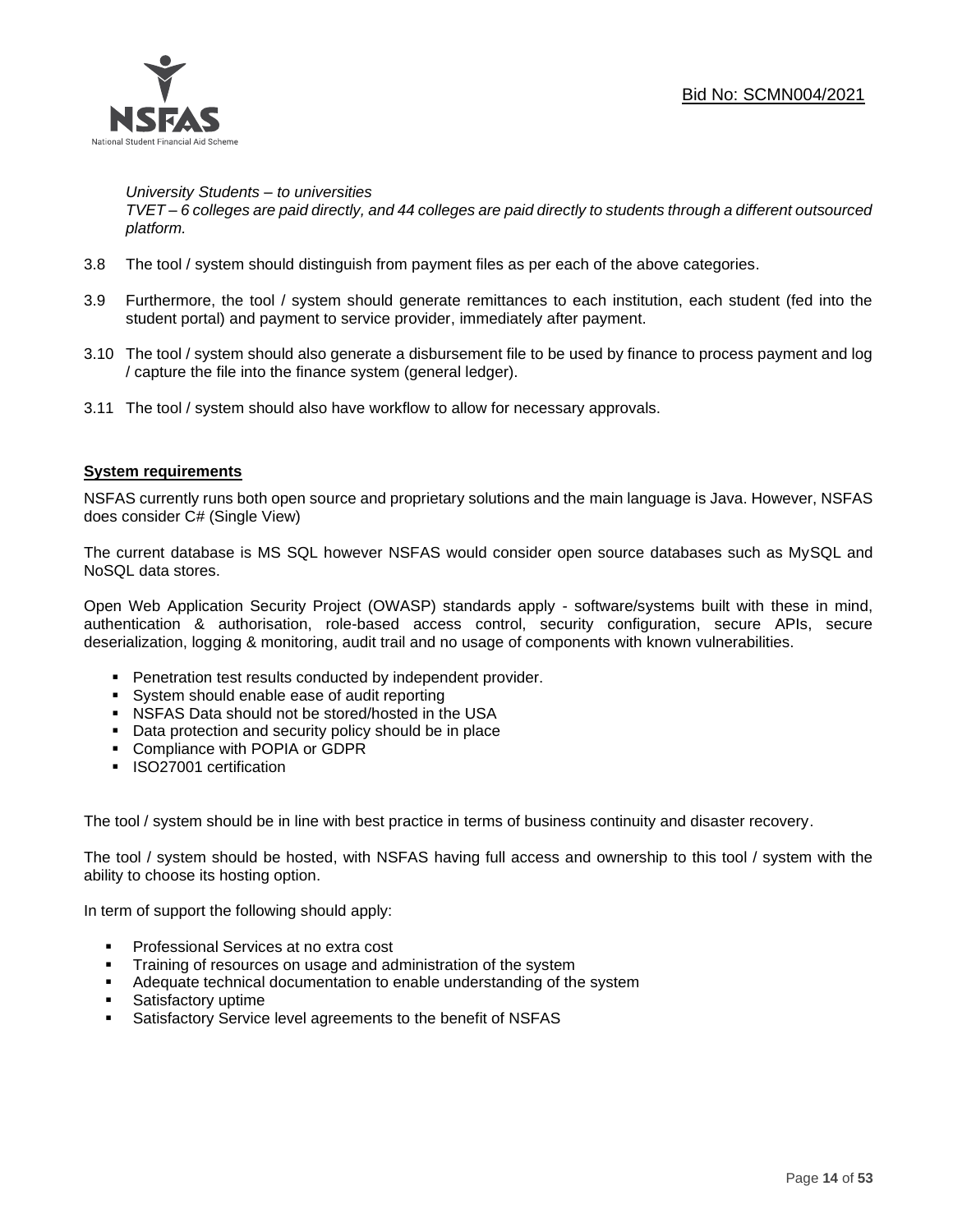### **4 Evaluation criteria**

### Technical evaluation criteria element:

| <b>Element</b>           | Weight |
|--------------------------|--------|
| Resource experience      | 15%    |
| Previous assignments     | 15%    |
| Reference letters        | 15%    |
| Methodology and approach | 40%    |
| Transformation           | 15%    |
| <b>TOTAL</b>             | 100%   |

### Criteria and Weighting:

*Bidders need to score a minimum of 70% for functionality. Bidders who score less than 70% minimum for functionality will not be considered further for the presentation stage. Bids will be evaluated in accordance with the following technical criteria:*

| <b>Resource experience</b>                                                                                                                                               | Points available- max 15                                                                                                                                                                               | <b>Bidder scoring</b> |
|--------------------------------------------------------------------------------------------------------------------------------------------------------------------------|--------------------------------------------------------------------------------------------------------------------------------------------------------------------------------------------------------|-----------------------|
|                                                                                                                                                                          | The lead team member has six (6) years<br>or more experience undertaken within the<br>field of systems development. $= 15$ points                                                                      |                       |
| The lead team member/Project manager to<br>demonstrate a minimum of five (5) years'<br>experience within the field of systems<br>development. A comprehensive CV must be | The lead team member has five (5) years'<br>experience undertaken within the field of<br>systems development. $= 10$ points                                                                            |                       |
| attached.                                                                                                                                                                | The lead team member does not have a<br>minimum of five (5) years' experience<br>within the field of systems development. /<br>CVs of lead team member/Project<br>manager not attached $=$<br>0 points |                       |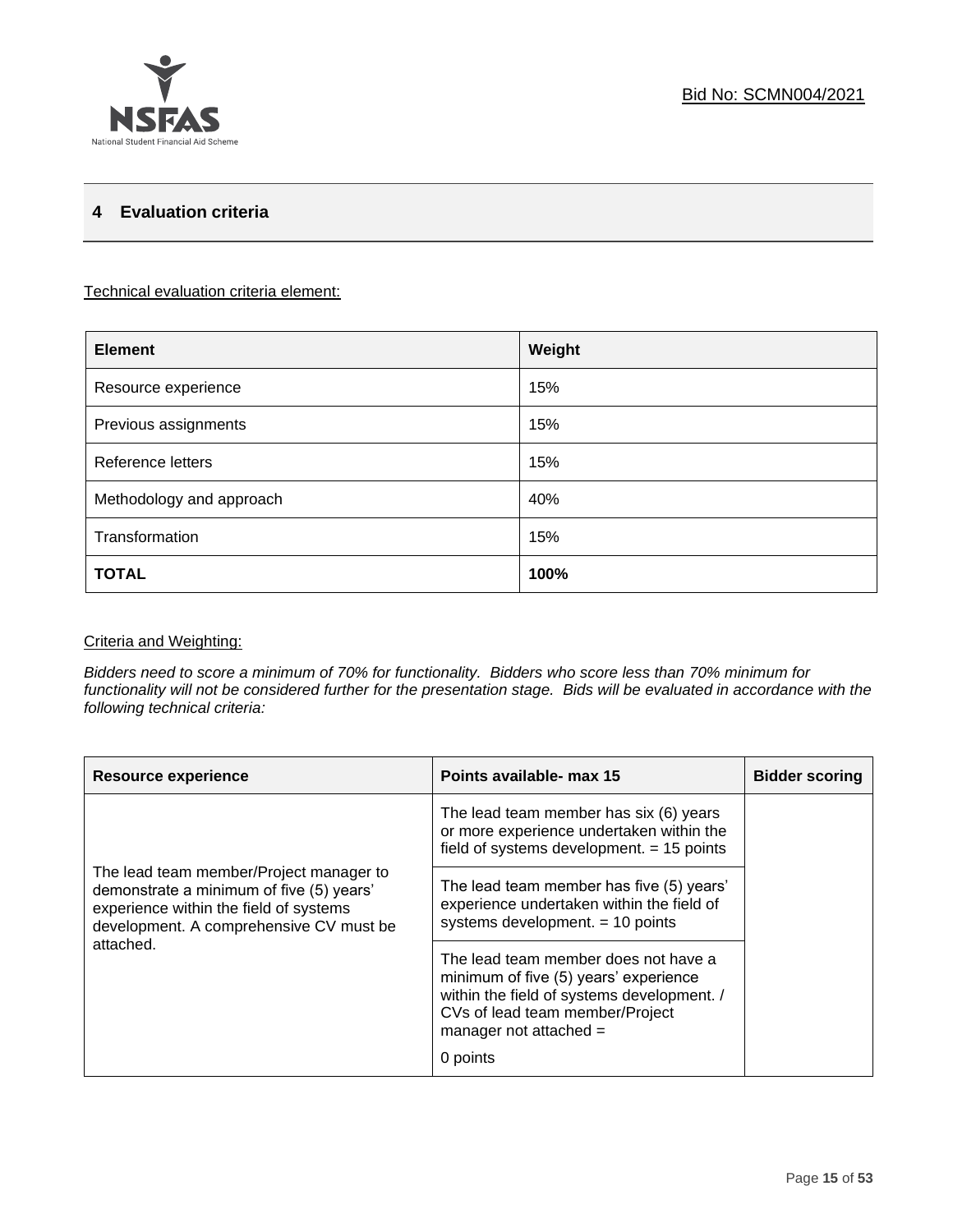

| <b>Previous assignments</b>                                                                                         | Points available- max 15                                               | <b>Bidder scoring</b> |
|---------------------------------------------------------------------------------------------------------------------|------------------------------------------------------------------------|-----------------------|
| The bidder must demonstrate/provide evidence                                                                        | More than three (3) previous assignments<br>$completed =$<br>15 points |                       |
| of a minimum of three (3) previous assignments<br>in systems development.<br>This must be included in the proposal. | 3 previous assignments completed=<br>10 points                         |                       |
|                                                                                                                     | Less than 3 previous assignments<br>completed=                         |                       |
|                                                                                                                     | 0 points                                                               |                       |

| <b>Reference letters</b>                                                                                                                                         | Points available- max 15                       | <b>Bidder scoring</b> |
|------------------------------------------------------------------------------------------------------------------------------------------------------------------|------------------------------------------------|-----------------------|
| The bidder must provide a minimum of three (3)<br>references on the letterhead of that company<br>which provides an indication of similar services<br>delivered. | More than 3 reference letters $=$<br>15 points |                       |
|                                                                                                                                                                  | 3 reference letters $=$<br>10 points           |                       |
|                                                                                                                                                                  | Less than 3 reference letters=<br>0 points     |                       |

| Methodology and approach                                                                                                                                                                | Points available- max 40                                                                                                              | <b>Bidder scoring</b> |
|-----------------------------------------------------------------------------------------------------------------------------------------------------------------------------------------|---------------------------------------------------------------------------------------------------------------------------------------|-----------------------|
| The bidder to provide a detailed project                                                                                                                                                | Project management activities outlined in<br>a logical manner with a detailed and<br>suitable methodology and approach =<br>10 points |                       |
| approach and methodology as to how the scope<br>of work will be executed which includes project<br>management activities and related timelines,<br>which indicates a suitable solution. | Detailed timelines provided to achieve the<br>delivery of the solution $=$<br>15 points                                               |                       |
|                                                                                                                                                                                         | Solution offered is suitable for NSFAS<br>that achieves the required scope=<br>15 points                                              |                       |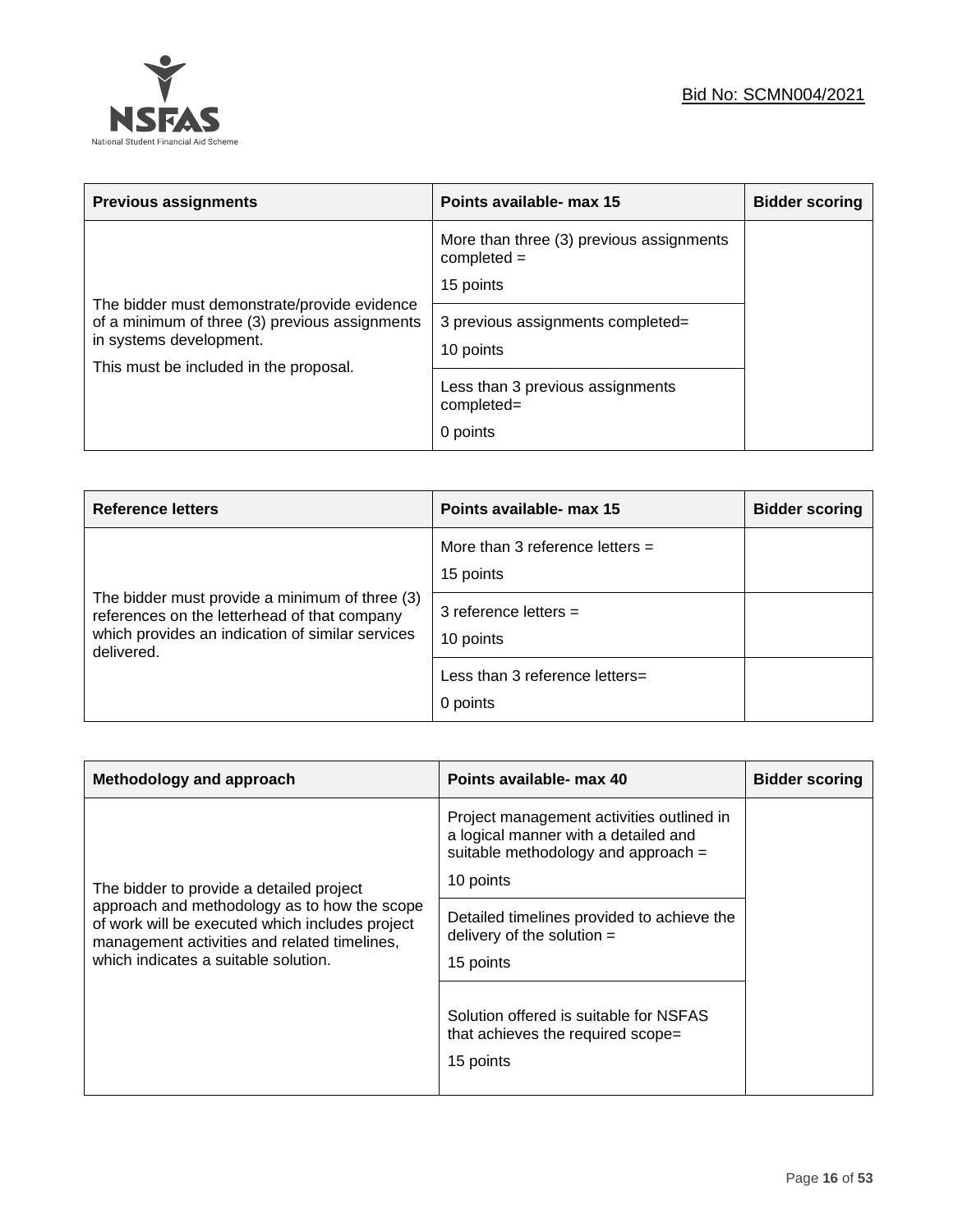

| <b>Transformation</b>                                                                                                                     | Points available- max 15                    | <b>Bidder scoring</b> |
|-------------------------------------------------------------------------------------------------------------------------------------------|---------------------------------------------|-----------------------|
| The bidder must meet the following<br>transformation criteria:                                                                            | All three (3) criteria met $=$<br>15 points |                       |
| 30% or more woman owned<br>Sub-contract a minimum of 15% of the                                                                           | Two $(2)$ criteria met = 10 points          |                       |
| contract to an EME or QSE whom is at<br>least 51% black owned<br>20% or more staff are women from<br>previously disadvantaged communities | One (1) criteria met= 5 points              |                       |

### **5 Presentation criteria**

Bidders who achieve the minimum score of 70% for the functional evaluation criteria will be invited to provide a presentation on their proposed student allowance calculation tool to the bid evaluation committee of NSFAS. The location of this meeting will either be held at the NSFAS offices at 10 Brodie Road, Wynberg, Cape Town, or virtually through the Microsoft team's platform.

The bidder will be required to achieve a minimum of 80% for the presentation with the following criteria being utilised:

| <b>Presentation</b>                                                                                                              | Points available- max 100                     | <b>Bidder scoring</b> |
|----------------------------------------------------------------------------------------------------------------------------------|-----------------------------------------------|-----------------------|
| The bidder must demonstrate their<br>proposed disbursement preparation tool<br>which must achieve the required scope of<br>work. | Suitability of the solution =50 points        |                       |
|                                                                                                                                  | User friendliness of solution $=$ 10 points   |                       |
|                                                                                                                                  | Timelines for delivery of solution= 15 points |                       |
|                                                                                                                                  | Project management= 15 points                 |                       |
|                                                                                                                                  | Value added services= 10 points               |                       |

Bidders who achieve the minimum score of 80% for the presentation will be evaluated for Price and BBB-EE in accordance with the 80/20 PPPFA points system.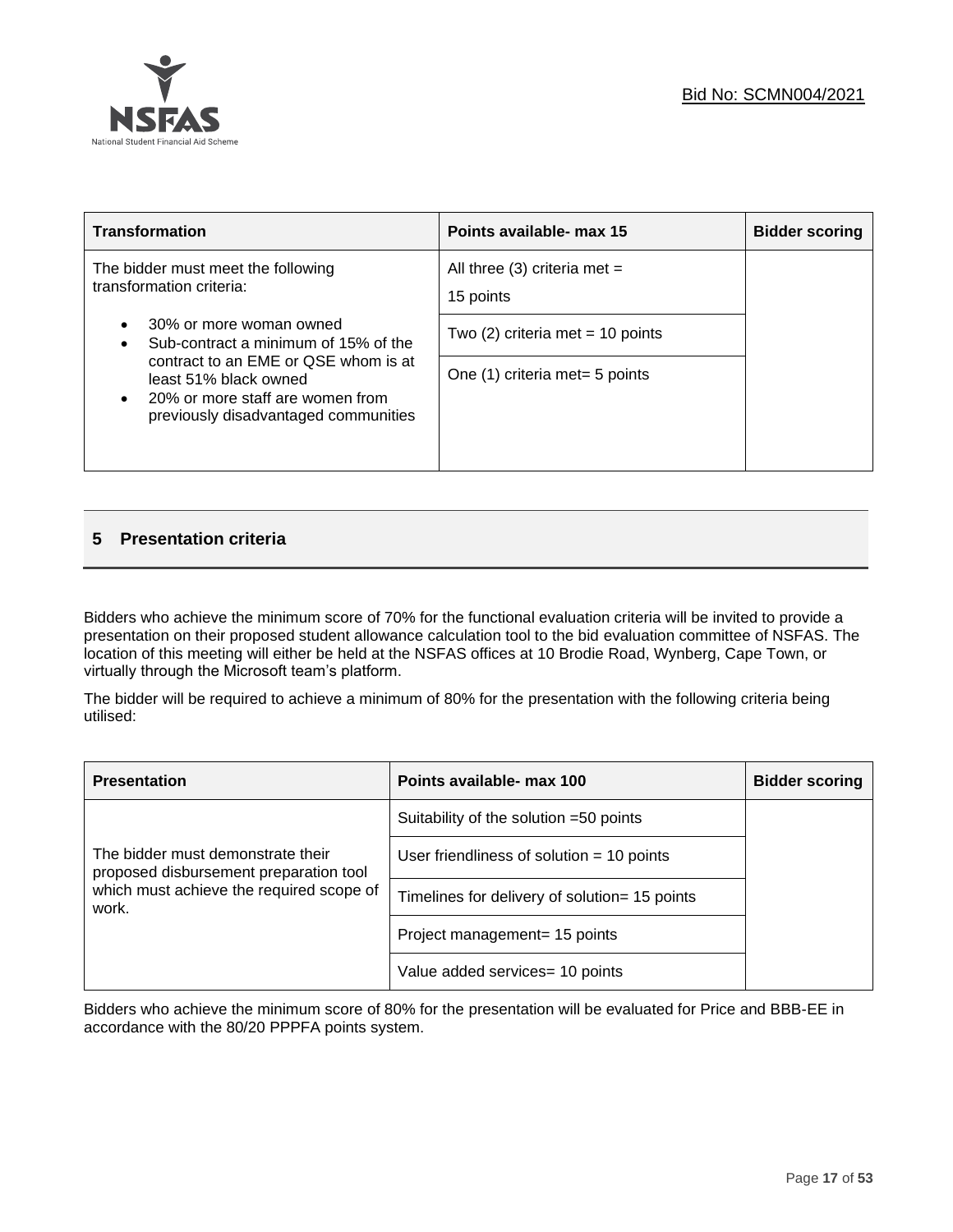

### **6 Contract Period**

The student allowance calculation tool must be delivered to NSFAS within three (3) months of appointment.

### **7 Pricing Schedule**

Please consider the inevitable Consumer Price Index (CPI) increases year-on-year on the pricing upon the duration of the contract period being in excess of a 12-month period. Please do not quote disbursements separately as it needs to be included in the total cost.

The below pricing template must be completed by the bidder, as it will be used for price evaluation purposes:

| <b>Milestone</b>                                                 | Total cost (VAT and disbursements included) |
|------------------------------------------------------------------|---------------------------------------------|
| Supply and delivery of the student allowance<br>calculation tool |                                             |
| <b>Consulting</b>                                                |                                             |
| <b>Training</b>                                                  |                                             |
| Annual maintenance (if applicable)                               |                                             |
| <b>TOTAL COST (VAT AND DISBURSEMENTS</b><br><b>INCLUDED)</b>     |                                             |

*Note that the consulting and training costs must be estimated and may increase depending on the needs of NSFAS.* 

### **8. Preference Point System**

All proposals that will achieve the minimum qualifying score (acceptable tenders) will be evaluated further in terms of the preference point system as follows: A maximum of 80 points is allocated for price on the following basis:

**80/20**

$$
Ps = 80 \left( 1 - \frac{Pt - P \min}{P \min} \right)
$$

**Where** 

Ps = Points scored for comparative price of proposal under consideration

Pt = Comparative price of bid under consideration

Pmin = Comparative price of lowest acceptable proposal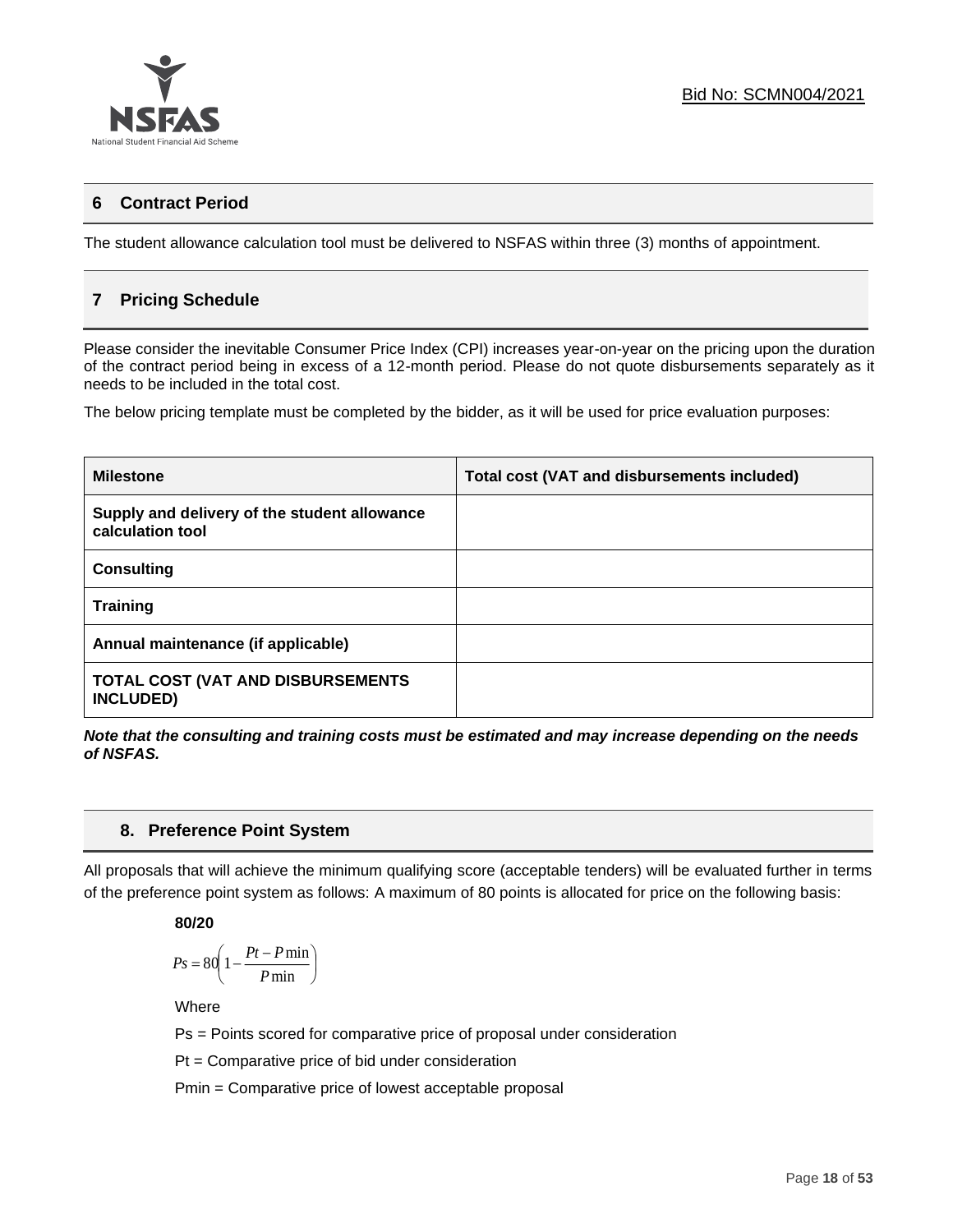

### **SBD4**

### **1. Declaration of Interest**

This declaration will be used by institutions to ensure that when goods and services are being procured, all reasonable steps are taken to combat the abuse of the supply chain management system.

The bid of any bidder may be disregarded if that bidder, or any of its directors have:

- A. abused the NSFAS's supply chain management system;
- B. committed fraud or any other improper conduct in relation to such system; or
- C. failed to perform on any previous contract.

**In order to give effect to the above, the following questionnaire must be completed and submitted with the bid**.

|     | The following particulars must be furnished:                                             |  |
|-----|------------------------------------------------------------------------------------------|--|
| 2.1 | Full Name of bidder or his or her representative:                                        |  |
|     |                                                                                          |  |
| 2.2 | <b>Identity Number:</b>                                                                  |  |
|     |                                                                                          |  |
| 2.3 | Position occupied in the Company (director, trustee, shareholder <sup>2</sup> , member): |  |

| 2.4 | Registration number of the company, enterprise, close corporation, partnership agreement or trust: |
|-----|----------------------------------------------------------------------------------------------------|
|     |                                                                                                    |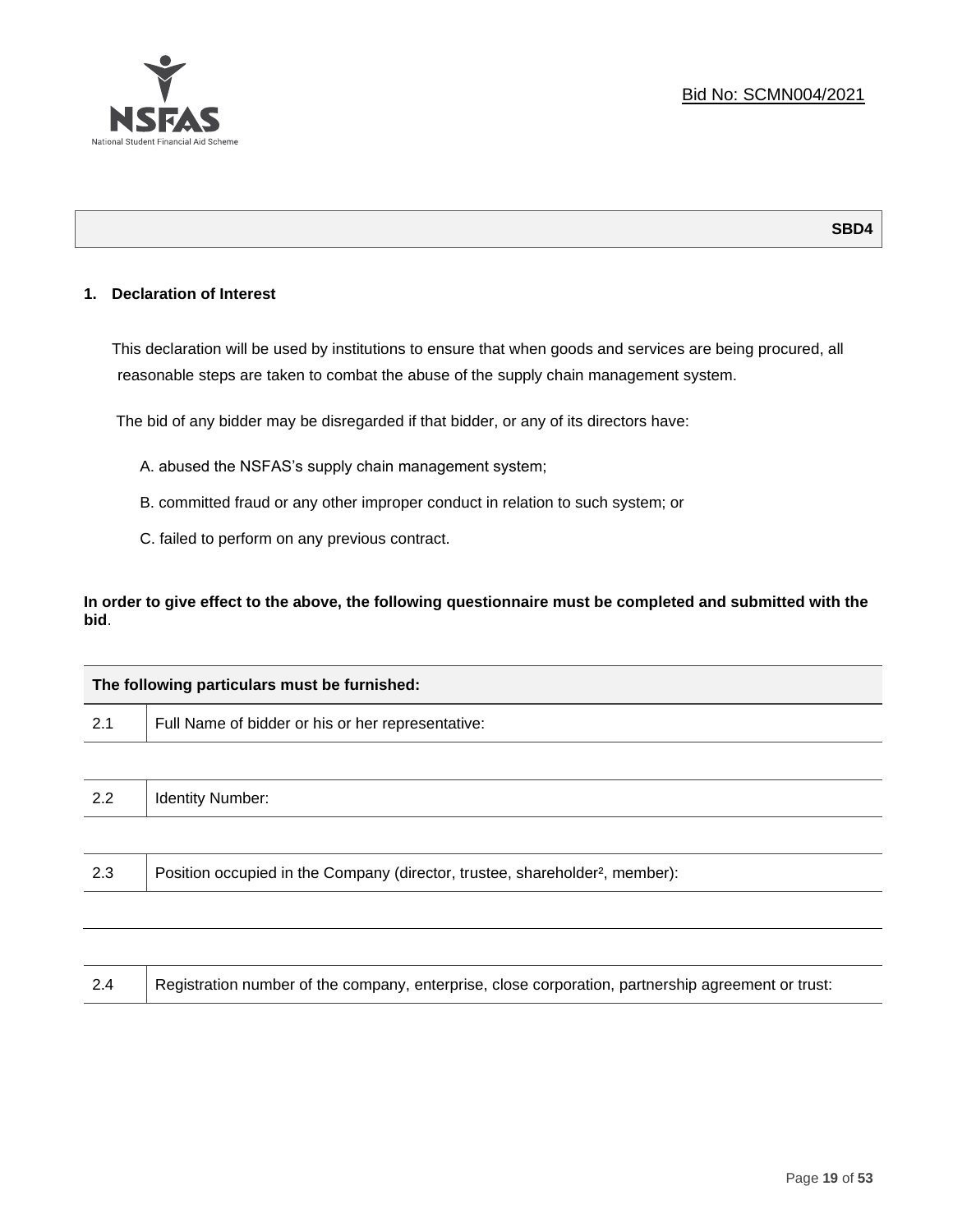

| $\Omega$<br>ن.∠ | Tax Reference Number: |
|-----------------|-----------------------|
|                 |                       |

| 2.6 | VAT Registration Number: |
|-----|--------------------------|
|-----|--------------------------|

| 2.6.1  | The names of all directors / trustees / shareholders / members, their individual identity numbers, tax<br>reference numbers and, if applicable, employee / PESAL numbers must be indicated in paragraph 3<br>below. |     |  |  |
|--------|---------------------------------------------------------------------------------------------------------------------------------------------------------------------------------------------------------------------|-----|--|--|
| 2.7    | Are you or any person connected with the bidder presently employed by the state?                                                                                                                                    |     |  |  |
|        | Yes                                                                                                                                                                                                                 | No. |  |  |
| 2.7.2. | If yes, furnish the following particulars:                                                                                                                                                                          |     |  |  |
|        | Name of person / director / trustee / shareholder/ member:                                                                                                                                                          |     |  |  |

| Name of state institution at which you or the person connected to the bidder is employed: |
|-------------------------------------------------------------------------------------------|
|                                                                                           |

Position occupied in the state institution:

### "State" means

- (a) Any national or provincial department, national or provincial public entity or constitutional institution within the meaning of the Public Finance Management Act, 1999 (Act No 1 of 1999);
- (b) Any municipality or municipal entity;
- (c) Provincial legislature;
- (d) National Assembly or the National Council of Provinces;
- (e) Parliament.

"Shareholder" means a person who owns shares in the company and is actively involved in the management of the enterprise or business and exercises control over the enterprise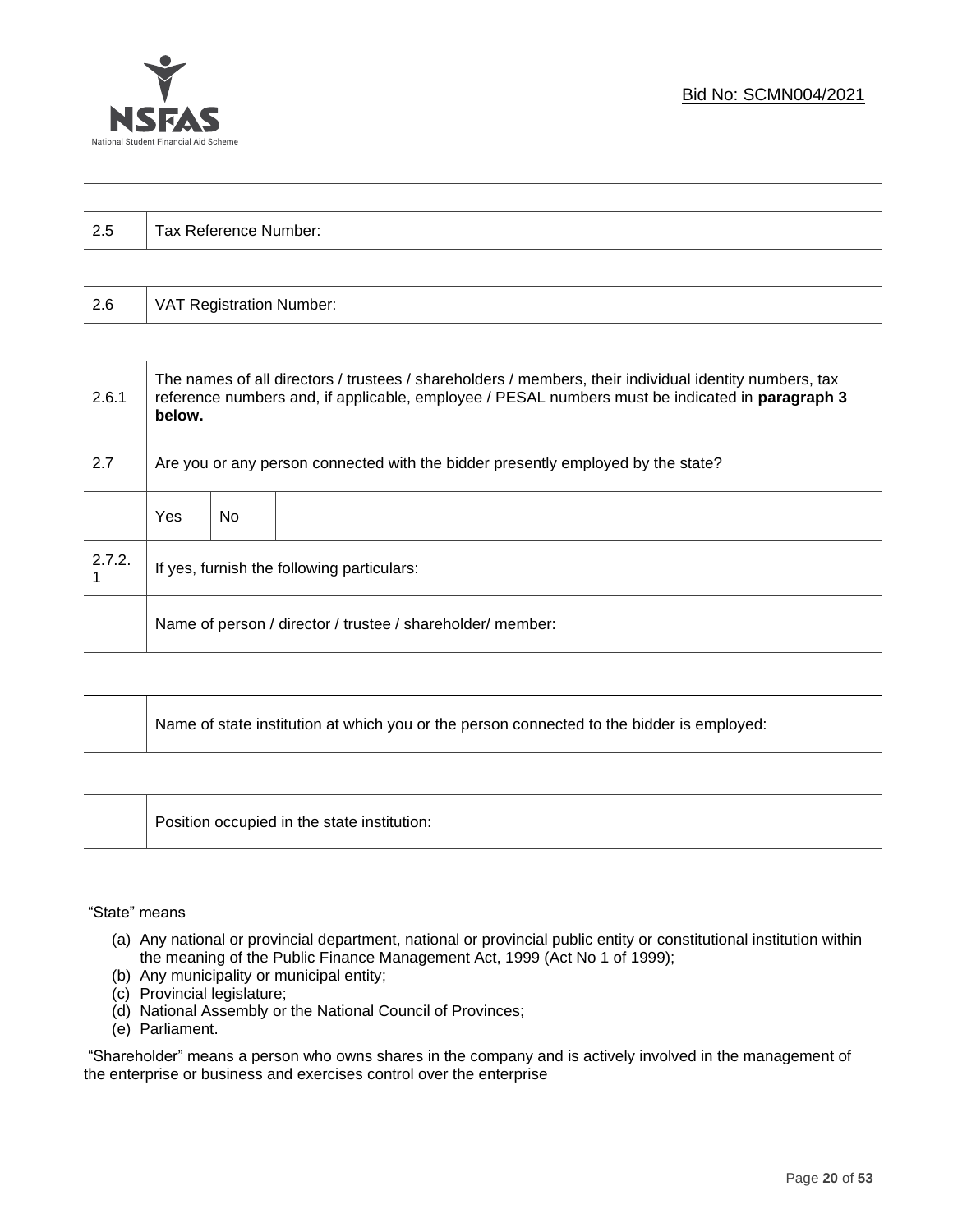

|             | Any other particulars:                                                                                                                                                                                                                           |                                                                                                                                                                 |  |  |  |
|-------------|--------------------------------------------------------------------------------------------------------------------------------------------------------------------------------------------------------------------------------------------------|-----------------------------------------------------------------------------------------------------------------------------------------------------------------|--|--|--|
| 2.7.2       |                                                                                                                                                                                                                                                  | If you are presently employed by the state, did you obtain the appropriate authority to undertake<br>remunerative work outside employment in the public sector? |  |  |  |
|             | <b>Yes</b>                                                                                                                                                                                                                                       | No                                                                                                                                                              |  |  |  |
|             | If yes, did you attach proof of such authority to the bid document?                                                                                                                                                                              |                                                                                                                                                                 |  |  |  |
| 2.7.2.<br>1 | Note: Failure to submit proof of such authority, where applicable, may result in the disqualification of the<br>bid.                                                                                                                             |                                                                                                                                                                 |  |  |  |
|             | Yes                                                                                                                                                                                                                                              | No                                                                                                                                                              |  |  |  |
| 2.7.2.<br>2 | If no, furnish reasons for non-submission of such proof:                                                                                                                                                                                         |                                                                                                                                                                 |  |  |  |
| 2.8         | Did you or your spouse, or any of the company's directors / trustees / shareholders / members or their<br>spouses conduct business with the state in the previous twelve months?                                                                 |                                                                                                                                                                 |  |  |  |
|             | Yes                                                                                                                                                                                                                                              | No                                                                                                                                                              |  |  |  |
| 2.8.1       | If so, furnish particulars:                                                                                                                                                                                                                      |                                                                                                                                                                 |  |  |  |
| 2.9         | Do you, or any person connected with the bidder, have any relationship (family, friend, other) with a<br>person employed by the state and who may be involved with the evaluation and or adjudication of this<br>bid?                            |                                                                                                                                                                 |  |  |  |
|             | Yes                                                                                                                                                                                                                                              | No                                                                                                                                                              |  |  |  |
| 2.9.1       | If so, furnish particulars:                                                                                                                                                                                                                      |                                                                                                                                                                 |  |  |  |
| 2.10        | Are you, or any person connected with the bidder, aware of any relationship (family, friend, other)<br>between any other bidder and any person employed by the state who may be involved with the<br>evaluation and or adjudication of this bid? |                                                                                                                                                                 |  |  |  |
|             | Yes                                                                                                                                                                                                                                              | No                                                                                                                                                              |  |  |  |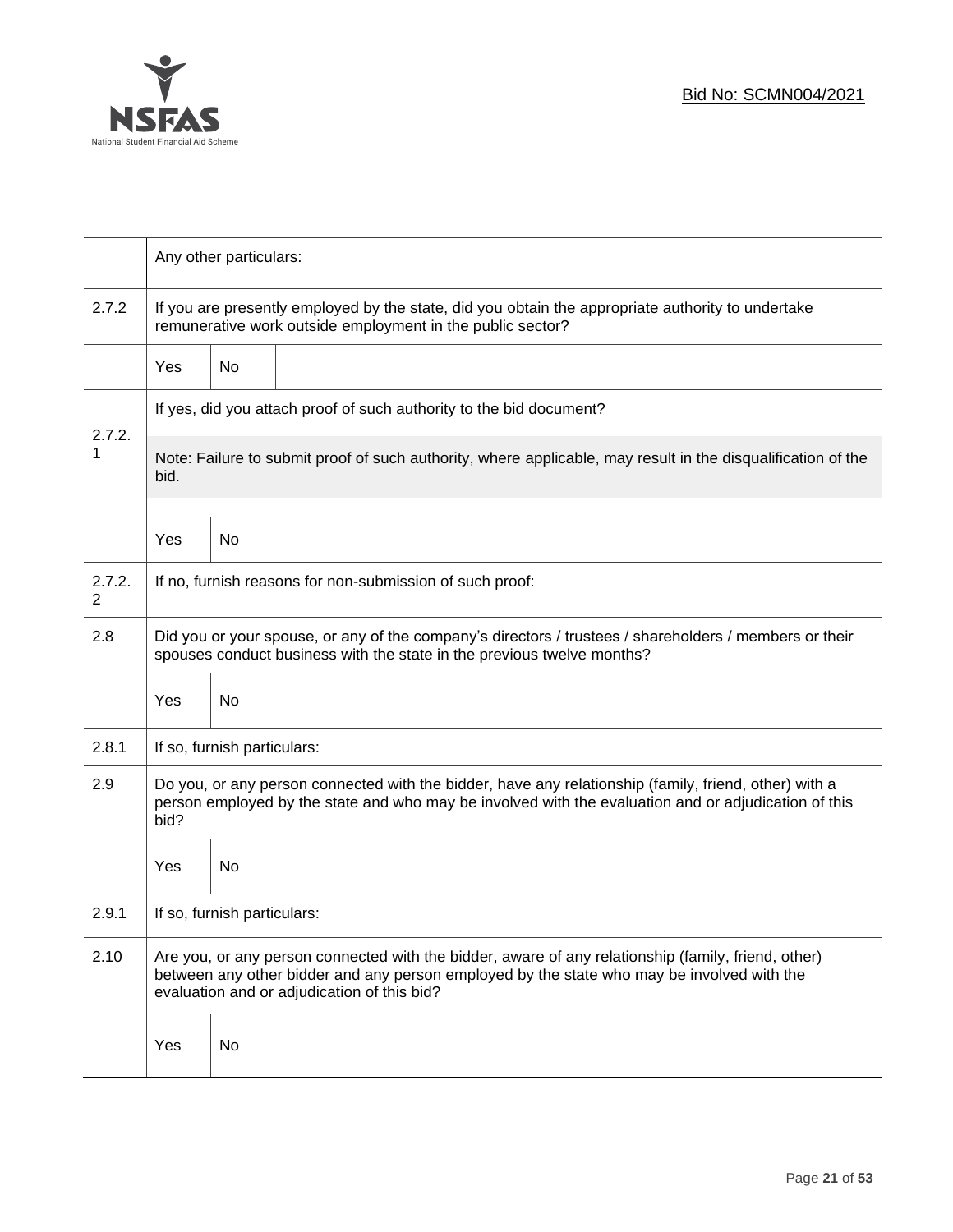

| 2.10.1 | If so, furnish particulars:                                                                                                                                                              |    |  |  |
|--------|------------------------------------------------------------------------------------------------------------------------------------------------------------------------------------------|----|--|--|
| 2.11   | Do you or any of the directors / trustees / shareholders / members of the company have any interest in<br>any other related companies whether or not they are bidding for this contract? |    |  |  |
|        | Yes                                                                                                                                                                                      | No |  |  |
| 2.11.1 | If so, furnish particulars:                                                                                                                                                              |    |  |  |

### **Full details of directors / trustees / members / shareholders**.

| Full Name | <b>Identity Number</b> | Personal Income Tax<br>Reference Number | State Employee Number /<br>PERSEL Number |
|-----------|------------------------|-----------------------------------------|------------------------------------------|
|           |                        |                                         |                                          |
|           |                        |                                         |                                          |
|           |                        |                                         |                                          |
|           |                        |                                         |                                          |
|           |                        |                                         |                                          |
|           |                        |                                         |                                          |
|           |                        |                                         |                                          |
|           |                        |                                         |                                          |
|           |                        |                                         |                                          |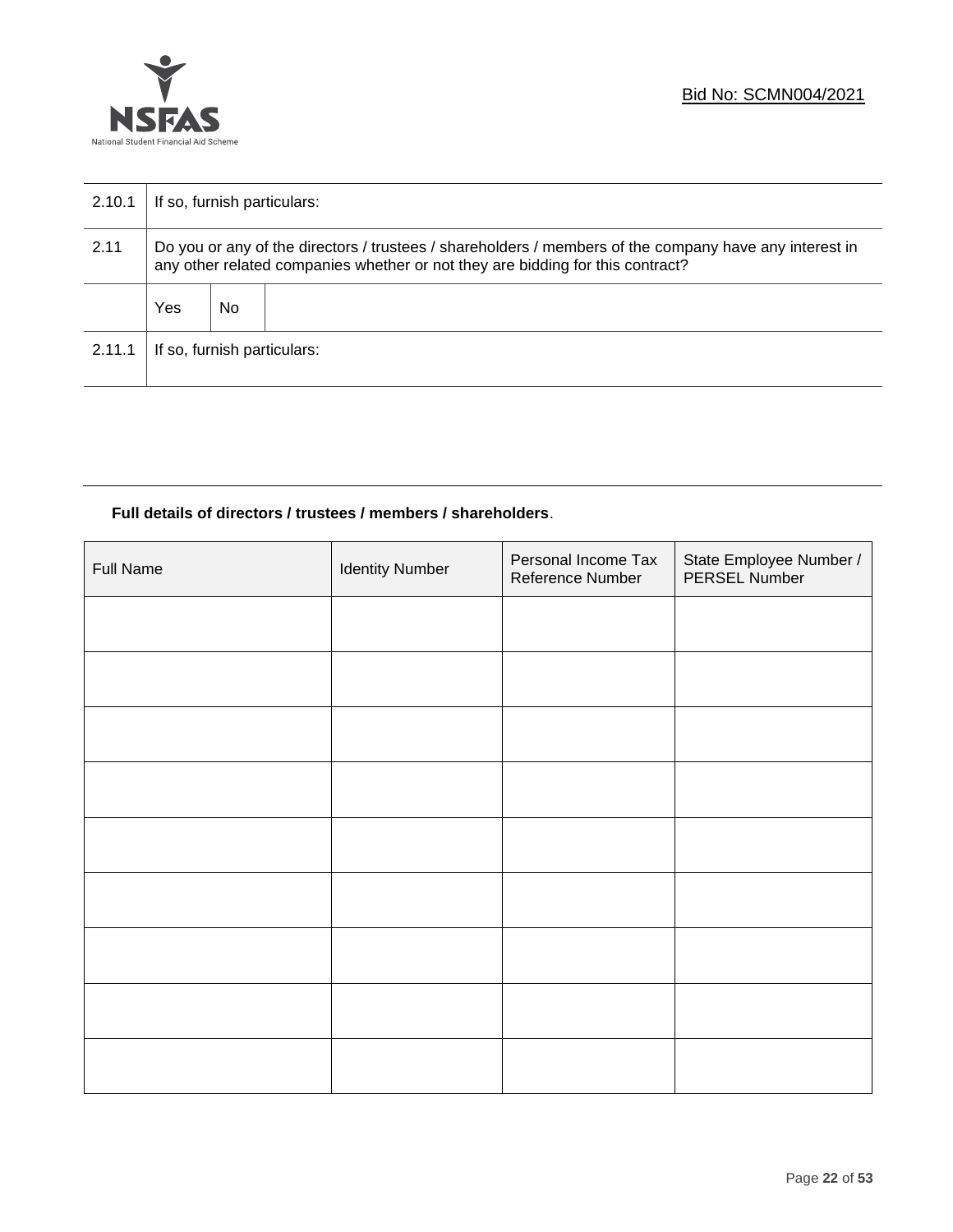

### **Declaration**

I, the undersigned (NAME)………………………………………………………………………

Certify that the information furnished in paragraphs 2 and 3 above is correct. I accept that the state may reject the bid or act against me should this declaration prove to be false.

| <b>Signature</b> | <b>Date</b>    |
|------------------|----------------|
|                  |                |
| <b>Position</b>  | Name of bidder |
|                  |                |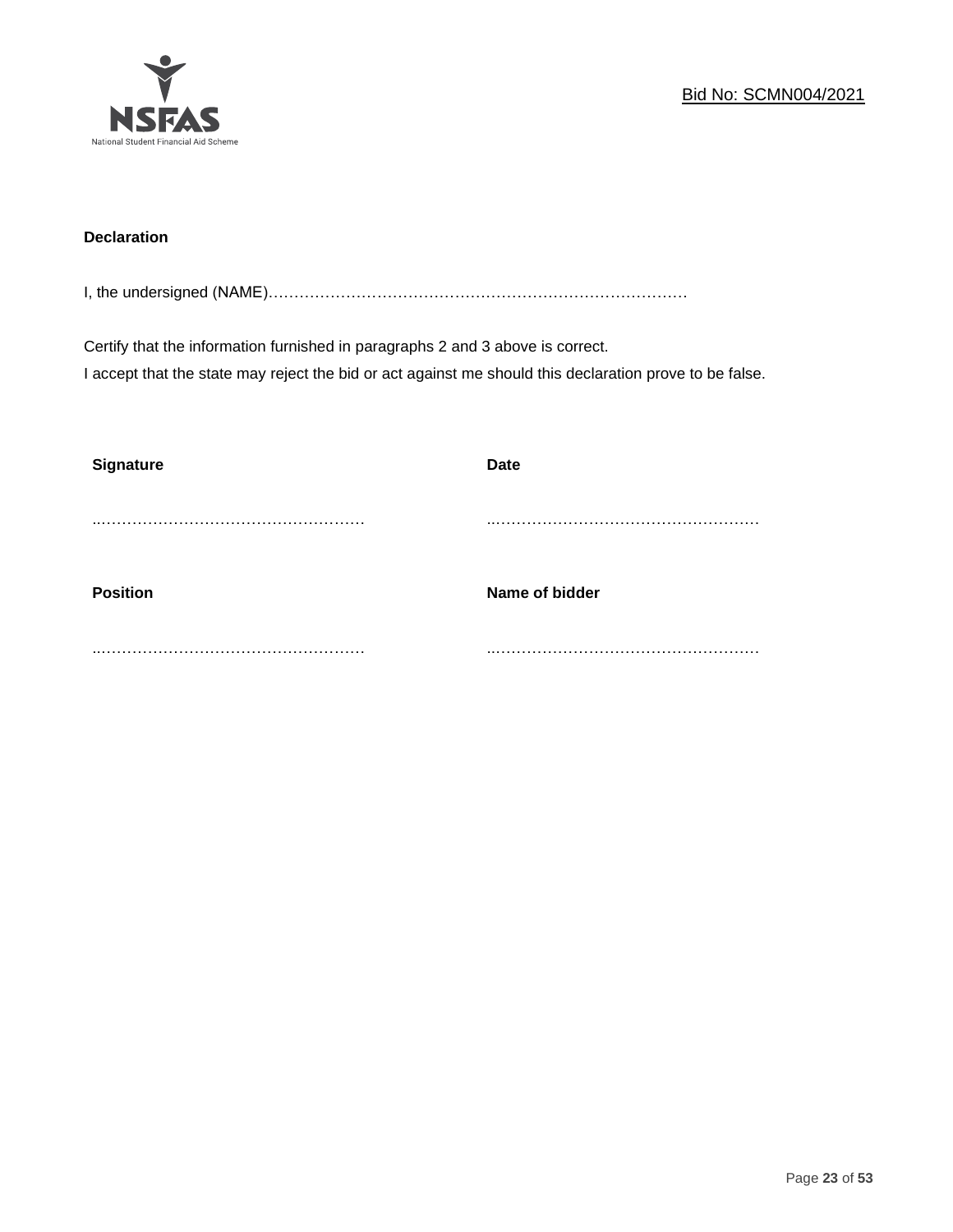

### **Declaration of bidder's past Supply Chain Management practices**

**SBD 8**

This declaration will be used by institutions to ensure that when goods and services are being procured, all reasonable steps are taken to combat the abuse of the supply chain management system.

The bid of any bidder may be disregarded if that bidder, or any of its directors have -

- (a) abused the institution's supply chain management system.
- (b) committed fraud or any other improper conduct in relation to such system; or
- (c) failed to perform on any previous contract.

In order to give effect to the above, **the following questionnaire must be completed and submitted with the bid.**

**The following particulars must be furnished:**

| 1.1. | Is the bidder or any of its directors listed on the National Treasury's Database of Restricted Suppliers as<br>companies or persons prohibited from doing business with the public sector?                                                                                                                                                                                                                |                             |                                                                                                                                                                                                |  |  |
|------|-----------------------------------------------------------------------------------------------------------------------------------------------------------------------------------------------------------------------------------------------------------------------------------------------------------------------------------------------------------------------------------------------------------|-----------------------------|------------------------------------------------------------------------------------------------------------------------------------------------------------------------------------------------|--|--|
|      | (Companies or persons who are listed on this Database were informed in writing of this restriction by the<br>Accounting Officer/Authority of the institution that imposed the restriction after the audi alteram partem<br>rule was applied).                                                                                                                                                             |                             |                                                                                                                                                                                                |  |  |
|      | The                                                                                                                                                                                                                                                                                                                                                                                                       |                             | Database of Restricted Suppliers now resides on the National<br>Treasury's website<br>(http://www.treasury.gov.za) and can be accessed by clicking on its link at the bottom of the home page. |  |  |
|      | Yes                                                                                                                                                                                                                                                                                                                                                                                                       | <b>No</b>                   |                                                                                                                                                                                                |  |  |
| 1.2. |                                                                                                                                                                                                                                                                                                                                                                                                           | If so, furnish particulars: |                                                                                                                                                                                                |  |  |
| 1.3. | Is the bidder or any of its directors listed on the Register for Tender Defaulters in terms of section 29 of<br>Prevention<br>Activities<br>(No<br>Combating<br>of<br>Corrupt<br>12<br>2004)?<br>the<br>and<br>Act<br>of<br>The Register for Tender Defaulters can be accessed on the National Treasury's website<br>(http://www.treasury.gov.za) by clicking on its link at the bottom of the home page. |                             |                                                                                                                                                                                                |  |  |
|      | Yes                                                                                                                                                                                                                                                                                                                                                                                                       | No                          |                                                                                                                                                                                                |  |  |
| 1.4. |                                                                                                                                                                                                                                                                                                                                                                                                           | If so, furnish particulars: |                                                                                                                                                                                                |  |  |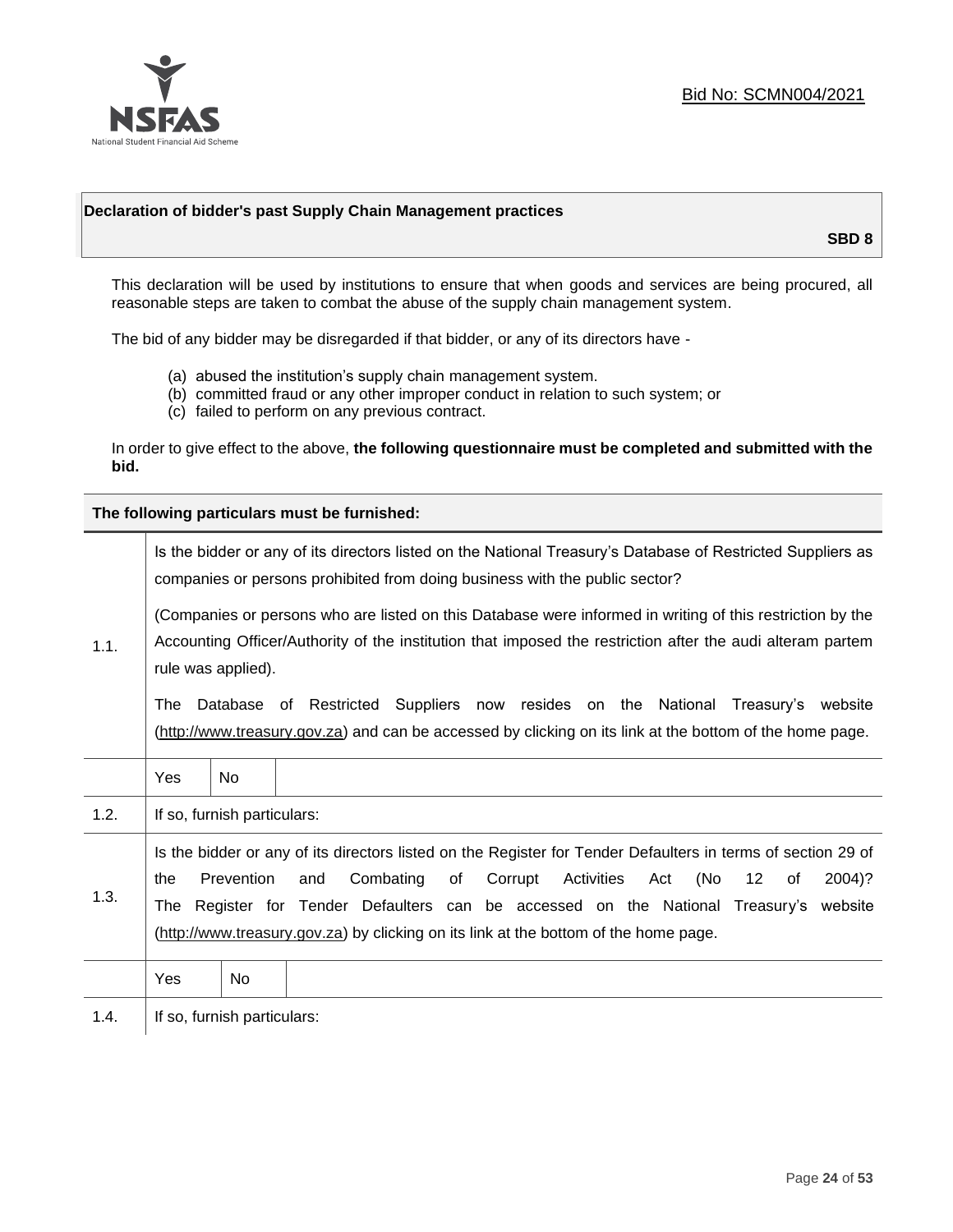

T

| 1.5. | Was the bidder or any of its directors convicted by a court of law (including a court outside of the<br>Republic of South Africa) for fraud or corruption during the past five years? |    |  |  |
|------|---------------------------------------------------------------------------------------------------------------------------------------------------------------------------------------|----|--|--|
|      | <b>Yes</b>                                                                                                                                                                            | No |  |  |
| 1.6. | If so, furnish particulars:                                                                                                                                                           |    |  |  |
| 1.7. | Was any contract between the bidder and any organ of state terminated during the past five years on<br>account of failure to perform on or comply with the contract?                  |    |  |  |
|      | <b>Yes</b>                                                                                                                                                                            | No |  |  |
| 1.8. | If so, furnish particulars:                                                                                                                                                           |    |  |  |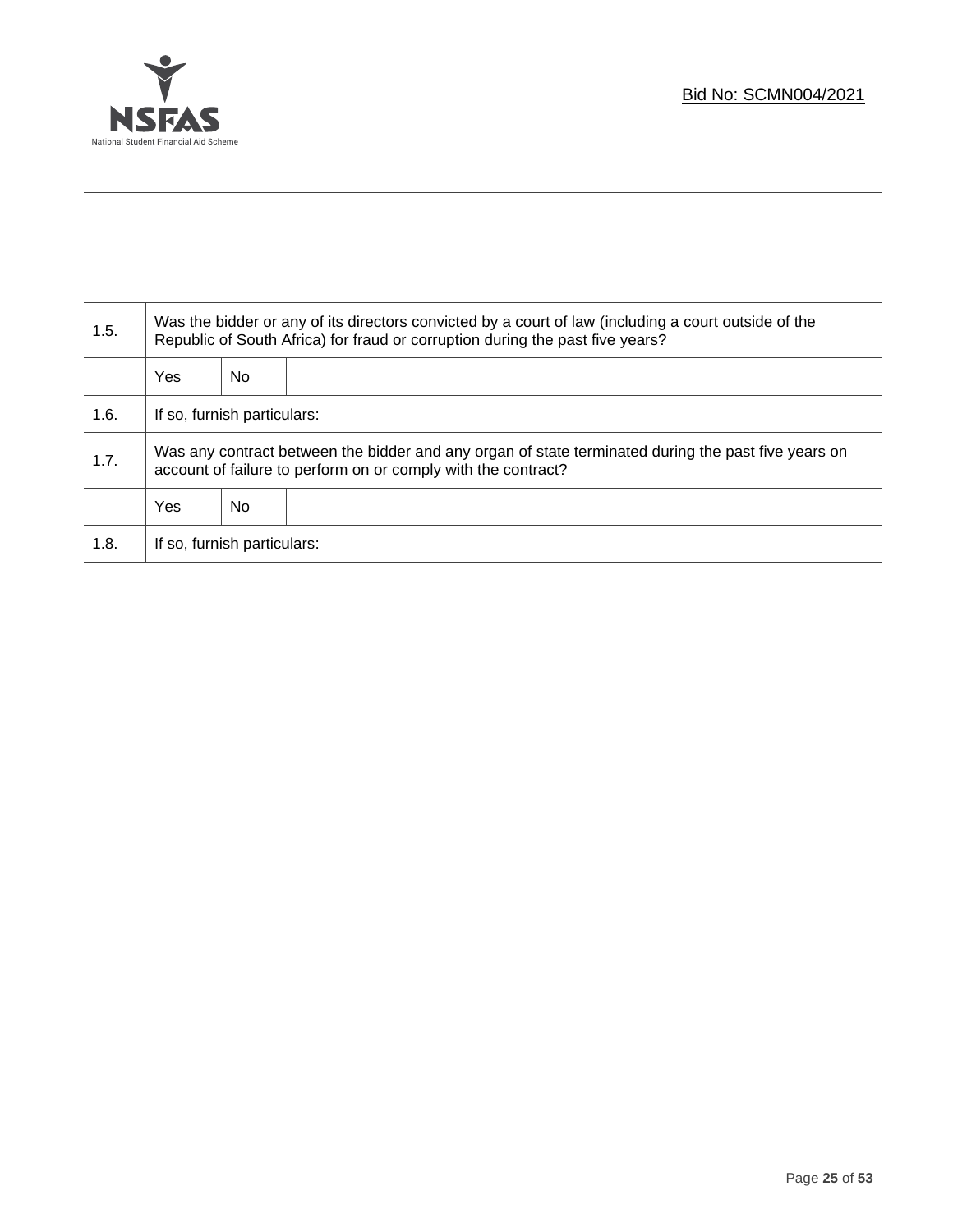

### **Declaration**

I, the undersigned (NAME)………………………………………………………………………

Certify that the information furnished on the declaration from is true and correct.

I accept that, in addition to cancellation of a contract, action may be taken against me should this declaration provide to be false.

| Signature       | <b>Date</b>    |
|-----------------|----------------|
|                 |                |
|                 |                |
| <b>Position</b> | Name of bidder |
|                 |                |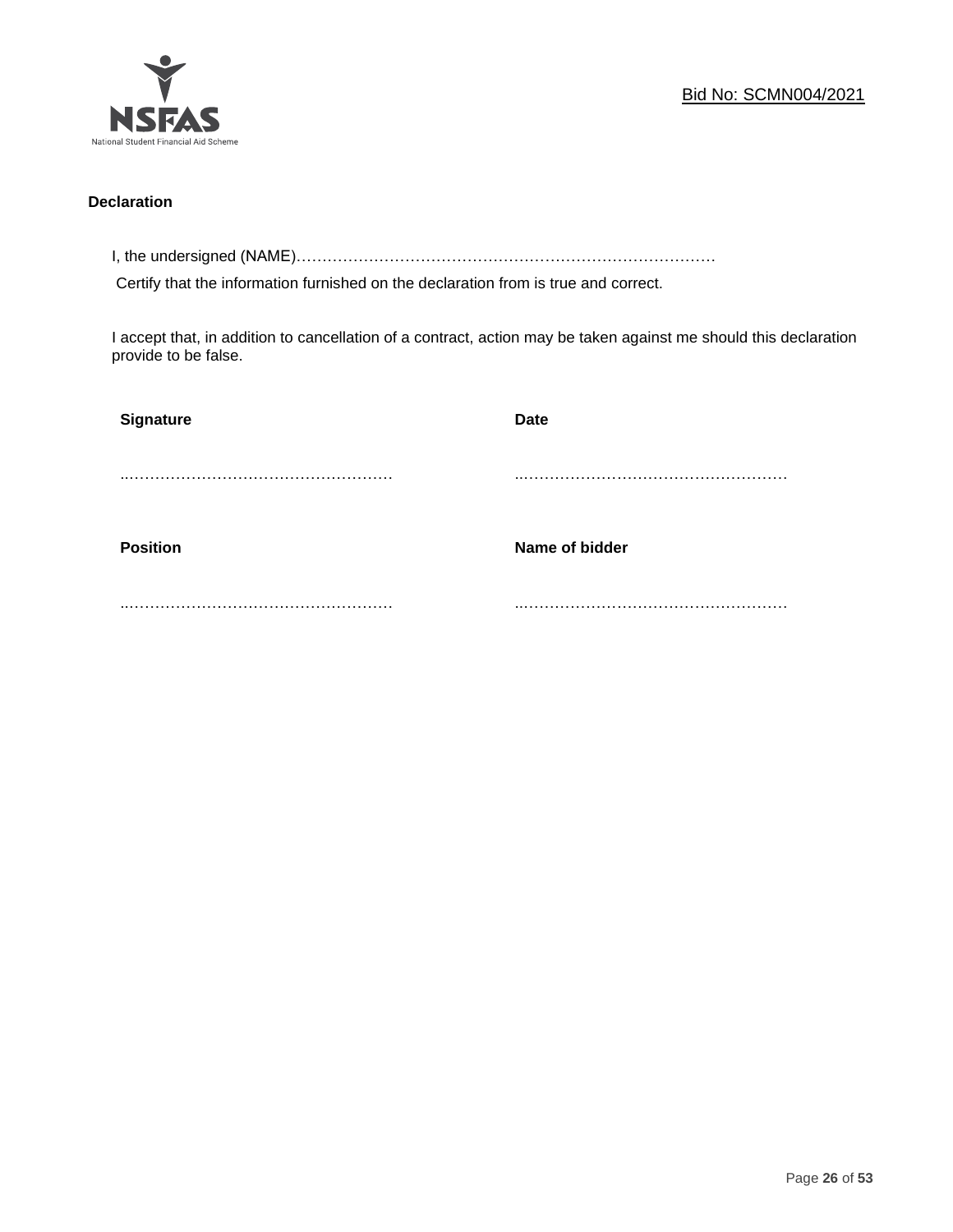

### **SBD 9**

### **CERTIFICATE OF INDEPENDENT BID DETERMINATION**

I, the undersigned, in submitting the accompanying bid in response to the invitation for the bid made by: NSFAS

(Name of Institution)

Do hereby make the following statements that I certify to be true and complete in every respect:

| I certify, on behalf of: |  |
|--------------------------|--|
| (Name of Bidder)         |  |

- 1. I have read, and I understand the contents of this Certificate.
- 6.1.I understand that the accompanying bid will be disqualified if this Certificate is found not to be true and complete in every respect.
- 6.2.I am authorized by the bidder to sign this Certificate, and to submit the accompanying bid, on behalf of the bidder.
- 6.3.Each person whose signature appears on the accompanying bid has been authorized by the bidder to determine the terms of, and to sign the bid, on behalf of the bidder.
- 6.4.For the purposes of this Certificate and the accompanying bid, I understand that the word "competitor" shall include any individual or organization, other than the bidder, whether or not affiliated with the bidder, who:
	- 6.4.1.1.1. has been requested to submit a bid in response to this bid invitation.
	- 6.4.1.1.2. could potentially submit a bid in response to this bid invitation, based on their qualifications,
	- 6.4.1.1.3. Abilities or experience.
- 6.10. Provides the same goods and services as the bidder and/or is in the same line of business as the bidder.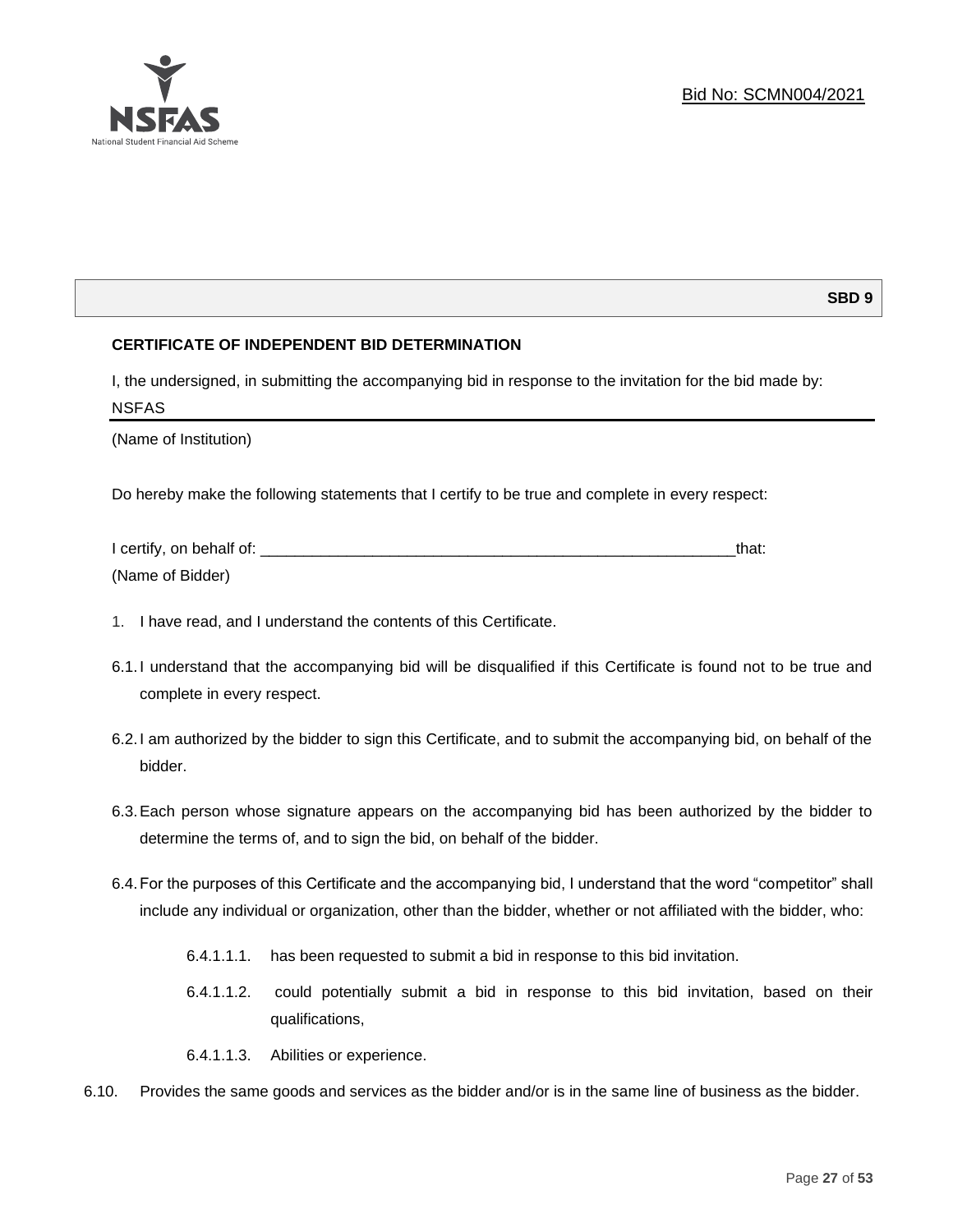

6.11. The bidder has arrived at the accompanying bid independently from, and without consultation, communication, agreement or arrangement with any competitor. However, communication between partners in a joint venture or consortium<sup>3</sup> will not be construed as collusive bidding.

<sup>3</sup> Joint venture or Consortium means an association of persons for the purpose of combining their expertise, property, capital, efforts, skill and knowledge in an activity for the execution of a contract.

- 6.12. In particular, without limiting the generality of paragraphs 6 above, there has been no consultation, communication, agreement or arrangement with any competitor regarding:
	- (a) prices
	- (b) geographical area where product or service will be rendered (market allocation)
	- (c) methods, factors or formulas used to calculate prices;
	- (d) the intention or decision to submit or not to submit, a bid;
	- (e) the submission of a bid which does not meet the specifications and conditions of the bid; or
	- (f) bidding with the intention not to win the bid.
- 6.13. In addition, there have been no consultations, communications, agreements or arrangements with any competitor regarding the quality, quantity, specifications and conditions or delivery particulars of the products or services to which this bid invitation relates.
- 6.14. The terms of the accompanying bid have not been, and will not be, disclosed by the bidder, directly or indirectly, to any competitor, prior to the date and time of the official bid opening or of the awarding of the contract.
- 6.15. I am aware that, in addition and without prejudice to any other remedy provided to combat any restrictive practices related to bids and contracts, bids that are suspicious will be reported to the Competition Commission for investigation and possible imposition of administrative penalties in terms of section 59 of the Competition Act No 89 of 1998 and or may be reported to the National Prosecuting Authority (NPA) for criminal investigation and or may be restricted from conducting business with the public sector for a period not exceeding ten (10) years in terms of the Prevention and Combating of Corrupt Activities Act No 12 of 2004 or any other applicable legislation.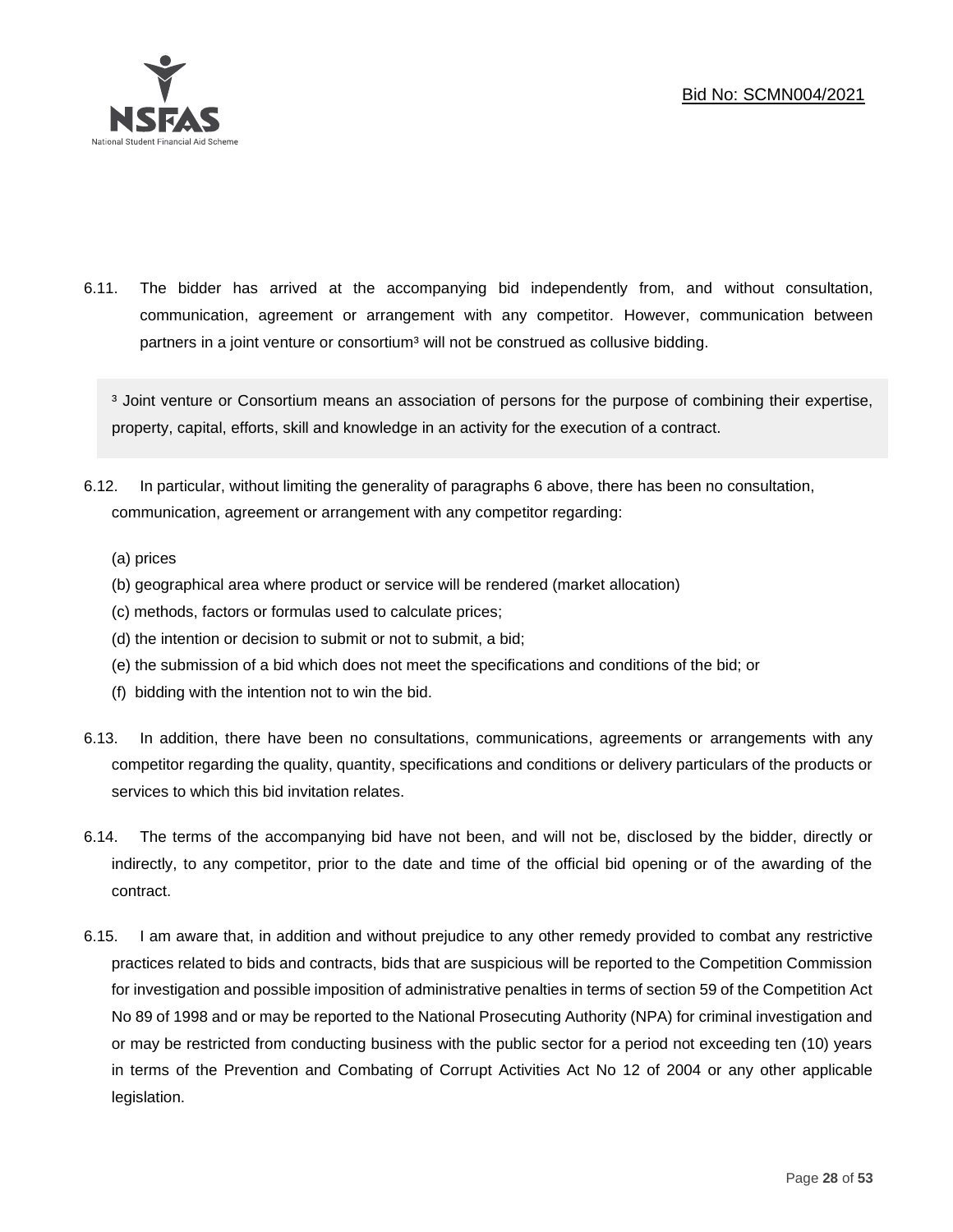

| Signature | Date           |
|-----------|----------------|
|           |                |
| Position  | Name of bidder |
|           |                |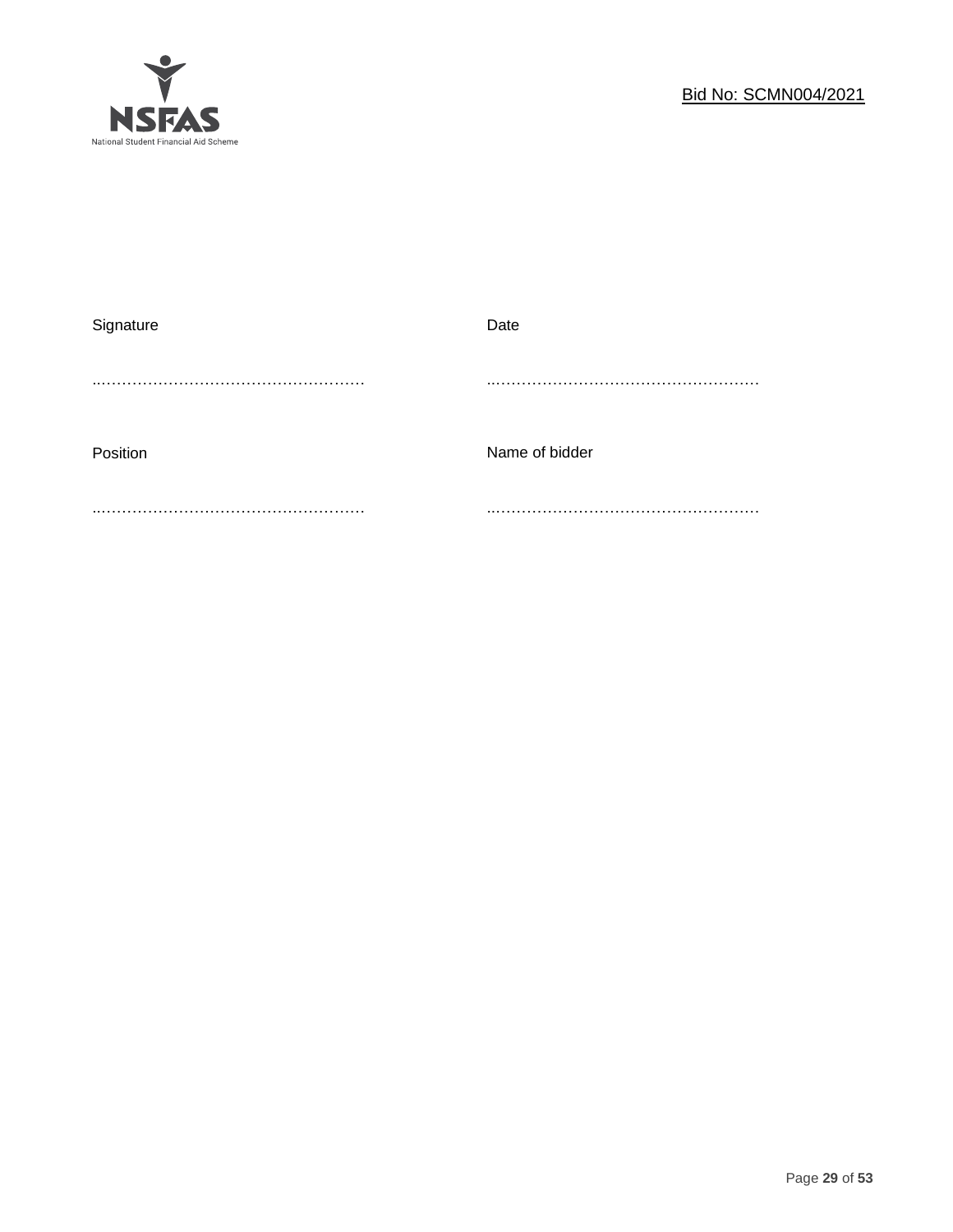

### **1. PREFERENCE POINTS CLAIM FORM IN TERMS OF THE PREFERENTIAL PROCUREMENT REGULATIONS 2017**

This preference form must form part of all bids invited. It contains general information and serves as a claim form for preference points for Broad-Based Black Economic Empowerment (B-BBEE) Status Level of Contribution

### **NB: BEFORE COMPLETING THIS FORM, BIDDERS MUST STUDY THE GENERAL CONDITIONS, DEFINITIONS AND DIRECTIVES APPLICABLE IN RESPECT OF B-BBEE, AS PRESCRIBED IN THE PREFERENTIAL PROCUREMENT REGULATIONS, 2017.**

### **1. GENERAL CONDITIONS**

- 1.1 The following preference point systems are applicable to all bid:
	- the 80/20 system for requirements with a Rand value of up to R50 000 000 (all applicable taxes included); and

1.2

a) The value of this bid is estimated not to exceed R50 000 000 (all applicable taxes included) and therefore the 80/20 Preference point system shall be applicable.

Points for this bid shall be awarded for:

- (a) Price; and
- (b) B-BBEE Status Level of Contributor.
- 1.3 The maximum points for this bid are allocated as follows:

|                                                   | <b>POINTS</b> |
|---------------------------------------------------|---------------|
| <b>PRICE</b>                                      |               |
| <b>B-BBEE STATUS LEVEL OF CONTRIBUTOR</b>         | 20            |
| Total points for Price and B-BBEE must not exceed | 100           |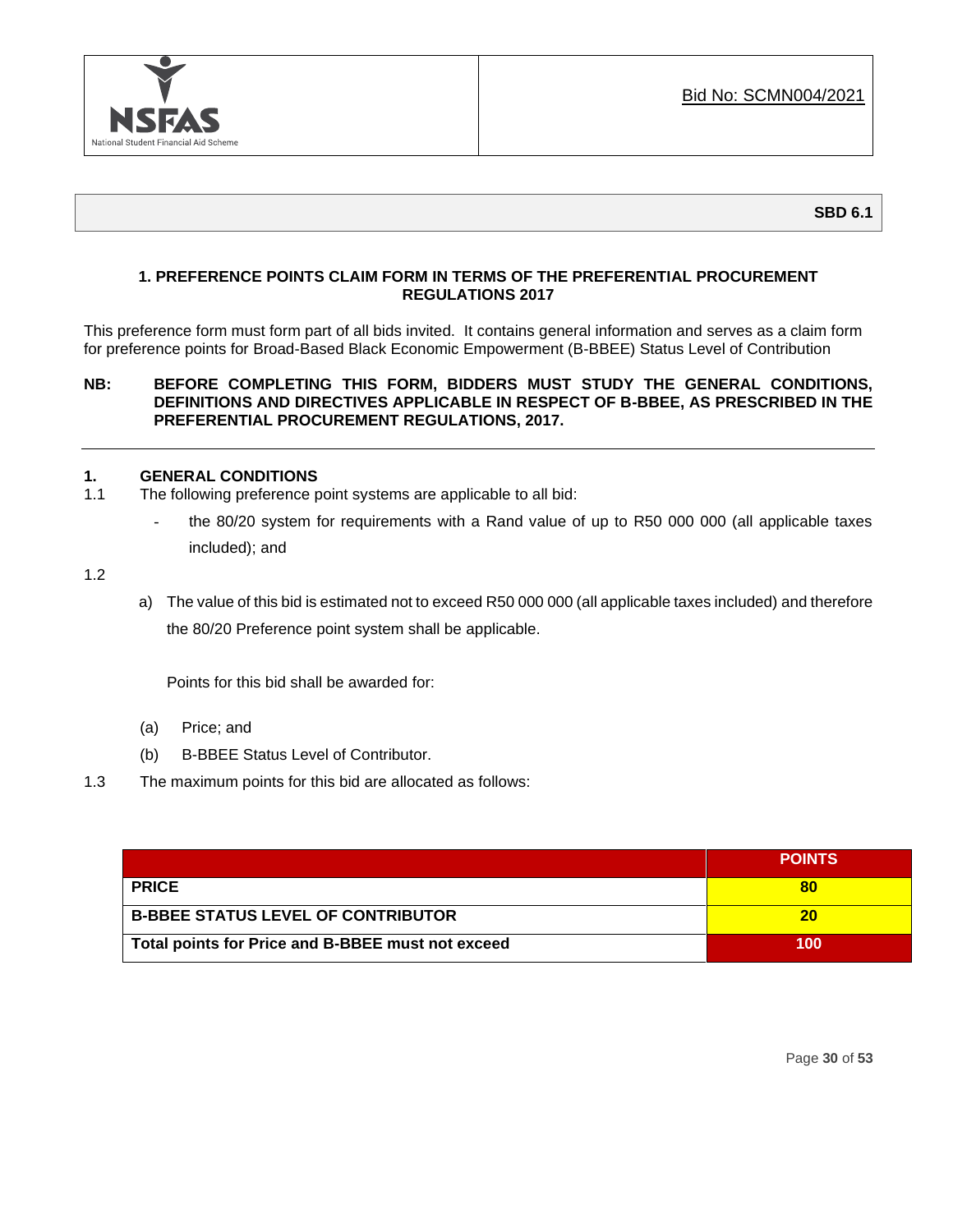

- 1.4 Failure on the part of a bidder to submit proof of B-BBEE Status level of contributor together with the bid, will be interpreted to mean that preference points for B-BBEE status level of contribution are not claimed.
- 1.5 The purchaser reserves the right to require of a bidder, either before a bid is adjudicated or at any time subsequently, to substantiate any claim in regard to preferences, in any manner required by the purchaser.

### **2. DEFINITIONS**

- (a) **"B-BBEE"** means broad-based black economic empowerment as defined in section 1 of the Broad-Based Black Economic Empowerment Act.
- (b) "**B-BBEE status level of contributor"** means the B-BBEE status of an entity in terms of a code of good practice on black economic empowerment, issued in terms of section 9(1) of the Broad-Based Black Economic Empowerment Act.
- (c) **"bid"** means a written offer in a prescribed or stipulated form in response to an invitation by an organ of state for the provision of goods or services, through price quotations, advertised competitive bidding processes or proposals.
- (d) **"Broad-Based Black Economic Empowerment Act"** means the Broad-Based Black Economic Empowerment Act, 2003 (Act No. 53 of 2003);
- **(e) "EME"** means an Exempted Micro Enterprise in terms of a code of good practice on black economic empowerment issued in terms of section 9 (1) of the Broad-Based Black Economic Empowerment Act.
- (f) **"functionality"** means the ability of a tenderer to provide goods or services in accordance with specifications as set out in the tender documents.
- (g) **"prices"** includes all applicable taxes less all unconditional discounts;
- (h) **"proof of B-BBEE status level of contributor"** means:
	- **1)** B-BBEE Status level certificate issued by an authorized body or person;
	- **2)** A sworn affidavit as prescribed by the B-BBEE Codes of Good Practice;
	- **3)** Any other requirement prescribed in terms of the B-BBEE Act;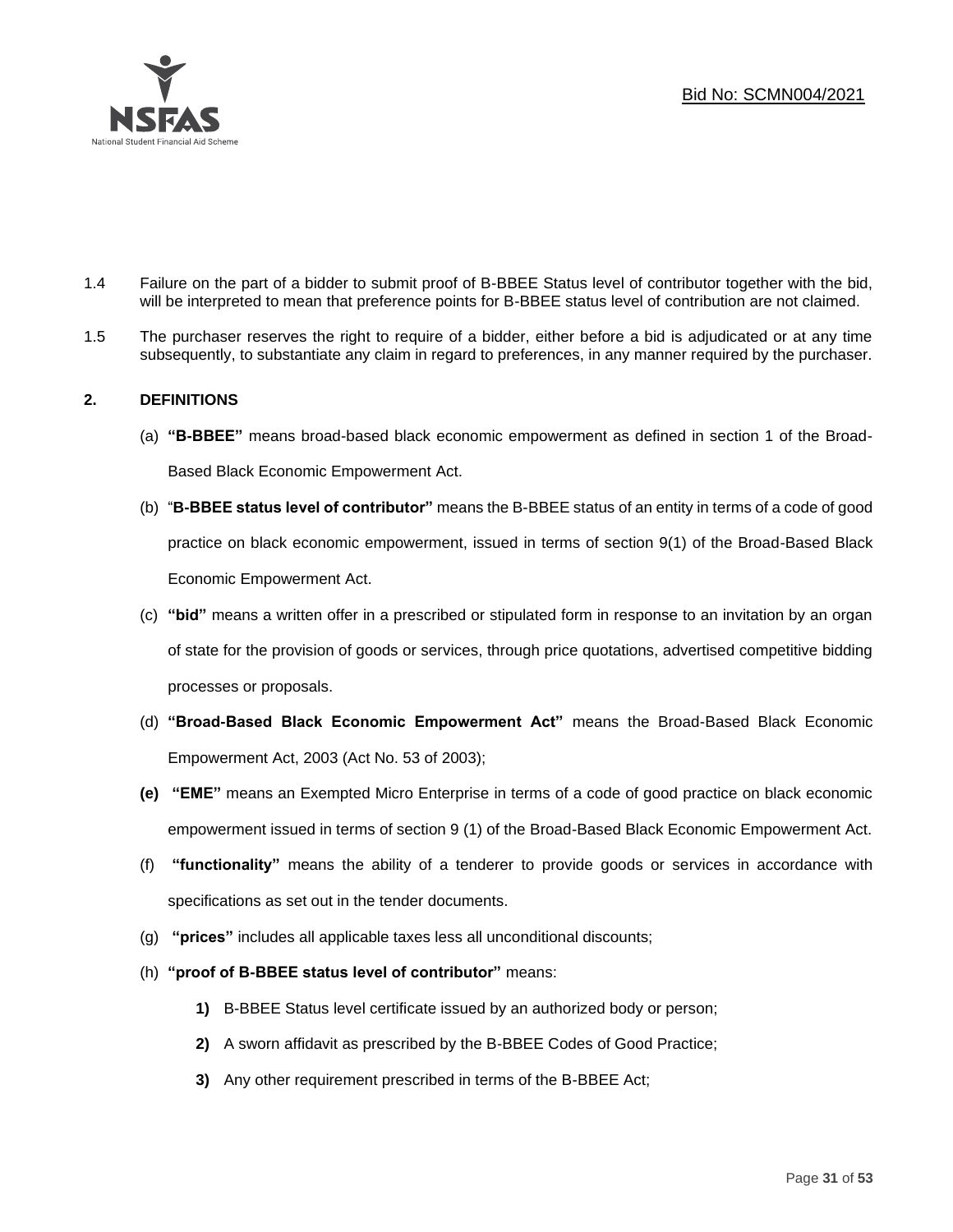

- (i) **"QSE"** means a qualifying small business enterprise in terms of a code of good practice on black economic empowerment issued in terms of section 9 (1) of the Broad-Based Black Economic Empowerment Act.
- *(j)* **"rand value"** means the total estimated value of a contract in Rand, calculated at the time of bid invitation, and includes all applicable taxes.

### **3. POINTS AWARDED FOR PRICE**

### 3.1 **THE 80/20 PREFERENCE POINT SYSTEMS**

A maximum of 80 points is allocated for price on the following basis:

**80/20**

$$
Ps = 80 \left( 1 - \frac{Pt - P \min}{P \min} \right)
$$

Where

Ps = Points scored for price of bid under consideration

l

Pt = Price of bid under consideration

Pmin = Price of lowest acceptable bid

### **4. POINTS AWARDED FOR B-BBEE STATUS LEVEL OF CONTRIBUTOR**

4.1 In terms of Regulation 6 (2) and 7 (2) of the Preferential Procurement Regulations, preference points must be awarded to a bidder for attaining the B-BBEE status level of contribution in accordance with the table below: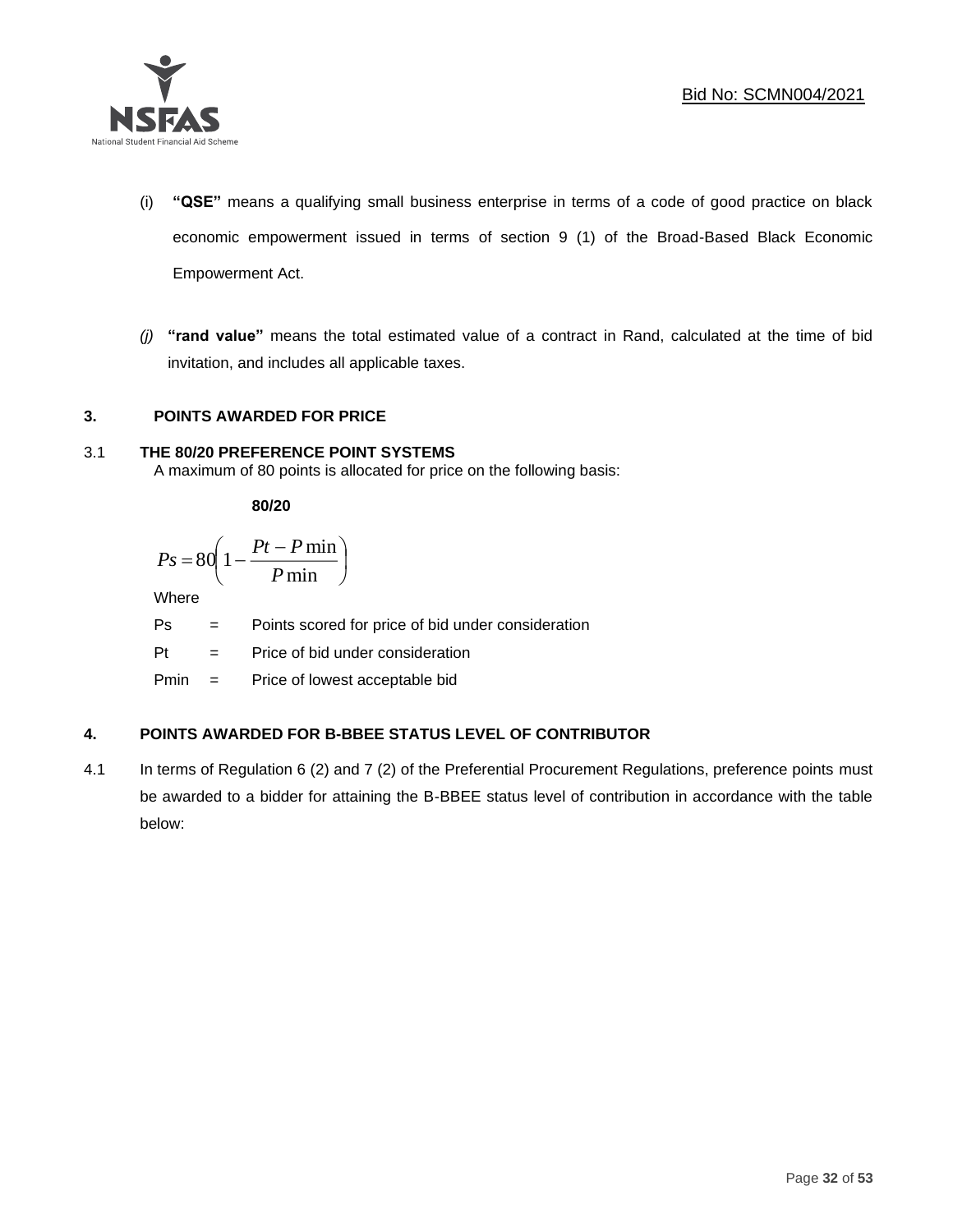

| <b>B-BBEE Status Level of</b><br><b>Contributor</b> | <b>Number of points</b><br>(90/10 system) | <b>Number of points</b><br>(80/20 system) |
|-----------------------------------------------------|-------------------------------------------|-------------------------------------------|
|                                                     | 10                                        | 20                                        |
| 2                                                   | 9                                         | 18                                        |
| 3                                                   | 6                                         | 14                                        |
|                                                     | 5                                         | 12                                        |
| 5                                                   |                                           | 8                                         |
| 6                                                   |                                           | 6                                         |
|                                                     |                                           |                                           |
| 8                                                   |                                           | ົ                                         |
| Non-compliant contributor                           |                                           |                                           |

### **5. BID DECLARATION**

5.1 Bidders who claim points in respect of B-BBEE Status Level of Contribution must complete the following:

### **6. B-BBEE STATUS LEVEL OF CONTRIBUTOR CLAIMED IN TERMS OF PARAGRAPHS 1.4 AND 4.1**

6.1 B-BBEE Status Level of Contributor: = ……… (maximum of 20 points)

(Points claimed in respect of paragraph 7.1 must be in accordance with the table reflected in paragraph

4.1 and must be substantiated by relevant proof of B-BBEE status level of contributor.

### **7. SUB-CONTRACTING**

7.1 Will any portion of the contract be sub-contracted?

### (*Tick applicable box*)



7.1.1 If yes, indicate:

- i) What percentage of the contract will be subcontracted............…………….…………%
- ii) The name of the sub-contractor…………………………………………………………...
- iii) The B-BBEE status level of the sub-contractor......................................……………...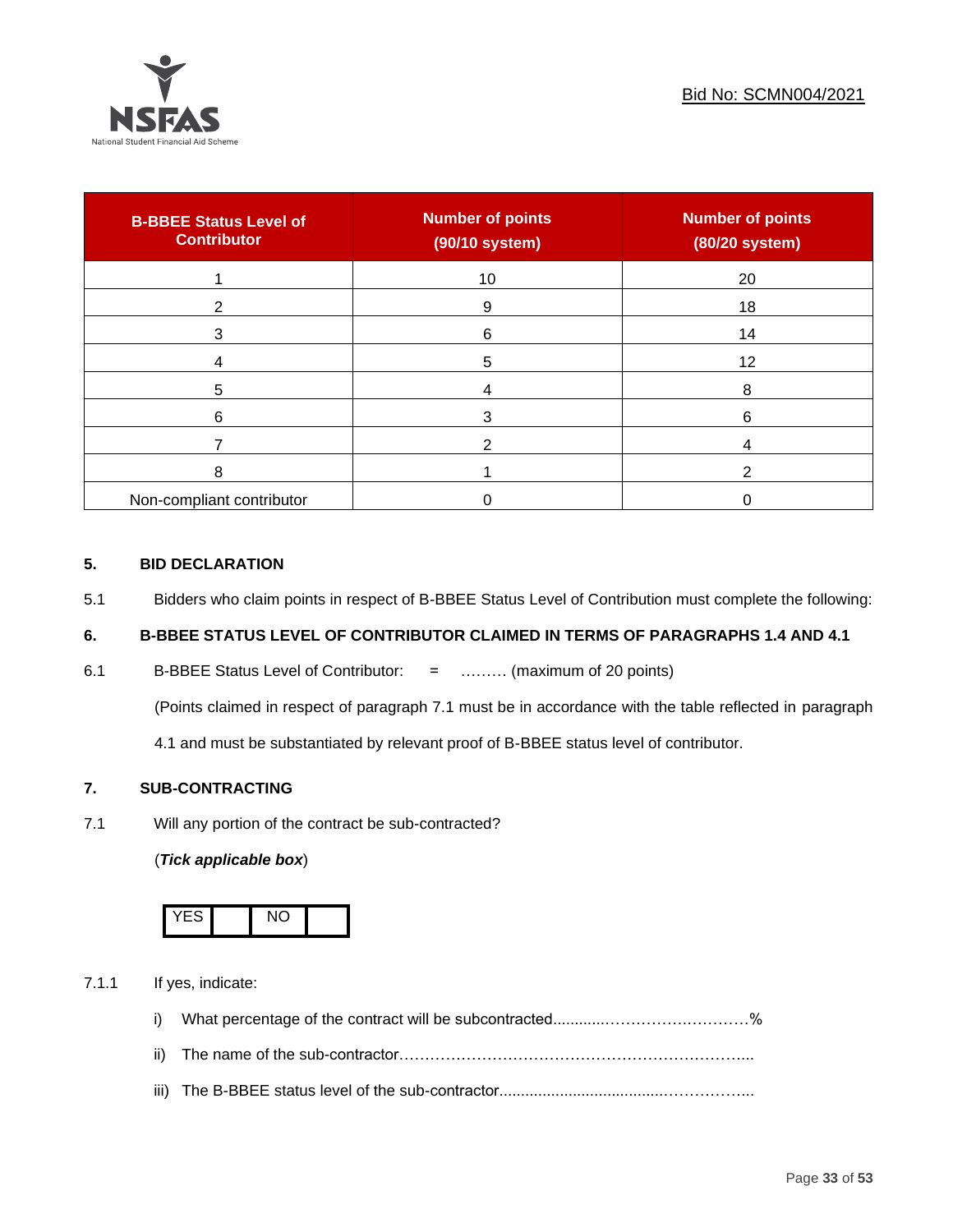

iv) Whether the sub-contractor is an EME or QSE

### *(Tick applicable box*)



v) Specify, by ticking the appropriate box, if subcontracting with an enterprise in terms of Preferential

Procurement Regulations,2017:

| Designated Group: An EME or QSE which is at last 51% owned by:    | <b>EME</b> | <b>QSE</b> |
|-------------------------------------------------------------------|------------|------------|
|                                                                   | $\sqrt{ }$ | V          |
| <b>Black people</b>                                               |            |            |
| Black people who are youth                                        |            |            |
| Black people who are women                                        |            |            |
| Black people with disabilities                                    |            |            |
| Black people living in rural or underdeveloped areas or townships |            |            |
| Cooperative owned by black people                                 |            |            |
| Black people who are military veterans                            |            |            |
| <b>OR</b>                                                         |            |            |
| Any EME                                                           |            |            |
| Any QSE                                                           |            |            |

### 8. **DECLARATION WITH REGARD TO COMPANY/FIRM**

- 8.1 Name of company/firm………………………………………………………………………….
- 8.2 VAT registration number…………………………………….…………………………………
- 8.3 Company registration number…………….……………………….…………………………….

### 8.4 TYPE OF COMPANY/ FIRM

- D Partnership/Joint Venture / Consortium
- □ One-person business/sole propriety
- D Close corporation
- D Company
- (Pty) Limited

[TICK APPLICABLE BOX]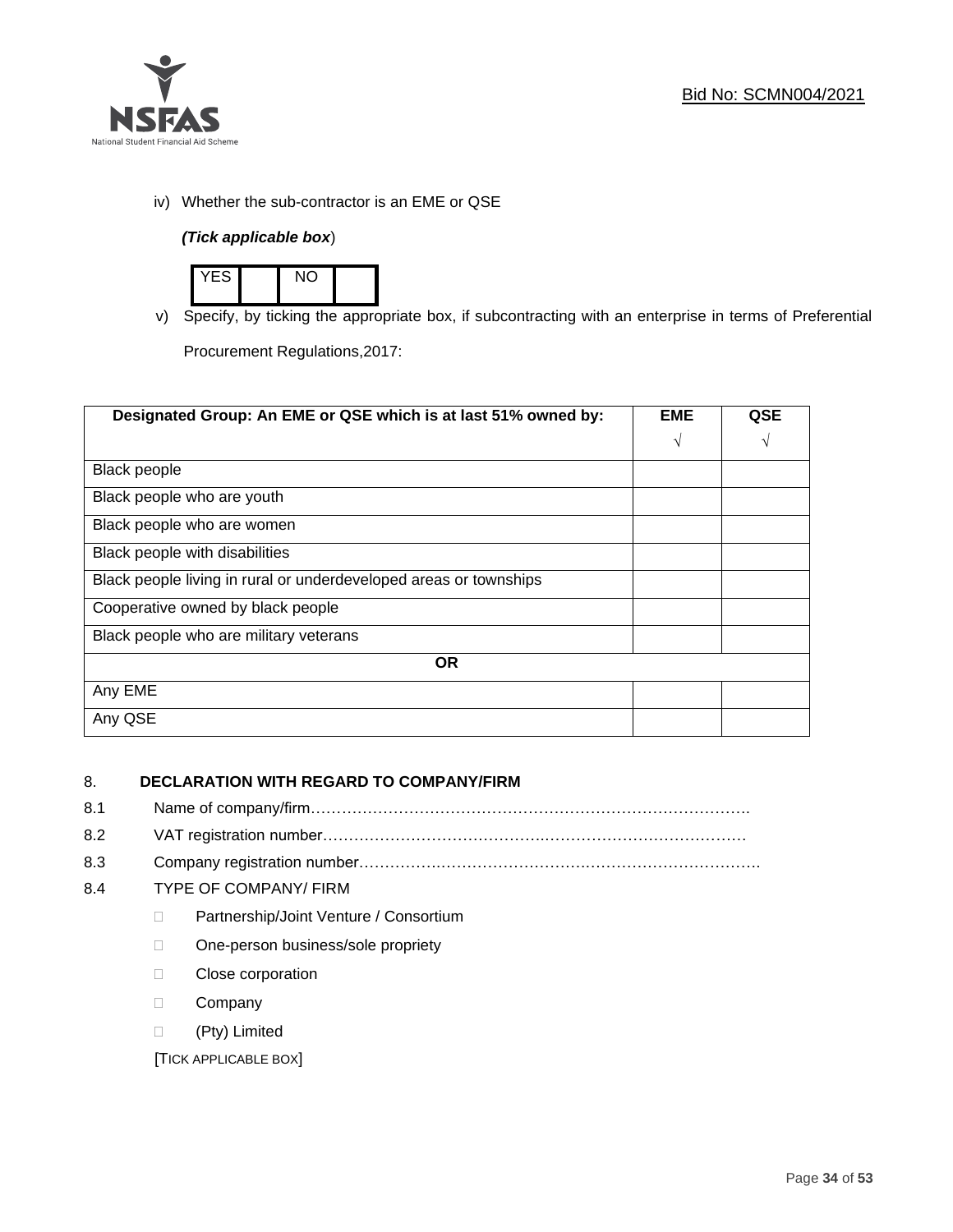

### Bid No: SCMN004/2021

| 8.5 |                                                                                                              | DESCRIBE PRINCIPAL BUSINESS ACTIVITIES                                                                 |  |
|-----|--------------------------------------------------------------------------------------------------------------|--------------------------------------------------------------------------------------------------------|--|
|     |                                                                                                              |                                                                                                        |  |
|     |                                                                                                              |                                                                                                        |  |
|     |                                                                                                              |                                                                                                        |  |
| 8.6 | <b>COMPANY CLASSIFICATION</b>                                                                                |                                                                                                        |  |
|     | $\Box$                                                                                                       | Manufacturer                                                                                           |  |
|     | $\Box$                                                                                                       | Supplier                                                                                               |  |
|     | $\Box$                                                                                                       | Professional service provider                                                                          |  |
|     | □                                                                                                            | Other service providers, e.g. transporter, etc.                                                        |  |
|     | [TICK APPLICABLE BOX]                                                                                        |                                                                                                        |  |
| 8.7 |                                                                                                              |                                                                                                        |  |
| 8.8 | I/we, the undersigned, who is / are duly authorised to do so on behalf of the company/firm, certify that the |                                                                                                        |  |
|     | points claimed, based on the B-BBE status level of contributor indicated in paragraphs 1.4 and 6.1 of the    |                                                                                                        |  |
|     |                                                                                                              | foregoing certificates, qualifies the company/ firm for the preference(s) shown and I / we acknowledge |  |
|     | that:                                                                                                        |                                                                                                        |  |
|     | i)                                                                                                           | The information furnished is true and correct.                                                         |  |
|     | ii)                                                                                                          | The preference points claimed are in accordance with the General Conditions as indicated in            |  |
|     |                                                                                                              | paragraph 1 of this form.                                                                              |  |
|     | iii)                                                                                                         | In the event of a contract being awarded as a result of points claimed as shown in paragraphs 1.4 and  |  |
|     |                                                                                                              | 6.1, the contractor may be required to furnish documentary proof to the satisfaction of the purchaser  |  |
|     |                                                                                                              | that the claims are correct.                                                                           |  |
|     | iv)                                                                                                          | If the B-BBEE status level of contributor has been claimed or obtained on a fraudulent basis or any of |  |
|     |                                                                                                              | the conditions of contract have not been fulfilled, the purchaser may, in addition to any other remedy |  |
|     |                                                                                                              | it may have -                                                                                          |  |
|     |                                                                                                              |                                                                                                        |  |
|     |                                                                                                              | disqualify the person from the bidding process.<br>(a)                                                 |  |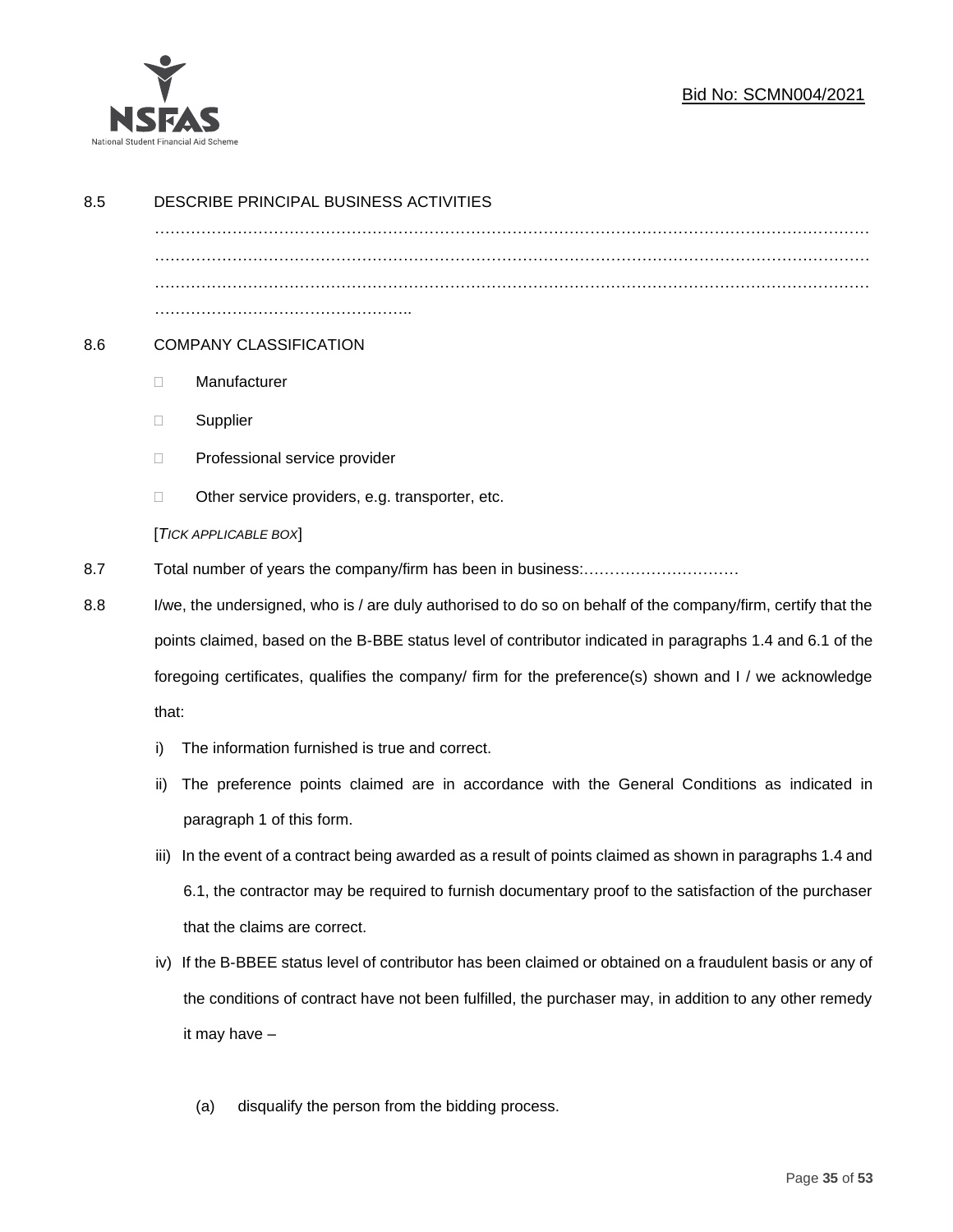

- (b) recover costs, losses or damages it has incurred or suffered as a result of that person's conduct.
- (c) cancel the contract and claim any damages which it has suffered as a result of having to make less favourable arrangements due to such cancellation.
- (d) recommend that the bidder or contractor, its shareholders and directors, or only the shareholders and directors who acted on a fraudulent basis, be restricted by the National Treasury from obtaining business from any organ of state for a period not exceeding 10 years, after the *audi alteram partem* (hear the other side) rule has been applied; and
- (e) forward the matter for criminal prosecution.

| <b>WITNESSES</b> |                              |
|------------------|------------------------------|
|                  | SIGNATURE(S) OF BIDDERS(S)   |
|                  | DATE:<br>.<br><b>ADDRESS</b> |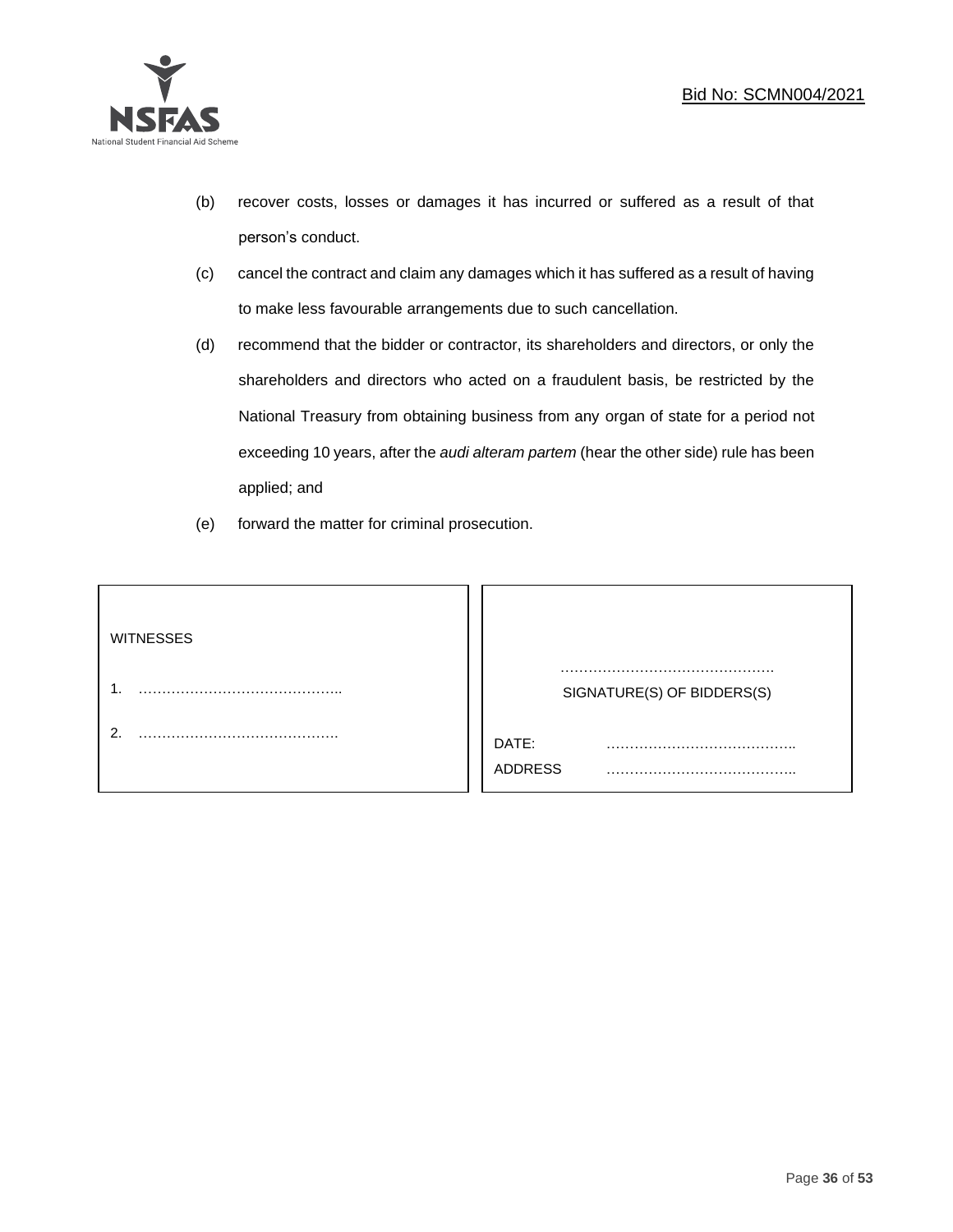

### GOVERNMENT PROCUREMENT

### **GENERAL CONDITIONS OF CONTRACT July 2010**

### **NOTES**

The purpose of this document is to:

(i) Draw special attention to certain general conditions applicable to government bids, contracts and orders; and

(ii) To ensure that clients be familiar with regard to the rights and obligations of all parties involved in doing business with government.

In this document words in the singular also mean in the plural and vice versa and words in the masculine also mean in the feminine and neuter.

• The General Conditions of Contract will form part of all bid documents and may not be amended.

Special Conditions of Contract (SCC) relevant to a specific bid, should be compiled separately for every bid (if applicable) and will supplement the General Conditions of Contract. Whenever there is a conflict, the provisions in the SCC shall prevail.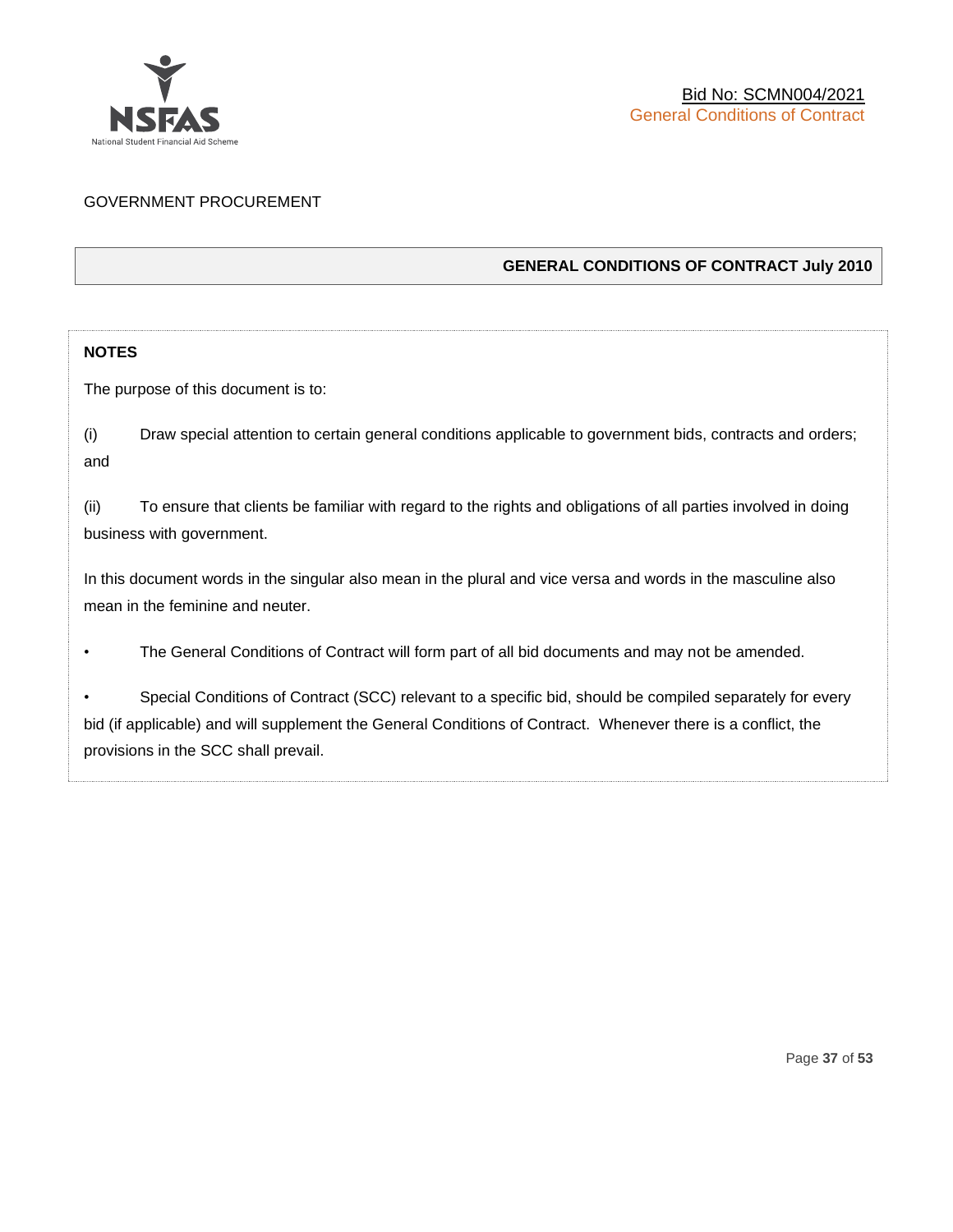

### TABLE OF CLAUSES

- 1. Definitions
- 2. Application
- 3. General
- 4. Standards
- 5. Use of contract documents and information; inspection
- 6. Patent rights
- 7. Performance security
- 8. Inspections, tests and analysis
- 9. Packing
- 10. Delivery and documents
- 11. Insurance
- 12. Transportation
- 13. Incidental services
- 14. Spare parts
- 15. Warranty
- 16. Payment
- 17. Prices
- 18. Contract amendments
- 19. Assignment
- 20. Subcontracts
- 21. Delays in the supplier's performance
- 22. Penalties
- 23. Termination for default
- 24. Dumping and countervailing duties
- 25. Force Majeure
- 26. Termination for insolvency
- 27. Settlement of disputes
- 28. Limitation of liability
- 29. Governing language
- 30. Applicable law
- 31. Notices
- 32. Taxes and duties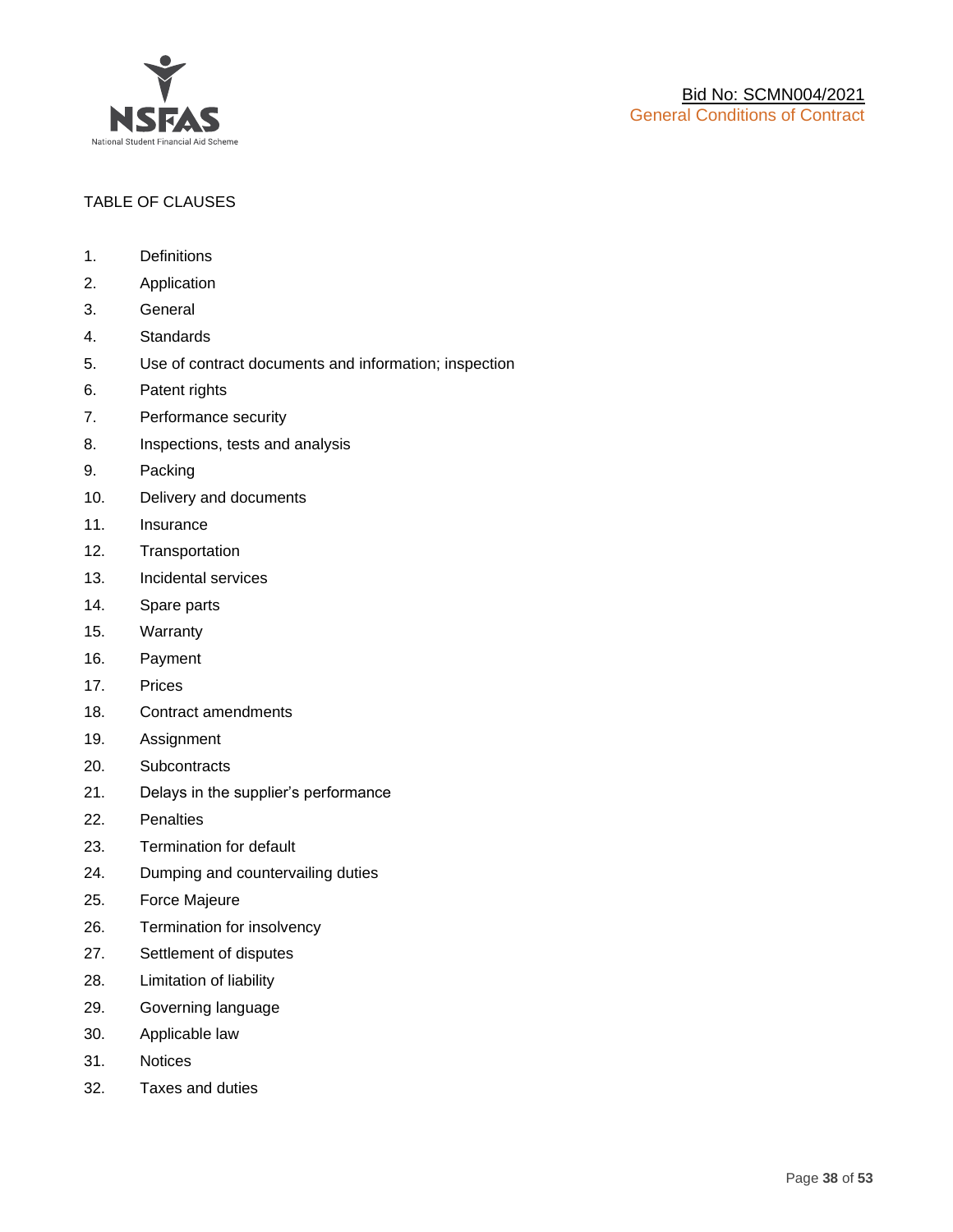

- 33. National Industrial Participation Programme (NIPP)
- 34. Prohibition of restrictive practices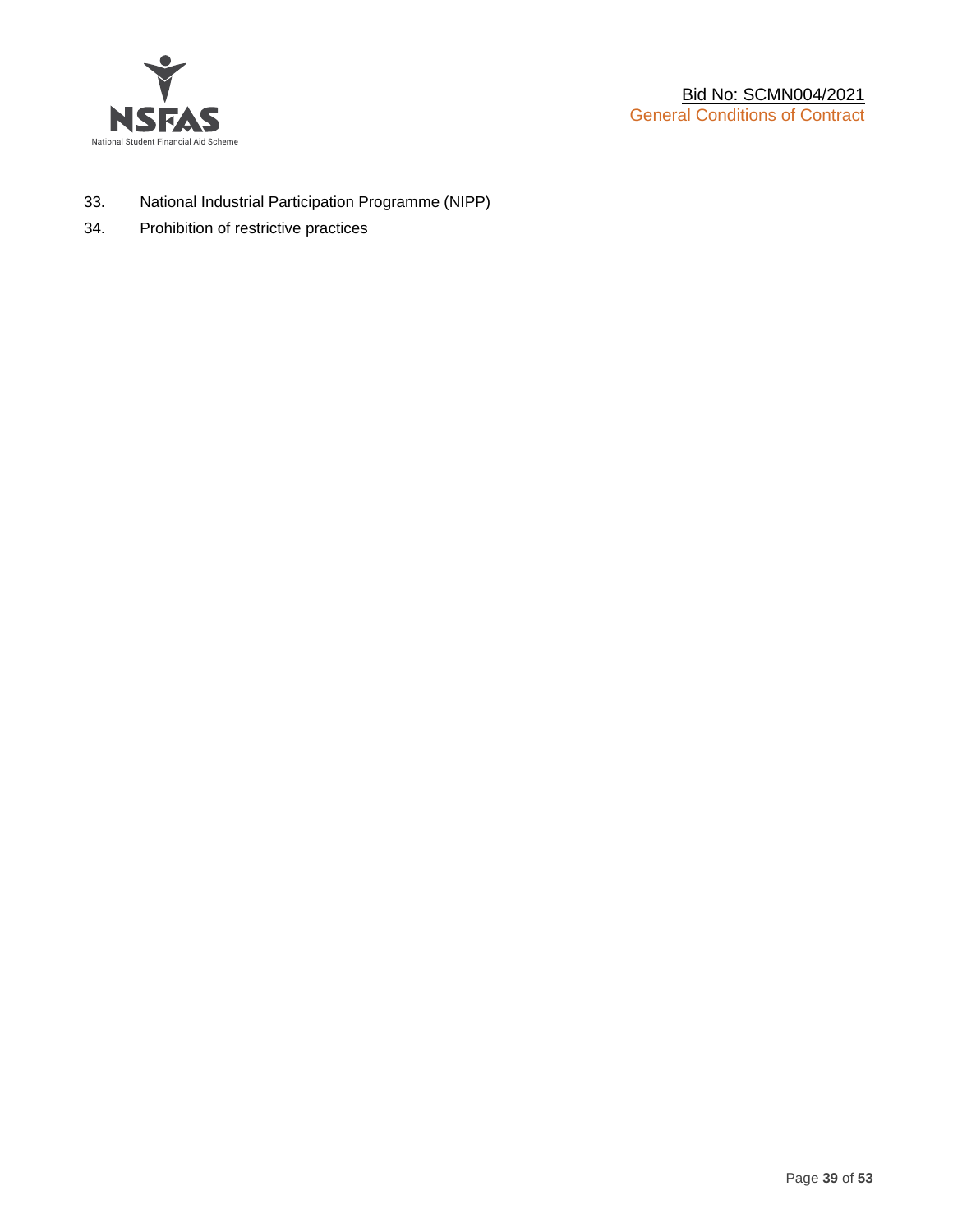

### **General Conditions of Contract**

### **1. Definitions**

- 1. The following terms shall be interpreted as indicated:
- 1.1 "Closing time" means the date and hour specified in the bidding documents for the receipt of bids.
- 1.2 "Contract" means the written agreement entered into between the purchaser and the supplier, as recorded in the contract form signed by the parties, including all attachments and appendices thereto and all documents incorporated by reference therein.
- 1.3 "Contract price" means the price payable to the supplier under the contract for the full and proper performance of his contractual obligations.
- 1.4 "Corrupt practice" means the offering, giving, receiving, or soliciting of anything of value to influence the action of a public official in the procurement process or in contract execution.
- 1.5 "Countervailing duties" are imposed in cases where an enterprise abroad is subsidized by its government and encouraged to market its products internationally.
- 1.6 "Country of origin" means the place where the goods were mined, grown or produced or from which the services are supplied. Goods are produced when, through manufacturing, processing or substantial and major assembly of components, a commercially recognized new product results that is substantially different in basic characteristics or in purpose or utility from its components.
- 1.7 "Day" means calendar day.
- 1.8 "Delivery" means delivery in compliance of the conditions of the contract or order.
- 1.9 "Delivery ex stock" means immediate delivery directly from stock actually on hand.
- 1.10 "Delivery into consignees store or to his site" means delivered and unloaded in the specified store or depot or on the specified site in compliance with the conditions of the contract or order, the supplier bearing all risks and charges involved until the supplies are so delivered and a valid receipt is obtained.
- 1.11 "Dumping" occurs when a private enterprise abroad market its goods on own initiative in the RSA at lower prices than that of the country of origin and which have the potential to harm the local industries in the RSA.
- 1.12 " Force majeure" means an event beyond the control of the supplier and not involving the supplier's fault or negligence and not foreseeable. Such events may include, but is not restricted to, acts of the purchaser in its sovereign capacity, wars or revolutions, fires, floods, epidemics, quarantine restrictions and freight embargoes.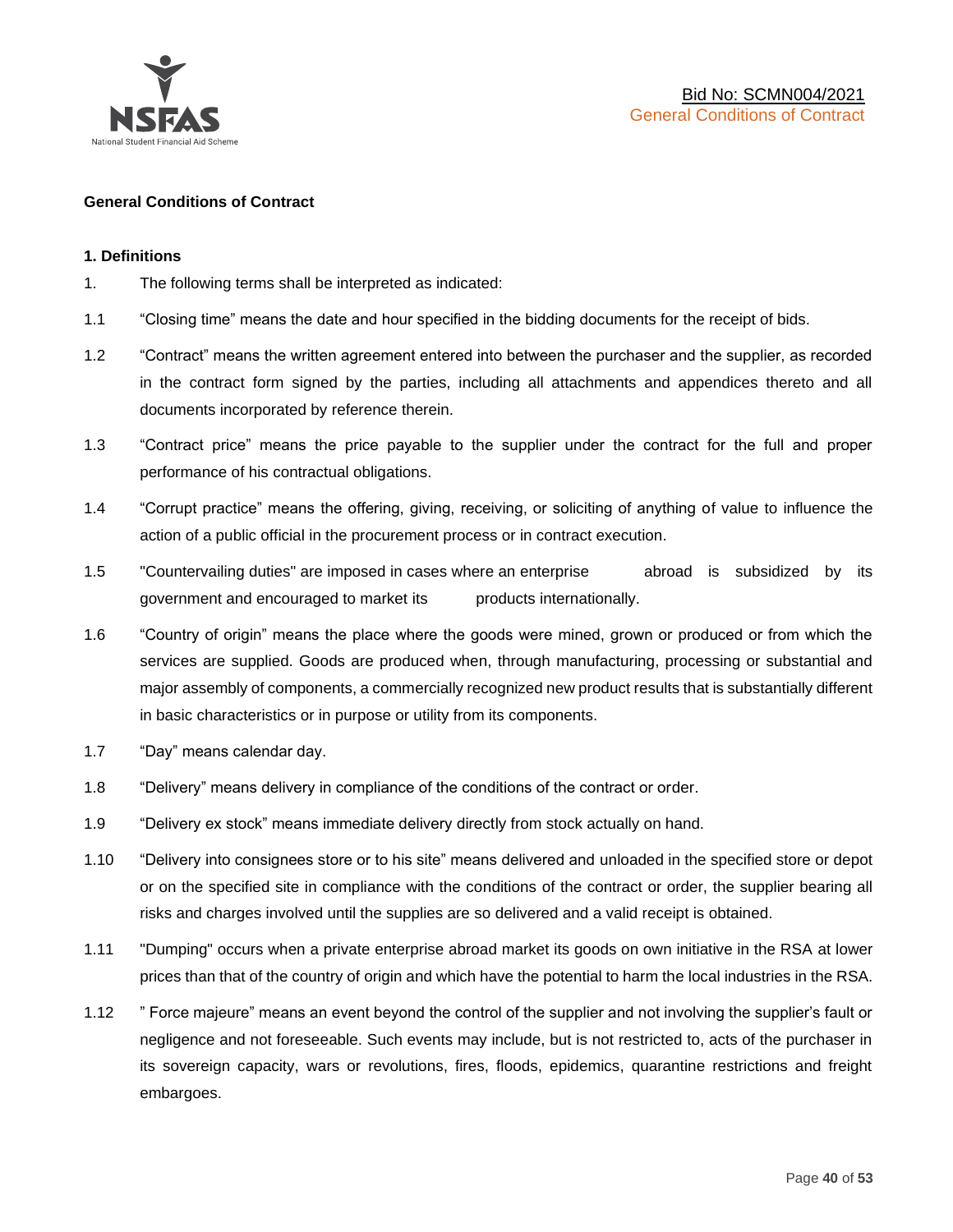

- 1.13 "Fraudulent practice" means a misrepresentation of facts in order to influence a procurement process or the execution of a contract to the detriment of any bidder and includes collusive practice among bidders (prior to or after bid submission) designed to establish bid prices at artificial non-competitive levels and to deprive the bidder of the benefits of free and open competition.
- 1.14 "GCC" means the General Conditions of Contract.
- 1.15 "Goods" means all of the equipment, machinery, and/or other materials that the supplier is required to supply to the purchaser under the contract.
- 1.16 "Imported content" means that portion of the bidding price represented by the cost of components, parts or materials which have been or are still to be imported (whether by the supplier or his subcontractors) and which costs are inclusive of the costs abroad, plus freight and other direct importation costs such as landing costs, dock dues, import duty, sales duty or other similar tax or duty at the South African place of entry as well as transportation and handling charges to the factory in the Republic where the supplies covered by the bid will be manufactured.
- 1.17 "Local content" means that portion of the bidding price which is not included in the imported content provided that local manufacture does take place.
- 1.18 "Manufacture" means the production of products in a factory using labour, materials, components and machinery and includes other related value-adding activities.
- 1.19 "Order" means an official written order issued for the supply of goods or works or the rendering of a service.
- 1.20 "Project site," where applicable, means the place indicated in bidding documents.
- 1.21 "Purchaser" means the organization purchasing the goods.
- 1.22 "Republic" means the Republic of South Africa.
- 1.23 "SCC" means the Special Conditions of Contract.
- 1.24 "Services" means those functional services ancillaries to the supply of the goods, such as transportation and any other incidental services, such as installation, commissioning, provision of technical assistance, training, catering, gardening, security, maintenance and other such obligations of the supplier covered under the contract.
- 1.25 "Written" or "in writing" means handwritten in ink or any form of electronic or mechanical writing.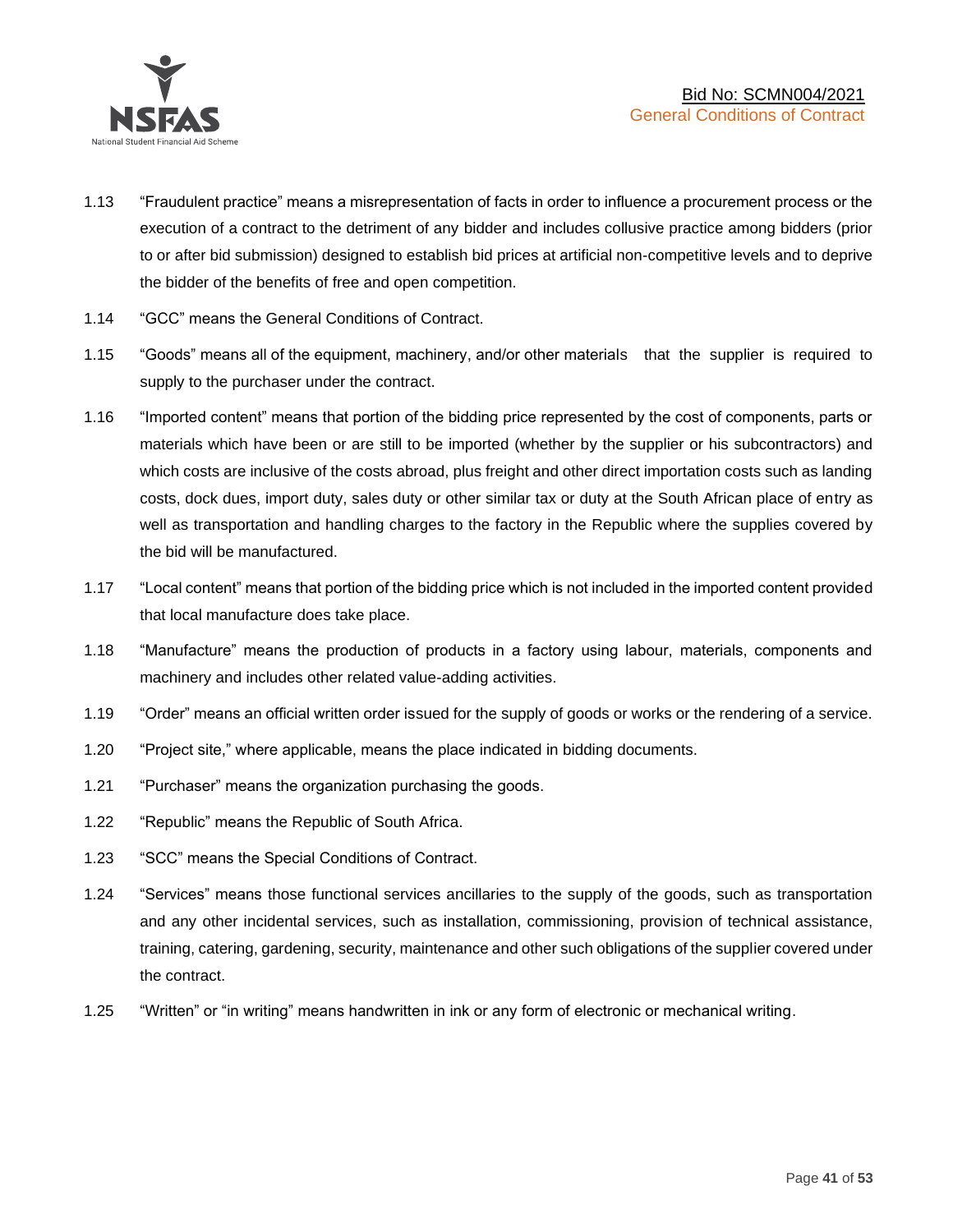

### **2. Application**

- 2.1 These general conditions are applicable to all bids, contracts and orders including bids for functional and professional services, sales, hiring, letting and the granting or acquiring of rights, but excluding immovable property, unless otherwise indicated in the bidding documents.
- 2.2 Where applicable, special conditions of contract are also laid down to cover specific supplies, services or works.
- 2.3 Where such special conditions of contract are in conflict with these general conditions, the special conditions shall apply.

### **3 General**

- 3.1 Unless otherwise indicated in the bidding documents, the purchaser shall not be liable for any expense incurred in the preparation and submission of a bid. Where applicable a non-refundable fee for documents may be charged.
- 3.2 With certain exceptions, invitations to bid are only published in the Government Tender Bulletin. The Government Tender Bulletin may be obtained directly from the Government Printer, Private Bag X85, Pretoria 0001, or accessed electronically from [www.treasury.gov.za](http://www.treasury.gov.za/)

### **4. Standards**

4.1 The goods supplied shall conform to the standards mentioned in the bidding documents and specifications.

### **5. Use of contract documents and information; inspection**.

- 5.1 The supplier shall not, without the purchaser's prior written consent, disclose the contract, or any provision thereof, or any specification, plan, drawing, pattern, sample, or information furnished by or on behalf of the purchaser in connection therewith, to any person other than a person employed by the supplier in the performance of the contract. Disclosure to any such employed person shall be made in confidence and shall extend only so far as may be necessary for purposes of such performance.
- 5.2 The supplier shall not, without the purchaser's prior written consent, make use of any document or information mentioned in GCC clause 5.1 except for purposes of performing the contract.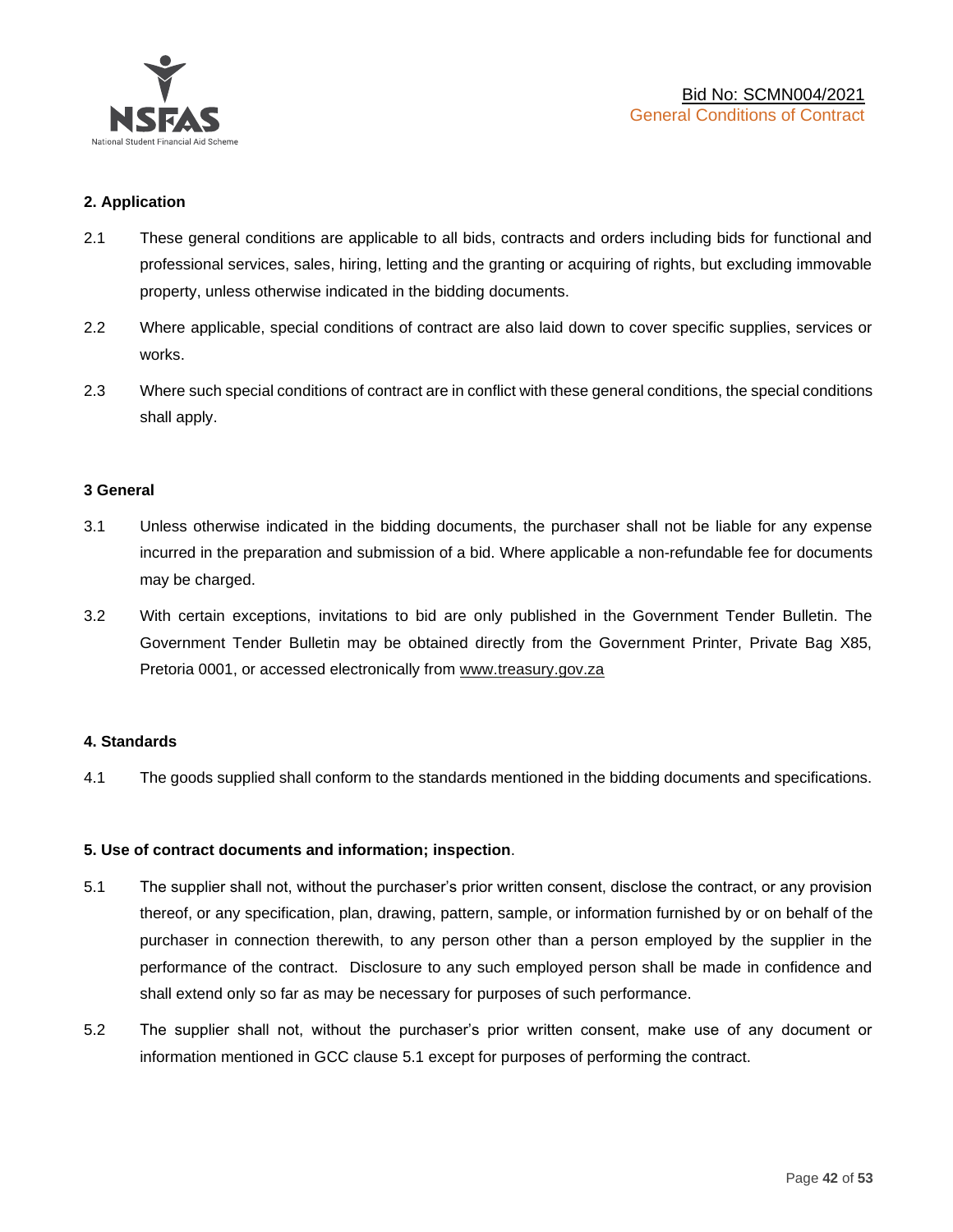

- 5.3 Any document, other than the contract itself mentioned in GCC clause 5.1 shall remain the property of the purchaser and shall be returned (all copies) to the purchaser on completion of the supplier's performance under the contract if so, required by the purchaser.
- 5.4 The supplier shall permit the purchaser to inspect the supplier's records relating to the performance of the supplier and to have them audited by auditors appointed by the purchaser, if so, required by the purchaser.

### **6. Patent rights**

6.1 The supplier shall indemnify the purchaser against all third-party claims of infringement of patent, trademark, or industrial design rights arising from use of the goods or any part thereof by the purchaser.

### **7. Performance security**

- 7.1 Within thirty (30) days of receipt of the notification of contract award, the successful bidder shall furnish to the purchaser the performance security of the amount specified in SCC.
- 7.2 The proceeds of the performance security shall be payable to the purchaser as compensation for any loss resulting from the supplier's failure to complete his obligations under the contract.
- 7.3 The performance security shall be denominated in the currency of the contract, or in a freely convertible currency acceptable to the purchaser and shall be in one of the following forms:
	- (a) a bank guarantee or an irrevocable letter of credit issued by a reputable bank located in the purchaser's country or abroad, acceptable to the purchaser, in the form provided in the bidding documents or another form acceptable to the purchaser; or
	- (b) a cashier's or certified cheque
- 7.4 The performance security will be discharged by the purchaser and returned to the supplier not later than thirty (30) days following the date of completion of the supplier's performance obligations under the contract, including any warranty obligations, unless otherwise specified in SCC.

### **8. Inspections, tests and analyses**

- 8.1 All pre-bidding testing will be for the account of the bidder.
- 8.2 If it is a bid condition that supplies to be produced or services to be rendered should at any stage during production or execution or on completion be subject to inspection, the premises of the bidder or contractor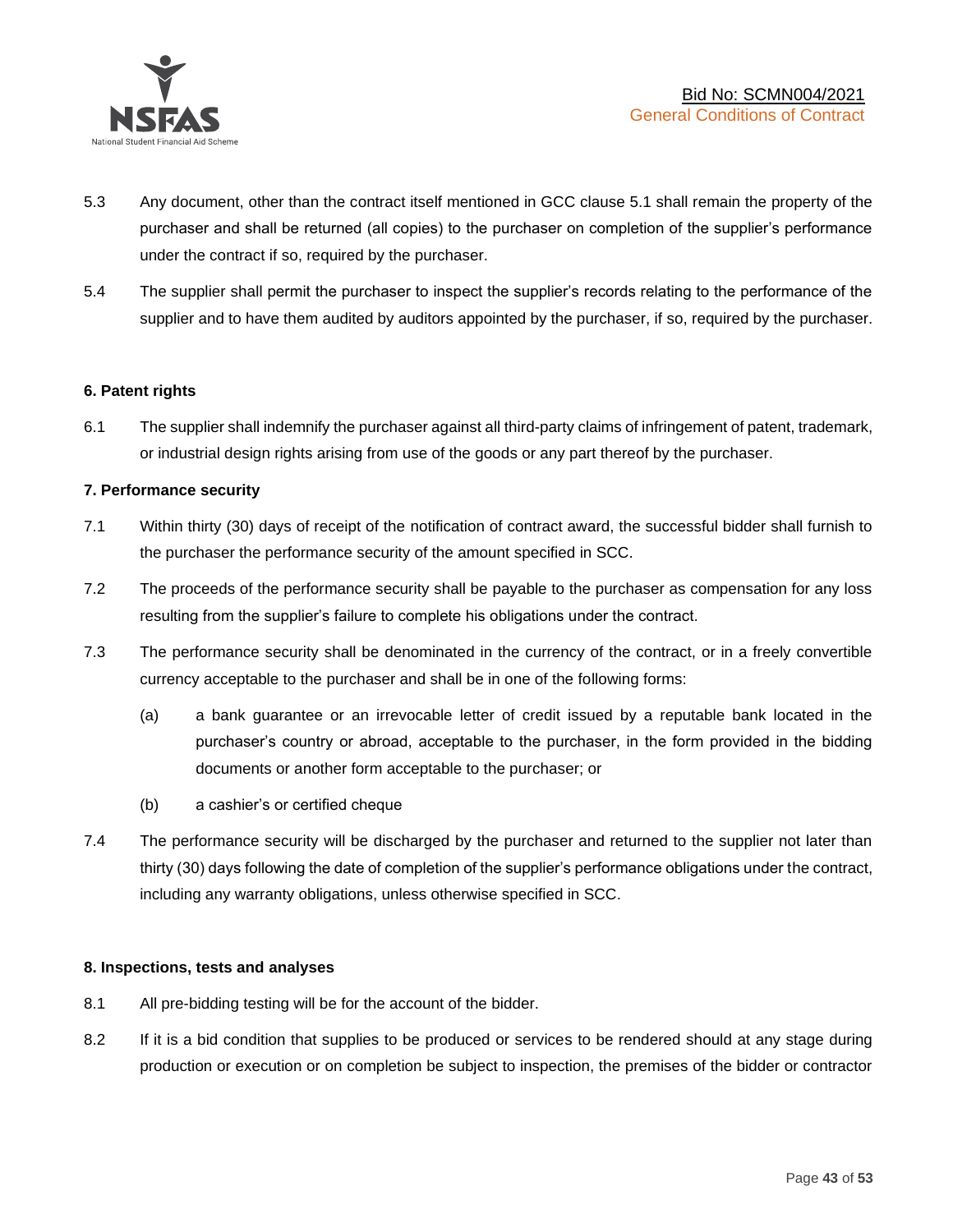shall be open, at all reasonable hours, for inspection by a representative of the Department or an organization acting on behalf of the Department.

- 8.3 If there are no inspection requirements indicated in the bidding documents and no mention is made in the contract, but during the contract period it is decided that inspections shall be carried out, the purchaser shall itself make the necessary arrangements, including payment arrangements with the testing authority concerned.
- 8.4 If the inspections, tests and analyses referred to in clauses 8.2 and 8.3 show the supplies to be in accordance with the contract requirements, the cost of the inspections, tests and analyses shall be defrayed by the purchaser.
- 8.5 Where the supplies or services referred to in clauses 8.2 and 8.3 do not comply with the contract requirements, irrespective of whether such supplies or services are accepted or not, the cost in connection with these inspections, tests or analyses shall be defrayed by the supplier.
- 8.6 Supplies and services which are referred to in clauses 8.2 and 8.3 and which do not comply with the contract requirements may be rejected.
- 8.7 Any contract supplies may on or after delivery be inspected, tested or analysed and may be rejected if found not to comply with the requirements of the contract. Such rejected supplies shall be held at the cost and risk of the supplier who shall, when called upon, remove them immediately at his own cost and forthwith substitute them with supplies which do comply with the requirements of the contract. Failing such removal, the rejected supplies shall be returned at the supplier's cost and risk. Should the supplier fail to provide the substitute supplies forthwith, the purchaser may, without giving the supplier further opportunity to substitute the rejected supplies, purchase such supplies as may be necessary at the expense of the supplier.
- 8.8 The provisions of clauses 8.4 to 8.7 shall not prejudice the right of the purchaser to cancel the contract on account of a breach of the conditions thereof, or to act in terms of Clause 23 of GCC.

### **9. Packing**

9.1 The supplier shall provide such packing of the goods as is required to prevent their damage or deterioration during transit to their final destination, as indicated in the contract. The packing shall be sufficient to withstand, without limitation, rough handling during transit and exposure to extreme temperatures, salt and precipitation during transit, and open storage. Packing, case size and weights shall take into consideration, where appropriate, the remoteness of the goods' final destination and the absence of heavy handling facilities at all points in transit.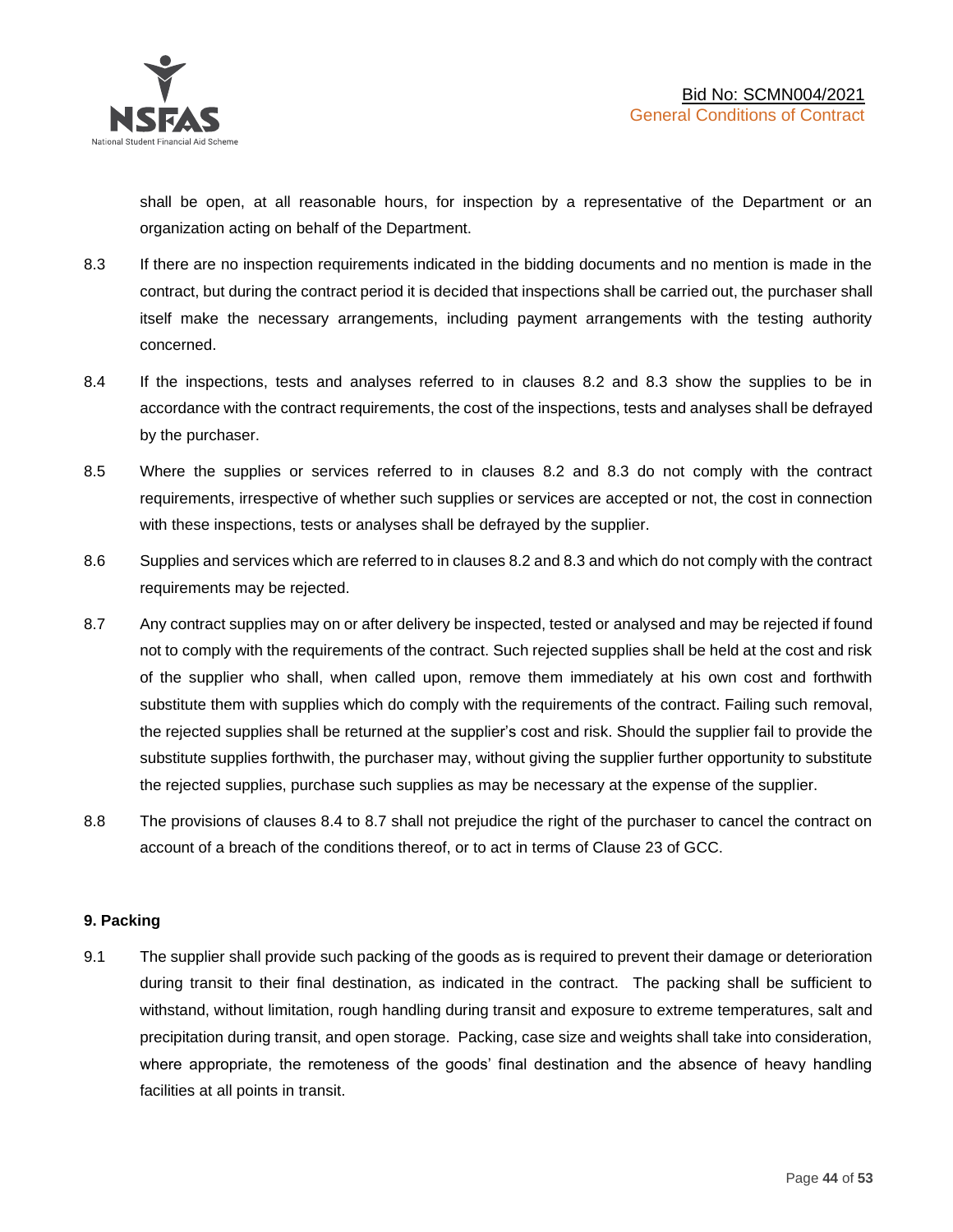

9.2 The packing, marking, and documentation within and outside the packages shall comply strictly with such special requirements as shall be expressly provided for in the contract, including additional requirements, if any, specified in SCC, and in any subsequent instructions ordered by the purchaser.

### **10. Delivery and documents**

- 10.1 Delivery of the goods shall be made by the supplier in accordance with the terms specified in the contract. The details of shipping and/or other documents to be furnished by the supplier are specified in SCC.
- 10.2 Documents to be submitted by the supplier are specified in SCC.

#### **11. Insurance**

11.1 The goods supplied under the contract shall be fully insured in a freely convertible currency against loss or damage incidental to manufacture or acquisition, transportation, storage and delivery in the manner specified in the SCC.

### **12. Transportation**

12.1 Should a price other than an all-inclusive delivered price be required, this shall be specified in the SCC.

#### **13. Incidental services**

13.1 The supplier may be required to provide any or all of the following services, including additional services, if any, specified in SCC:

(a) performance or supervision of on-site assembly and/or commissioning of the supplied ` goods;

- (b) furnishing of tools required for assembly and/or maintenance of the supplied goods;
- (c) furnishing of a detailed operations and maintenance manual for each appropriate unit of the supplied goods;
- (d) performance or supervision or maintenance and/or repair of the supplied goods, for a period of time agreed by the parties, provided that this service shall not relieve the supplier of any warranty obligations under this contract; and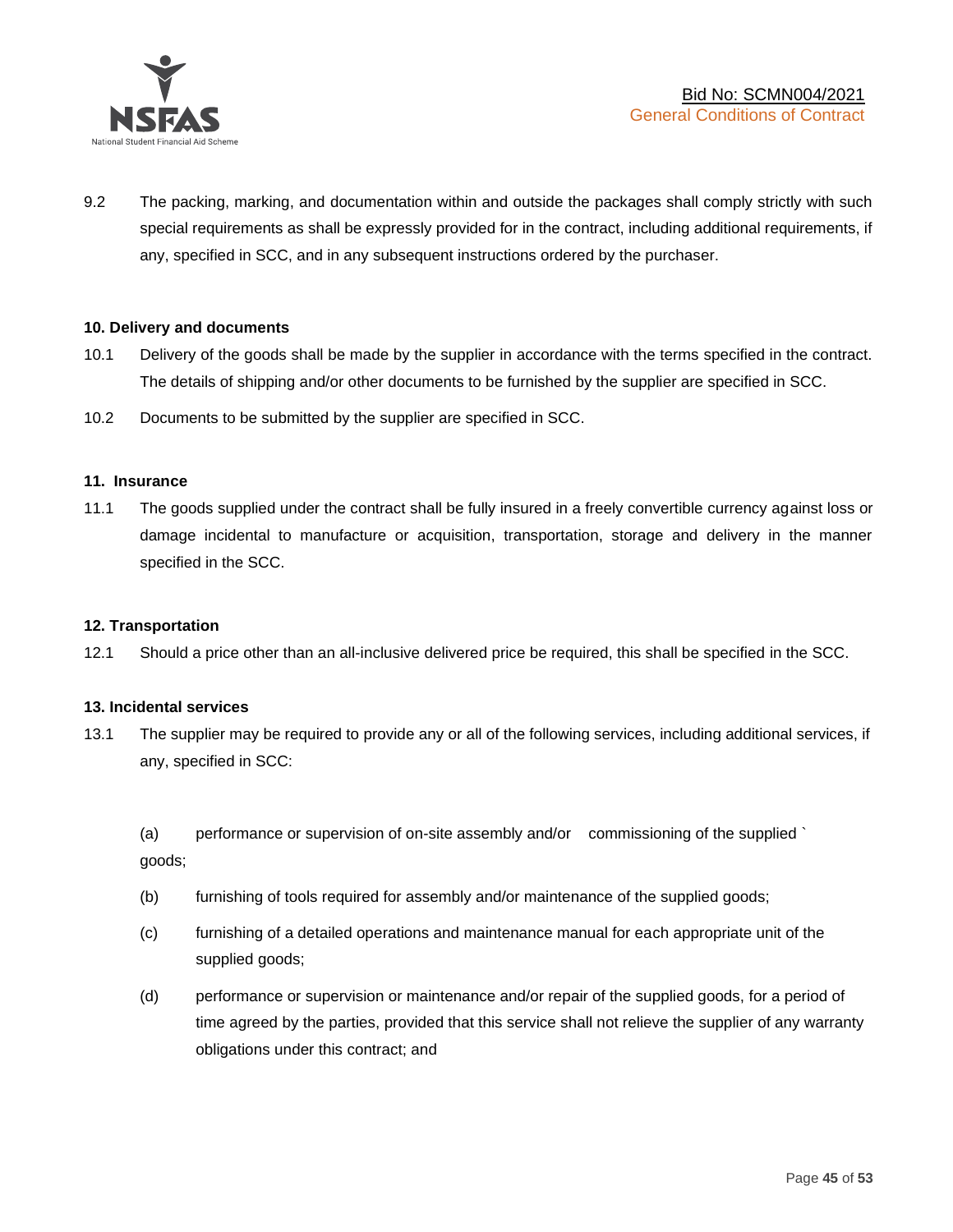

- (e) training of the purchaser's personnel, at the supplier's plant and/or on-site, in assembly, start-up, operation, maintenance, and/or repair of the supplied goods.
- 13.2 Prices charged by the supplier for incidental services, if not included in the contract price for the goods, shall be agreed upon in advance by the parties and shall not exceed the prevailing rates charged to other parties by the supplier for similar services.

### **14. Spare parts**

- 14.1 As specified in SCC, the supplier may be required to provide any or all of the following materials, notifications, and information pertaining to spare parts manufactured or distributed by the supplier:
	- (a) such spare parts as the purchaser may elect to purchase from the supplier, provided that this election shall not relieve the supplier of any warranty obligations under the contract; and
	- (b) in the event of termination of production of the spare parts:

(i) Advance notification to the purchaser of the pending termination, in sufficient time to permit the purchaser to procure needed requirements; and

(ii) following such termination, furnishing at no cost to the purchaser, the blueprints, drawings, and specifications of the spare parts, if requested.

### **15. Warranty**

- 15.1 The supplier warrants that the goods supplied under the contract are new, unused, of the most recent or current models, and that they incorporate all recent improvements in design and materials unless provided otherwise in the contract. The supplier further warrants that all goods supplied under this contract shall have no defect, arising from design, materials, or workmanship (except when the design and/or material is required by the purchaser's specifications) or from any act or omission of the supplier, that may develop under normal use of the supplied goods in the conditions prevailing in the country of final destination.
- 15.2 This warranty shall remain valid for twelve (12) months after the goods, or any portion thereof as the case may be, have been delivered to and accepted at the final destination indicated in the contract, or for eighteen (18) months after the date of shipment from the port or place of loading in the source country, whichever period concludes earlier, unless specified otherwise in SCC.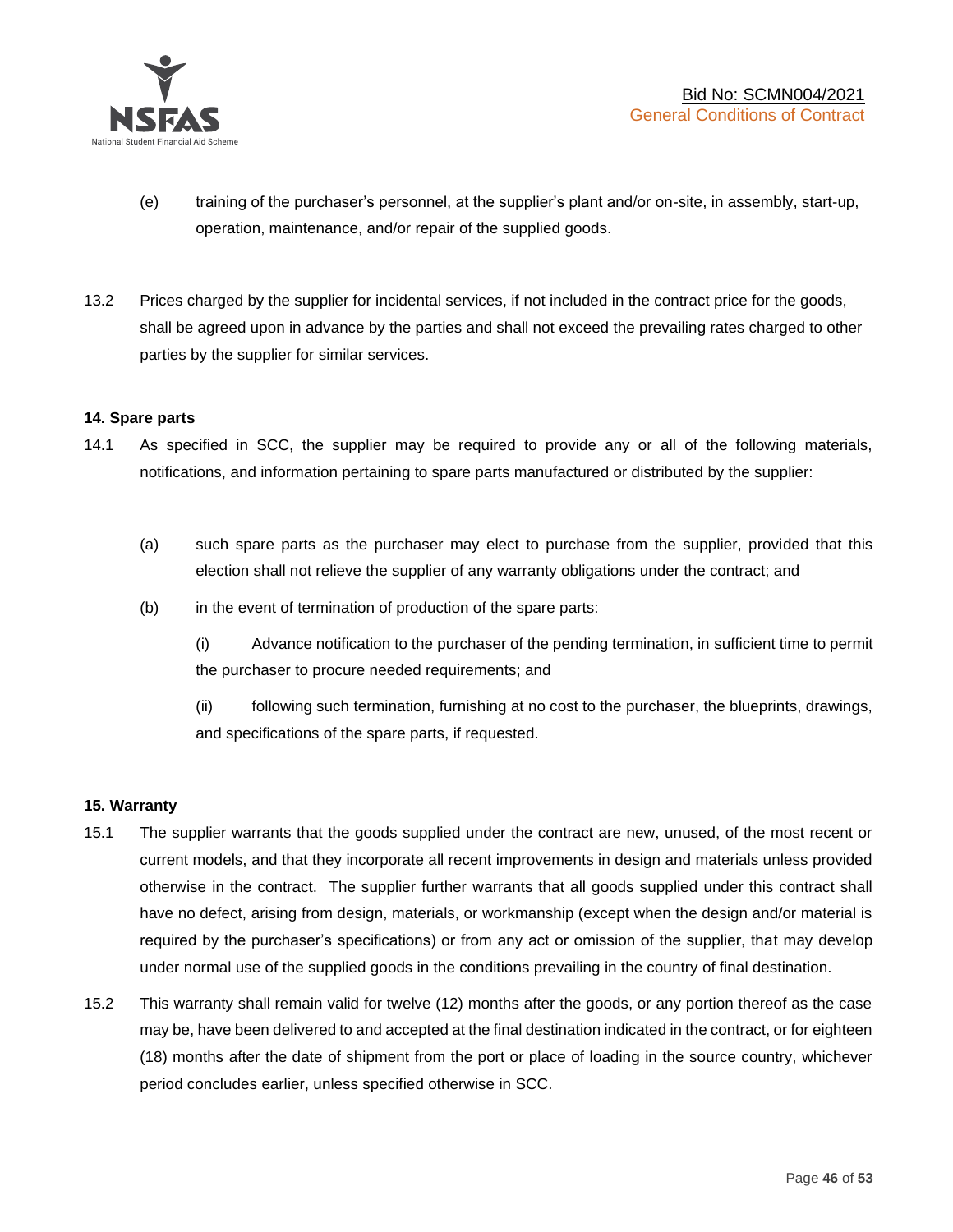

- 15.3 The purchaser shall promptly notify the supplier in writing of any claims arising under this warranty.
- 15.4 Upon receipt of such notice, the supplier shall, within the period specified in SCC and with all reasonable speed, repair or replace the defective goods or parts thereof, without costs to the purchaser.
- 15.5 If the supplier, having been notified, fails to remedy the defect(s) within the period specified in SCC, the purchaser may proceed to take such remedial action as may be necessary, at the supplier's risk and expense and without prejudice to any other rights which the purchaser may have against the supplier under the contract.

### **16. Payment**

- 16.1 The method and conditions of payment to be made to the supplier under this contract shall be specified in SCC.
- 16.2 The supplier shall furnish the purchaser with an invoice accompanied by a copy of the delivery note and upon fulfilment of other obligations stipulated in the contract.
- 16.3 Payments shall be made promptly by the purchaser, but in no case later than thirty (30) days after submission of an invoice or claim by the supplier.
- 16.4 Payment will be made in Rand unless otherwise stipulated in SCC.

### **17. Prices**

17.1 Prices charged by the supplier for goods delivered and services performed under the contract shall not vary from the prices quoted by the supplier in his bid, with the exception of any price adjustments authorized in SCC or in the purchaser's request for bid validity extension, as the case may be.

### **18. Contract amendments**

18.1 No variation in or modification of the terms of the contract shall be made except by written amendment signed by the parties concerned.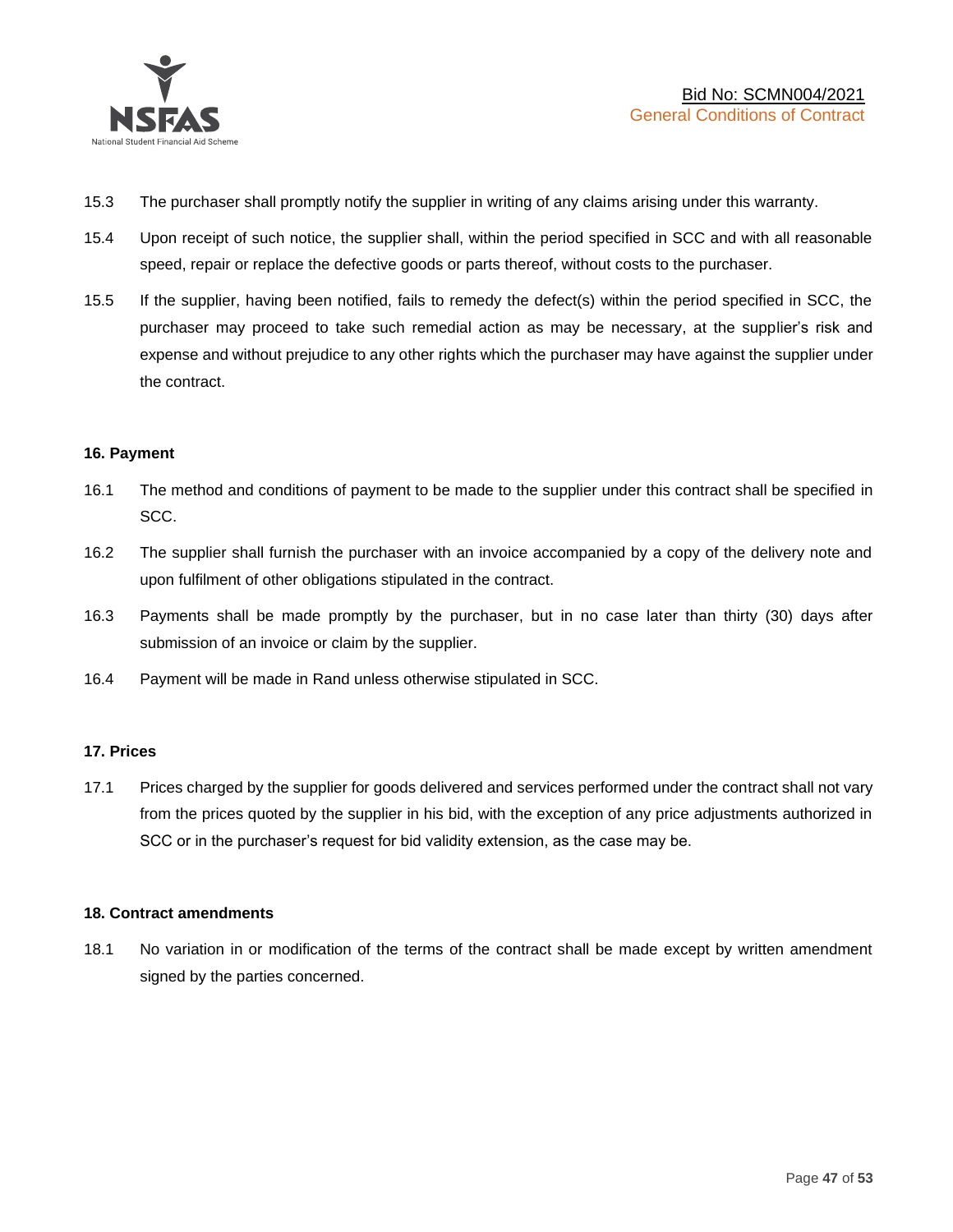

### **19. Assignment**

19.1 The supplier shall not assign, in whole or in part, its obligations to perform under the contract, except with the purchaser's prior written consent.

#### **20. Subcontracts**

20.1 The supplier shall notify the purchaser in writing of all subcontracts awarded under this contract if not already specified in the bid. Such notification, in the original bid or later, shall not relieve the supplier from any liability or obligation under the contract.

### **21. Delays in the supplier's performance**

- 21.1 Delivery of the goods and performance of services shall be made by the supplier in accordance with the time schedule prescribed by the purchaser in the contract.
- 21.2 If at any time during performance of the contract, the supplier or its subcontractor(s) should encounter conditions impeding timely delivery of the goods and performance of services, the supplier shall promptly notify the purchaser in writing of the fact of the delay, its likely duration and its cause(s). As soon as practicable after receipt of the supplier's notice, the purchaser shall evaluate the situation and may at his discretion extend the supplier's time for performance, with or without the imposition of penalties, in which case the extension shall be ratified by the parties by amendment of contract.
- 21.3 No provision in a contract shall be deemed to prohibit the obtaining of supplies or services from a national department, provincial department, or a local authority.
- 21.4 The right is reserved to procure outside of the contract small quantities or to have minor essential services executed if an emergency arises, the supplier's point of supply is not situated at or near the place where the supplies are required, or the supplier's services are not readily available.
- 21.5 Except as provided under GCC Clause 25, a delay by the supplier in the performance of its delivery obligations shall render the supplier liable to the imposition of penalties, pursuant to GCC Clause 22, unless an extension of time is agreed upon pursuant to GCC Clause 21.2 without the application of penalties.
- 21.6 Upon any delay beyond the delivery period in the case of a supplies contract, the purchaser shall, without cancelling the contract, be entitled to purchase supplies of a similar quality and up to the same quantity in substitution of the goods not supplied in conformity with the contract and to return any goods delivered later at the supplier's expense and risk, or to cancel the contract and buy such goods as may be required to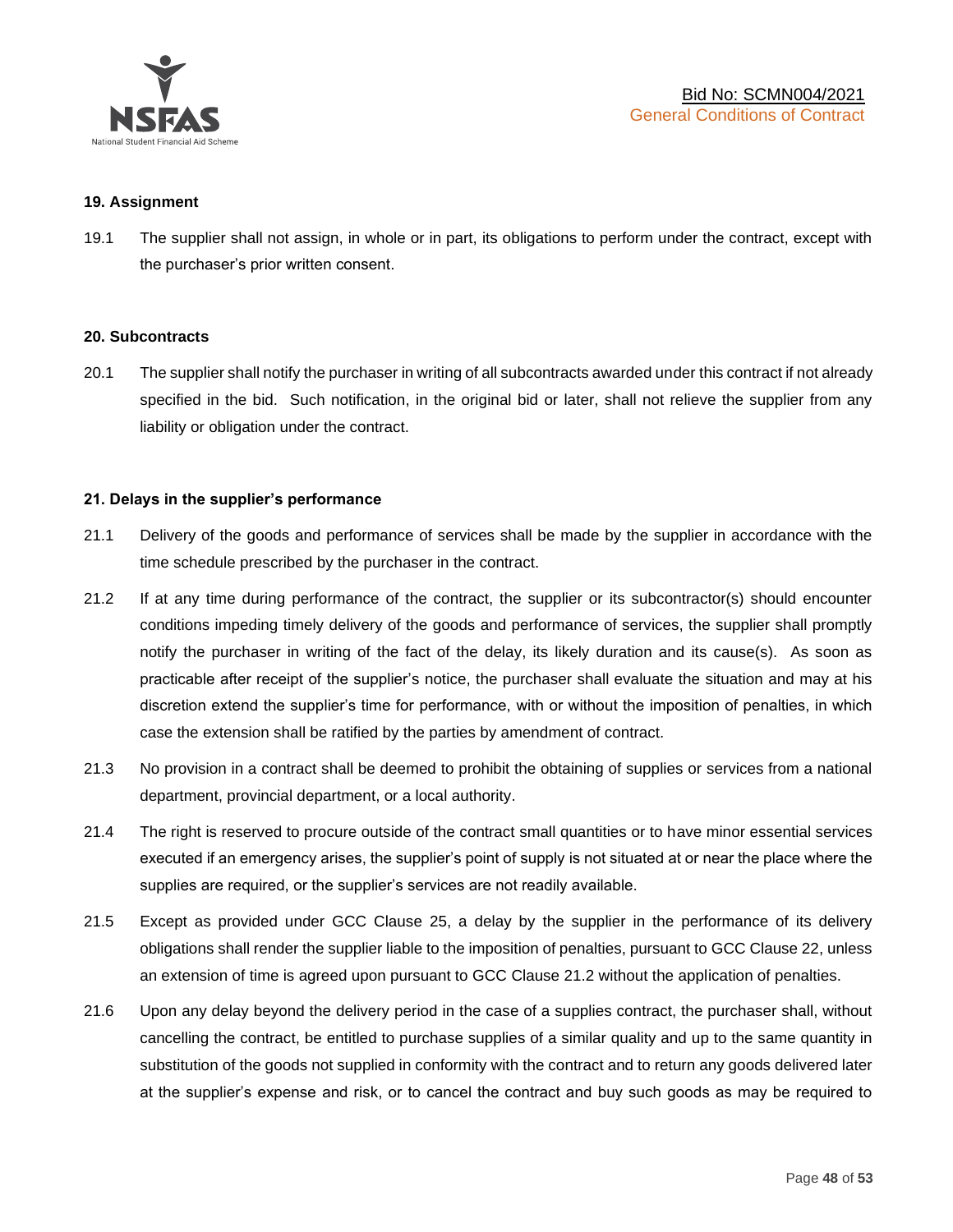

complete the contract and without prejudice to his other rights, be entitled to claim damages from the supplier.

### **22. Penalties**

22.1 Subject to GCC Clause 25, if the supplier fails to deliver any or all of the goods or to perform the services within the period(s) specified in the contract, the purchaser shall, without prejudice to its other remedies under the contract, deduct from the contract price, as a penalty, a sum calculated on the delivered price of the delayed goods or unperformed services using the current prime interest rate calculated for each day of the delay until actual delivery or performance. The purchaser may also consider termination of the contract pursuant to GCC Clause 23.

### **23. Termination for default**

- 23.1 The purchaser, without prejudice to any other remedy for breach of contract, by written notice of default sent to the supplier, may terminate this contract in whole or in part:
	- (a) if the supplier fails to deliver any or all of the goods within the period(s) specified in the contract, or within any extension thereof granted by the purchaser pursuant to GCC Clause 21.2;
	- (b) if the Supplier fails to perform any other obligation(s) under the contract; or
	- (c) if the supplier, in the judgment of the purchaser, has engaged in corrupt or fraudulent practices in competing for or in executing the contract.
- 23.2 In the event the purchaser terminates the contract in whole or in part, the purchaser may procure, upon such terms and in such manner as it deems appropriate, goods, works or services similar to those undelivered, and the supplier shall be liable to the purchaser for any excess costs for such similar goods, works or services. However, the supplier shall continue performance of the contract to the extent not terminated.
- 23.3 Where the purchaser terminates the contract in whole or in part, the purchaser may decide to impose a restriction penalty on the supplier by prohibiting such supplier from doing business with the public sector for a period not exceeding 10 years.
- 23.4 If a purchaser intends imposing a restriction on a supplier or any person associated with the supplier, the supplier will be allowed a time period of not more than fourteen (14) days to provide reasons why the envisaged restriction should not be imposed. Should the supplier fail to respond within the stipulated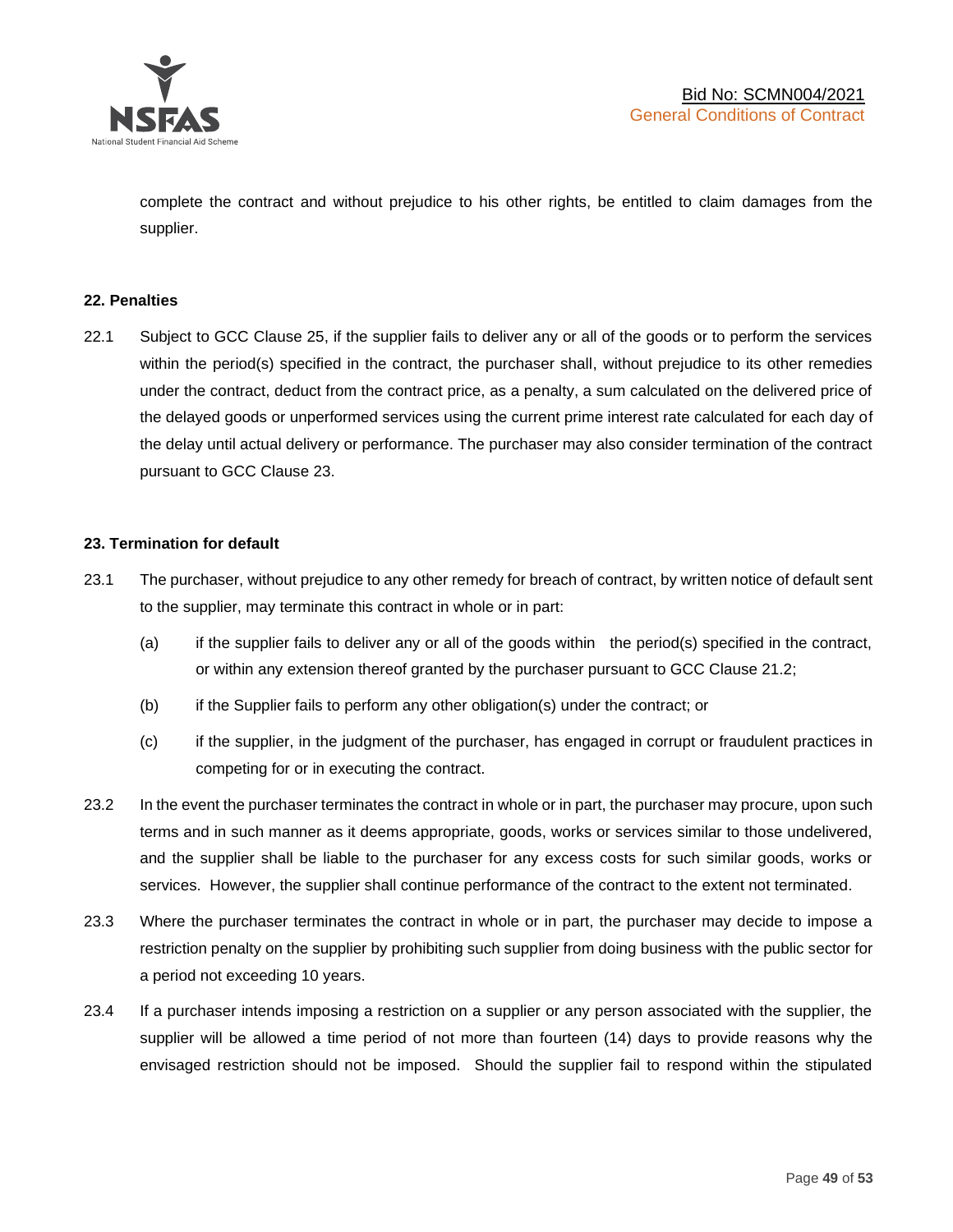

fourteen (14) days the purchaser may regard the intended penalty as not objected against and may impose it on the supplier.

- 23.5 Any restriction imposed on any person by the Accounting Officer / Authority will, at the discretion of the Accounting Officer / Authority, also be applicable to any other enterprise or any partner, manager, director or other person who wholly or partly exercises or exercised or may exercise control over the enterprise of the first-mentioned person, and with which enterprise or person the first-mentioned person, is or was in the opinion of the Accounting Officer / Authority actively associated.
- 23.6 If a restriction is imposed, the purchaser must, within five (5) working days of such imposition, furnish the National Treasury, with the following information:
	- (i) the name and address of the supplier and / or person restricted by the purchaser;
	- (ii) the date of commencement of the restriction
	- (iii) the period of restriction; and
	- (iv) the reasons for the restriction.

These details will be loaded in the National Treasury's central database of suppliers or persons prohibited from doing business with the public sector.

23.7 If a court of law convicts a person of an offence as contemplated in sections 12 or 13 of the Prevention and Combating of Corrupt Activities Act, No. 12 of 2004, the court may also rule that such person's name be endorsed on the Register for Tender Defaulters. When a person's name has been endorsed on the Register, the person will be prohibited from doing business with the public sector for a period not less than five years and not more than 10 years. The National Treasury is empowered to determine the period of restriction and each case will be dealt with on its own merits. According to section 32 of the Act the Register must be open to the public. The Register can be perused on the National Treasury website.

### **24. Anti- dumping and countervailing duties and rights**

24.1 When, after the date of bid, provisional payments are required, or anti-dumping or countervailing duties are imposed, or the amount of a provisional payment or anti-dumping or countervailing right is increased in respect of any dumped or subsidized import, the State is not liable for any amount so required or imposed, or for the amount of any such increase. When, after the said date, such a provisional payment is no longer required or any such anti-dumping or countervailing right is abolished, or where the amount of such provisional payment or any such right is reduced, any such favourable difference shall on demand be paid forthwith by the contractor to the State or the State may deduct such amounts from moneys (if any) which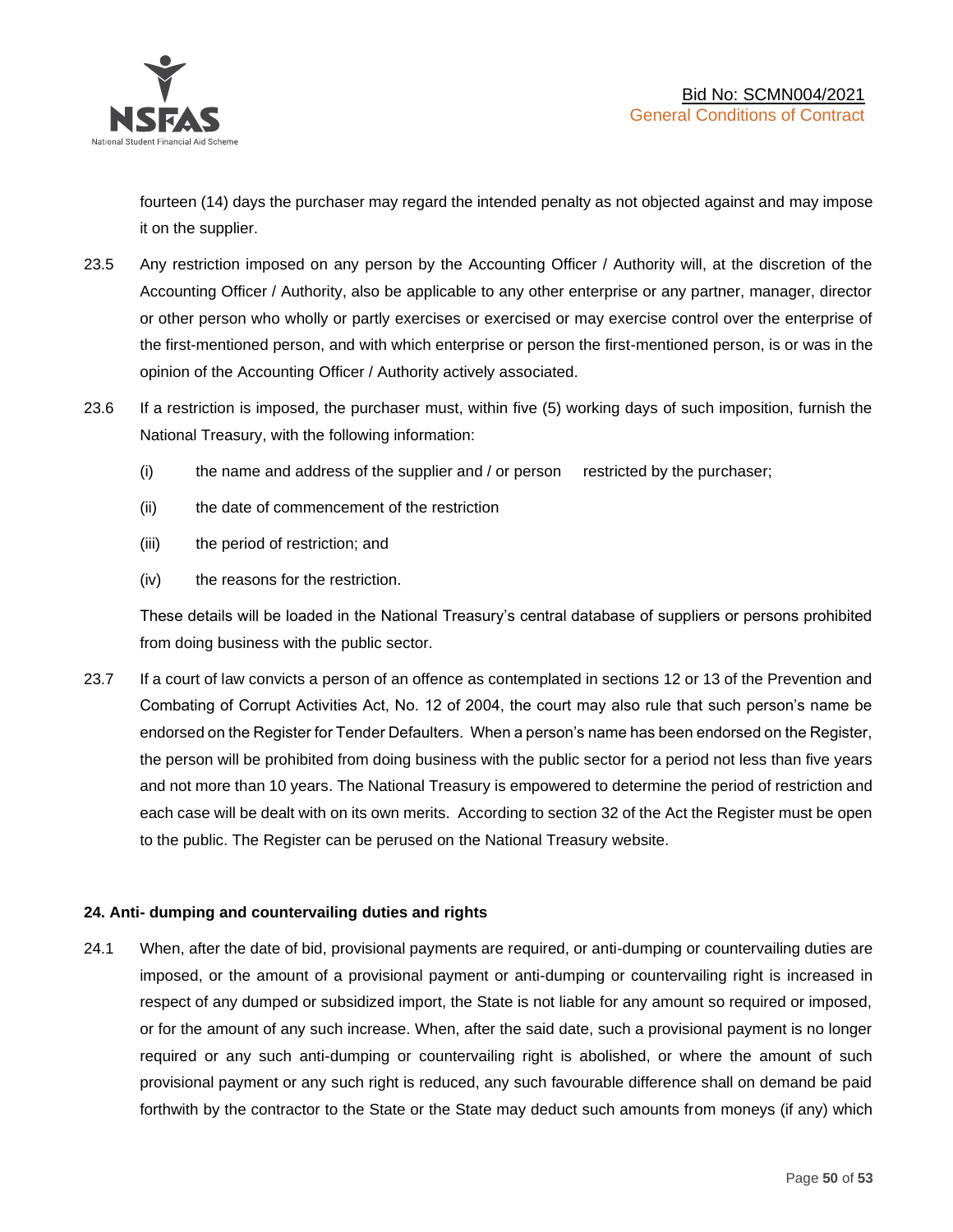

may otherwise be due to the contractor in regard to supplies or services which he delivered or rendered, or is to deliver or render in terms of the contract or any other contract or any other amount which may be due to him

### **25. Force Majeure**

- 25.1 Notwithstanding the provisions of GCC Clauses 22 and 23, the supplier shall not be liable for forfeiture of its performance security, damages, or termination for default if and to the extent that his delay in performance or other failure to perform his obligations under the contract is the result of an event of force majeure.
- 25.2 If a force majeure situation arises, the supplier shall promptly notify the purchaser in writing of such condition and the cause thereof. Unless otherwise directed by the purchaser in writing, the supplier shall continue to perform its obligations under the contract as far as is reasonably practical, and shall seek all reasonable alternative means for performance not prevented by the force majeure event.

#### **26. Termination for insolvency**

26.1 The purchaser may at any time terminate the contract by giving written notice to the supplier if the supplier becomes bankrupt or otherwise insolvent. In this event, termination will be without compensation to the supplier, provided that such termination will not prejudice or affect any right of action or remedy which has accrued or will accrue thereafter to the purchaser.

#### **27. Settlement of Disputes**

- 27.1 If any dispute or difference of any kind whatsoever arises between the purchaser and the supplier in connection with or arising out of the contract, the parties shall make every effort to resolve amicably such dispute or difference by mutual consultation.
- 27.2 If, after thirty (30) days, the parties have failed to resolve their dispute or difference by such mutual consultation, then either the purchaser or the supplier may give notice to the other party of his intention to commence with mediation. No mediation in respect of this matter may be commenced unless such notice is given to the other party.
- 27.3 Should it not be possible to settle a dispute by means of mediation, it may be settled in a South African court of law.
- 27.4 Mediation proceedings shall be conducted in accordance with the rules of procedure specified in the SCC.
- 27.5 Notwithstanding any reference to mediation and/or court proceedings herein,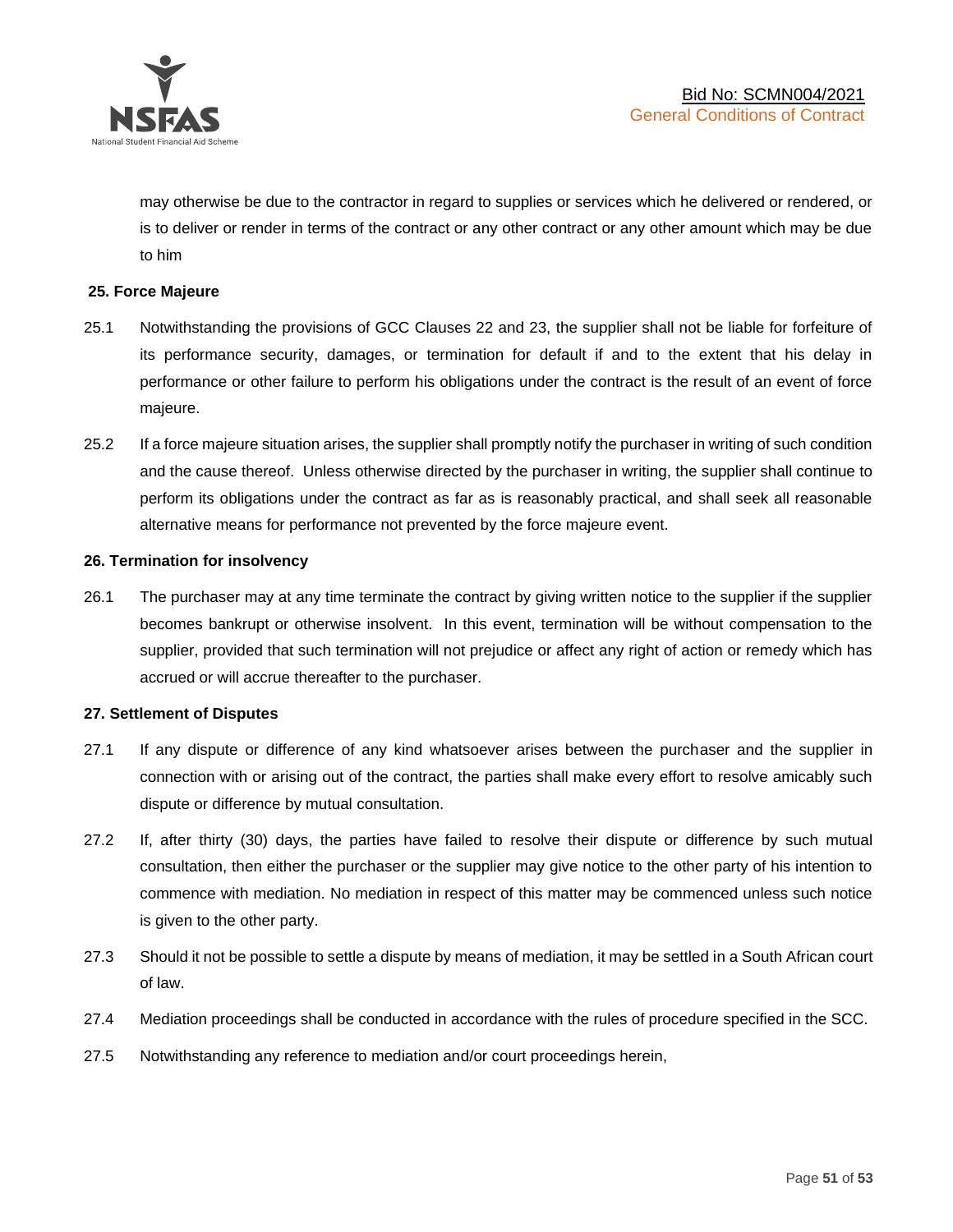

(a) the parties shall continue to perform their respective obligations under the contract unless they otherwise agree; and

(b) the purchaser shall pay the supplier any monies due the supplier.

### **28. Limitation of liability**

28.1 Except in cases of criminal negligence or wilful misconduct, and in the case of infringement pursuant to Clause 6;

(a) the supplier shall not be liable to the purchaser, whether in contract, tort, or otherwise, for any indirect or consequential loss or damage, loss of use, loss of production, or loss of profits or interest costs, provided that this exclusion shall not apply to any obligation of the supplier to pay penalties and/or damages to the purchaser; and

(b) the aggregate liability of the supplier to the purchaser, whether under the contract, in tort or otherwise, shall not exceed the total contract price, provided that this limitation shall not apply to the cost of repairing or replacing defective equipment.

### **29. Governing language**

29.1 The contract shall be written in English. All correspondence and other documents pertaining to the contract that is exchanged by the parties shall also be written in English.

### **30. Applicable Law**

30.1 The contract shall be interpreted in accordance with South African laws, unless otherwise specified in SCC.

### **31. Notices**

31.1 Every written acceptance of a bid shall be posted to the supplier concerned by registered or certified mail and any other notice to him shall be posted by ordinary mail to the address furnished in his bid or to the address notified later by him in writing and such posting shall be deemed to be proper service of such notice

The time mentioned in the contract documents for performing any act after such aforesaid notice has been given, shall be reckoned from the date of posting of such notice.